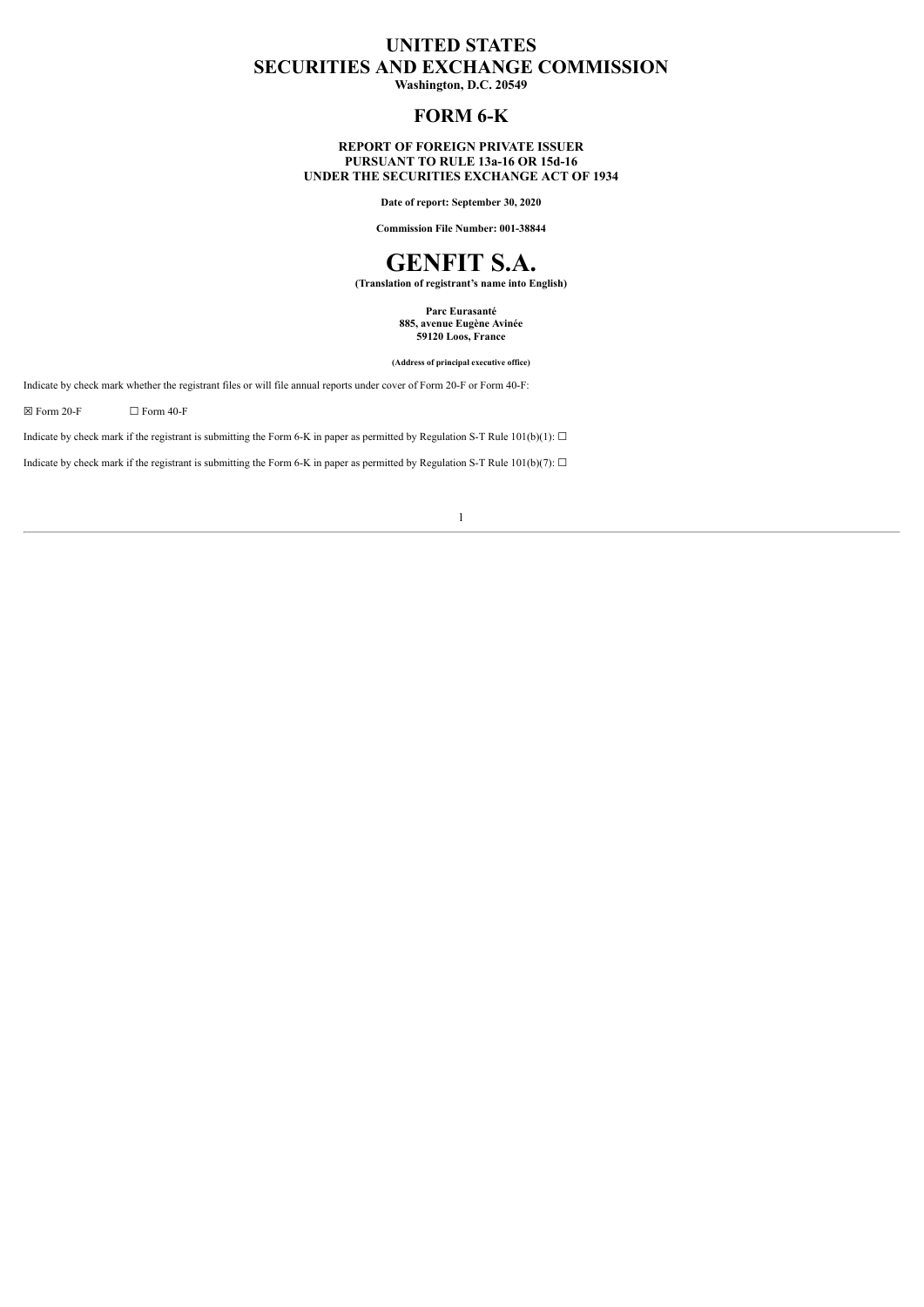# **HALF-YEAR CONDENSED CONSOLIDATED FINANCIAL STATEMENTS UNDER IFRS**

**FOR THE HALF-YEAR ENDED JUNE 30, 2020**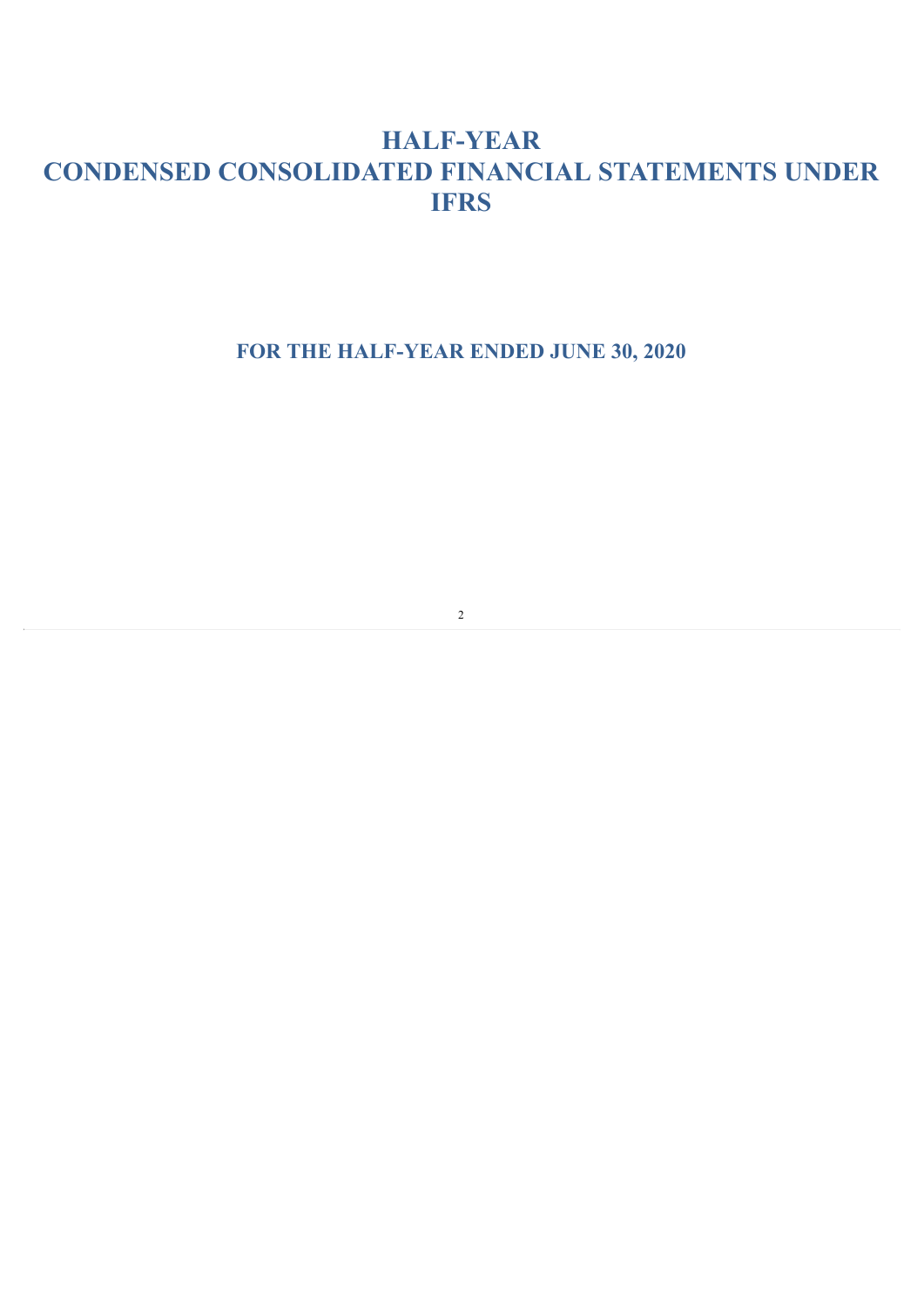[CONSOLIDATED](#page-3-0) STATEMENTS OF FINANCIAL POSITION [CONSOLIDATED](#page-4-0) STATEMENTS OF OPERATIONS CONSOLIDATED STATEMENTS OF OTHER [COMPREHENSIVE](#page-5-0) LOSS [CONSOLIDATED](#page-6-0) STATEMENTS OF CASH FLOWS [CONSOLIDATED](#page-7-0) STATEMENTS OF CHANGES IN EQUITY NOTES TO THE [CONSOLIDATED](#page-8-0) FINANCIAL STATEMENTS 1. THE [COMPANY](#page-8-1) 2. MAJOR EVENTS IN THE PERIOD AND EVENTS AFTER THE [REPORTING](#page-8-2) PERIOD 2.1. [RESOLVE-IT](#page-8-3) – Major Events in the Period and Events after the Reporting Period 2.2. [COVID-19](#page-9-0) Major Events in the Period and Events after the Reporting Period 2.3. Other Events after the [Reporting](#page-10-0) Period 3. BASIS OF [PRESENTATION](#page-10-1) 3.1. Changes in accounting policies and new standards or [amendments](#page-11-0) 3.2. Standards, [interpretations](#page-11-1) and amendments issued but not yet effective 4. SUMMARY OF SIGNIFICANT [ACCOUNTING](#page-11-2) POLICIES 5. FINANCIAL RISKS [MANAGEMENT](#page-11-3) 5.1. Foreign [exchange](#page-11-4) risk<br>5.2 Interest rate risk [Interest](#page-13-0) rate risk 5.3 [Liquidity](#page-13-1) risk 5.4 [Credit](#page-13-2) risk 6. CASH AND CASH [EQUIVALENTS](#page-13-3)<br>7. INTANGIBLE ASSETS [INTANGIBLE](#page-14-0) ASSETS 8. PROPERTY, PLANT AND [EQUIPMENT](#page-16-0) 9. TRADE AND OTHER [RECEIVABLES](#page-17-0) **OTHER [FINANCIAL](#page-19-0) ASSETS** 11. OTHER [ASSETS](#page-19-1) 12. LOANS AND [BORROWINGS](#page-20-0)<br>12.1. Breakdown of cor 12.1. [Breakdown](#page-20-1) of convertible loan<br>12.2. Breakdown of loans and borrow [Breakdown](#page-21-0) of loans and borrowings 12.3. [Maturities](#page-23-0) of financial liabilities 13. TRADE AND OTHER [PAYABLES](#page-24-0)<br>14. PROVISIONS 14. **[PROVISIONS](#page-24-1)**<br>15. **EMPLOYEE B** [EMPLOYEE](#page-24-2) BENEFITS 16. [EQUITY](#page-26-0) 17. OTHER [INCOME](#page-27-0) 18. [OPERATING](#page-27-1) EXPENSE 18.1. [Employee](#page-29-0) expense 19. SHARE-BASED [COMPENSATION](#page-29-1)<br>20. FINANCIAL REVENUE AND EXP

- 20. [FINANCIAL](#page-30-0) REVENUE AND EXPENSES<br>21. INCOME TAX
- **[INCOME](#page-30-1) TAX**
- 21.1. Losses available for [offsetting](#page-30-2) against future taxable income 21.2. Deferred tax assets and [liabilities](#page-30-3)
- 22. [EARNINGS](#page-31-0) PER SHARE
- 23. LITIGATION AND [CONTINGENT](#page-31-1) LIABILITIES<br>24. RELATED PARTIES
- **[RELATED](#page-32-0) PARTIES**
- 25. [COMPENSATION](#page-33-0) OF CORPORATE OFFICERS
- **[COMMITMENTS](#page-36-0)**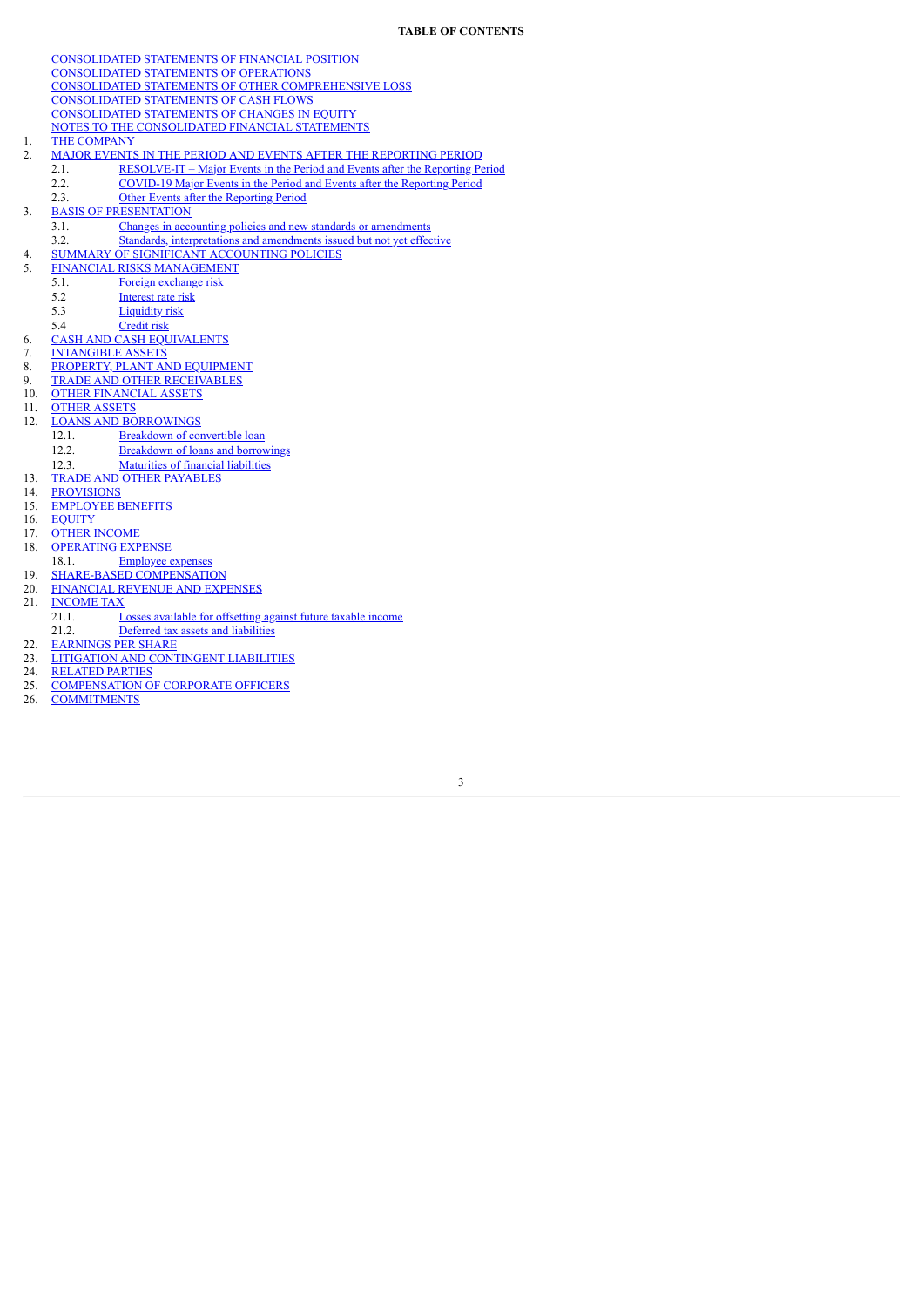# **CONSOLIDATED STATEMENTS OF FINANCIAL POSITION**

<span id="page-3-0"></span>

| <b>ASSETS</b>                          |                          | As of             |               |  |
|----------------------------------------|--------------------------|-------------------|---------------|--|
| $(in \in thousands)$                   | <b>Notes</b>             | December 31, 2019 | June 30, 2020 |  |
| <b>Current assets</b>                  |                          |                   |               |  |
| Cash and cash equivalents              | 6.                       | 276,748           | 225,721       |  |
| Current trade and others receivables   | 9.                       | 12,033            | 8,938         |  |
| Other current assets                   | 11.                      | 1,968             | 3,540         |  |
| Inventories                            | $\overline{\phantom{a}}$ | .5                |               |  |
| Total - Current assets                 |                          | 290,753           | 238,204       |  |
| <b>Non-current assets</b>              |                          |                   |               |  |
| Intangible assets                      | 7.                       | 920               | 894           |  |
| Property, plant and equipment          | 8.                       | 16,453            | 15,507        |  |
| Other non-current financial assets     | 10.                      | 1,727             | 1,595         |  |
| Deferred tax assets                    | 21.                      |                   |               |  |
| Total - Non-current assets             |                          | 19,100            | 17,997        |  |
| <b>Total - Assets</b>                  |                          | 309,853           | 256,200       |  |
|                                        |                          |                   |               |  |
| SHAREHOLDERS' EQUITY AND LIABILITIES   |                          | As of             |               |  |
| (in $\epsilon$ thousands)              | <b>Notes</b>             | December 31, 2019 | June 30, 2020 |  |
| <b>Current liabilities</b>             |                          |                   |               |  |
| Current convertible loans              | 12.                      | 1,313             | 1,313         |  |
| Other current loans and borrowings     | 12.                      | 3,226             | 3,222         |  |
| Current trade and other payables       | 13.                      | 36,917            | 34,961        |  |
| Current deferred income and revenue    | $\overline{a}$           | 140               | 141           |  |
| Current provisions                     | 14.                      | 2,061             | 2,070         |  |
| Total - Current liabilities            |                          | 43,657            | 41,706        |  |
| <b>Non-current liabilities</b>         |                          |                   |               |  |
| Non-current convertible loans          | 12.                      | 164,142           | 166,760       |  |
| Other non-current loans and borrowings | 12.                      | 14,939            | 13,342        |  |
| Non-current trade and other payables   | 13.                      | 451               | 451           |  |
| Non-current employee benefits          | 16.                      | 1,408             | 1,503         |  |
| Deferred tax liabilities               | 21.                      | 1,193             | 1,057         |  |
| Total - Non-current liabilities        |                          | 182,132           | 183,112       |  |
| <b>Shareholders' equity</b>            |                          |                   |               |  |

4

 $\ast$ 

Share capital 16. 9,715 9,715 9,715 Share premium - 377,821 378,334 Retained earnings (accumulated deficit) (303,662)<br>Currency translation adjustment (303,662) (303,662) Currency translation adjustment and the currency translation adjustment and the currency translation adjustment to the currency of the currency of the currency of the currency of the currency of the currency of the currenc Net profit (loss) (53,011) (53,011) Total shareholders' equity - Group share 84,065 31,382 Non-controlling interests — — Total - Shareholders' equity 84,065 31,382 **Total - Shareholders' equity & liabilities 309,853 256,200**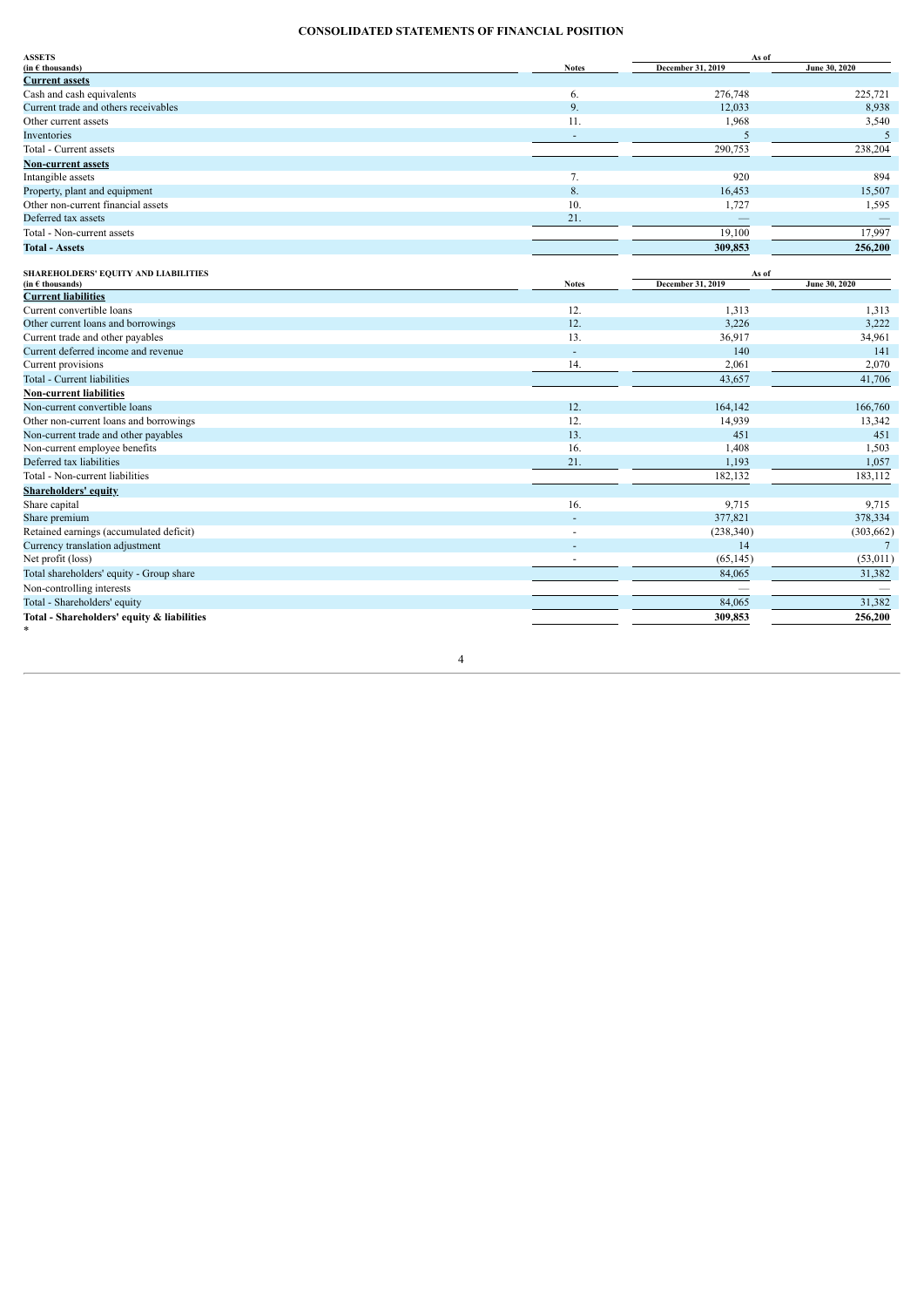# **CONSOLIDATED STATEMENTS OF OPERATIONS**

<span id="page-4-0"></span>

|                                                                  |              | For the six-month period ended |               |  |
|------------------------------------------------------------------|--------------|--------------------------------|---------------|--|
| (in $\epsilon$ thousands, except earnings per share data)        | <b>Notes</b> | June 30, 2019                  | June 30, 2020 |  |
| <b>Revenues and other income</b>                                 |              |                                |               |  |
| Revenue                                                          |              |                                | 122           |  |
| Other income                                                     | 17.          | 5,356                          | 5,745         |  |
| Revenues and other income                                        |              | 5,357                          | 5,867         |  |
| <b>Operating expenses and other operating income (expenses)</b>  |              |                                |               |  |
| Research and development expenses                                | 18.          | (38,908)                       | (36, 867)     |  |
| General and administrative expenses                              | 18.          | (9,517)                        | (8,251)       |  |
| Marketing and market access expenses                             | 18.          | (2,876)                        | (9, 491)      |  |
| Other operating income (expenses)                                | 18.          |                                | (423)         |  |
| Operating income (loss)                                          |              | (45,936)                       | (49, 163)     |  |
| Financial income                                                 | 20.          | 1,755                          | 2,095         |  |
| Financial expenses                                               | 20.          | (7,240)                        | (6,102)       |  |
| Financial profit (loss)                                          |              | (5,485)                        | (4,007)       |  |
| Net profit (loss) before tax                                     |              | (51, 422)                      | (53,170)      |  |
| Income tax benefit (expense)                                     | 21.          | 289                            | 159           |  |
| Net profit (loss)                                                |              | (51, 132)                      | (53, 011)     |  |
| Attributable to owners of the Company                            |              | (51, 132)                      | (53,011)      |  |
| Attributable to non-controlling interests                        |              |                                |               |  |
| Basic and diluted earnings (loss) per share                      |              |                                |               |  |
| Basic and diluted earnings (loss) per share ( $\epsilon$ /share) | 22.          | (1.64)                         | (1.36)        |  |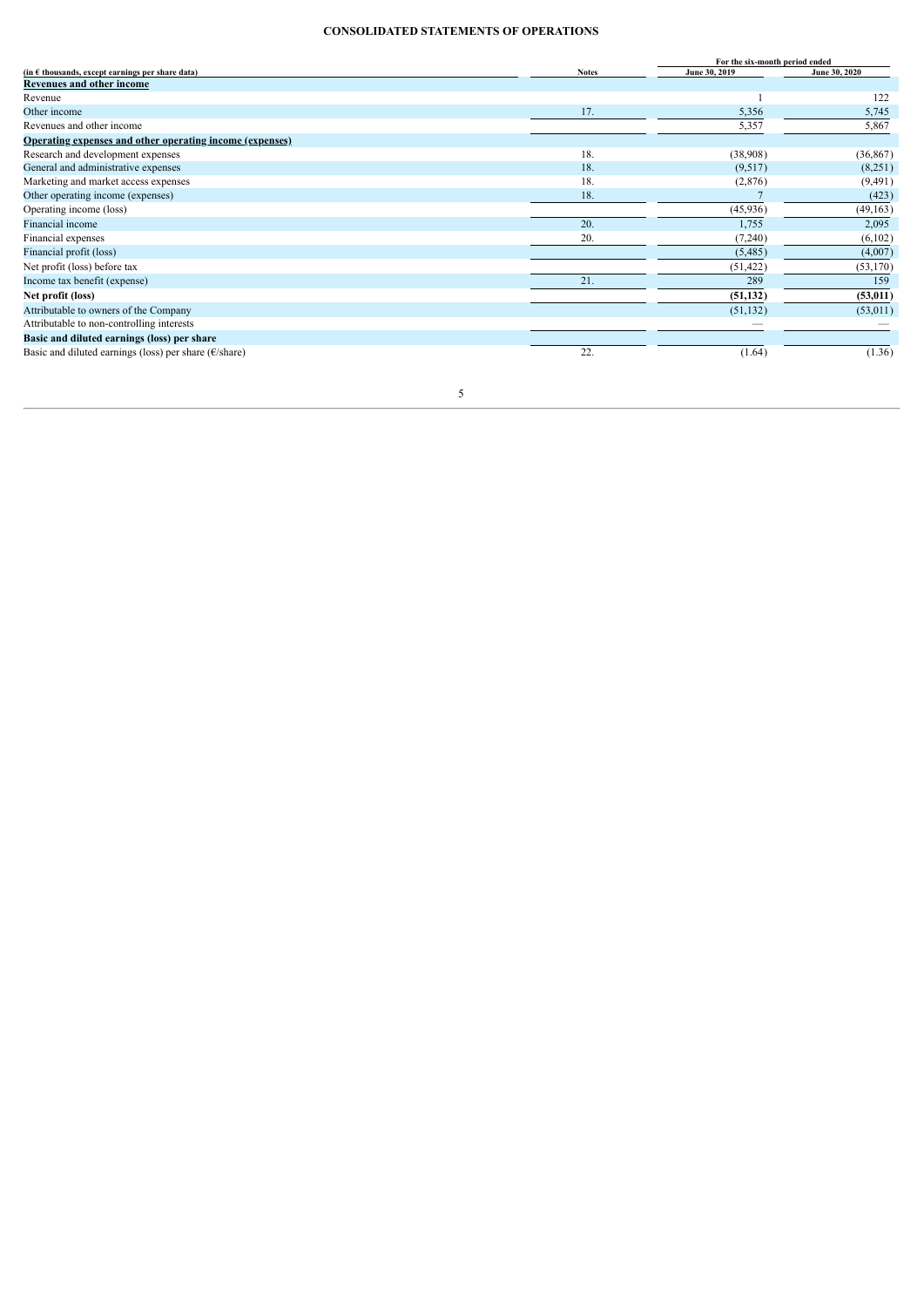# **CONSOLIDATED STATEMENTS OF OTHER COMPREHENSIVE LOSS**

<span id="page-5-0"></span>

|                                                                      |              | For the six-month period ended |               |
|----------------------------------------------------------------------|--------------|--------------------------------|---------------|
| $(in \in \mathsf{th} \mathsf{ous} \mathsf{and} \mathsf{s})$          | <b>Notes</b> | June 30, 2019                  | June 30, 2020 |
| Net profit (loss)                                                    |              | (51, 132)                      | (53, 011)     |
| Actuarial gains and losses net of tax                                |              | (128)                          |               |
| Other comprehensive income (loss) that will never be reclassified to |              |                                |               |
| profit or loss                                                       |              | (128)                          |               |
| Exchange differences on translation of foreign operations            |              |                                |               |
| Other comprehensive income (loss) that are or may be reclassified to |              |                                |               |
| profit or loss                                                       |              |                                |               |
| Total other comprehensive income (loss)                              |              | (51,260)                       | (53, 018)     |
| Attributable to owners of the Company                                |              | (51,260)                       | (53,018)      |
| Attributable to non-controlling interests                            |              |                                |               |
|                                                                      |              |                                |               |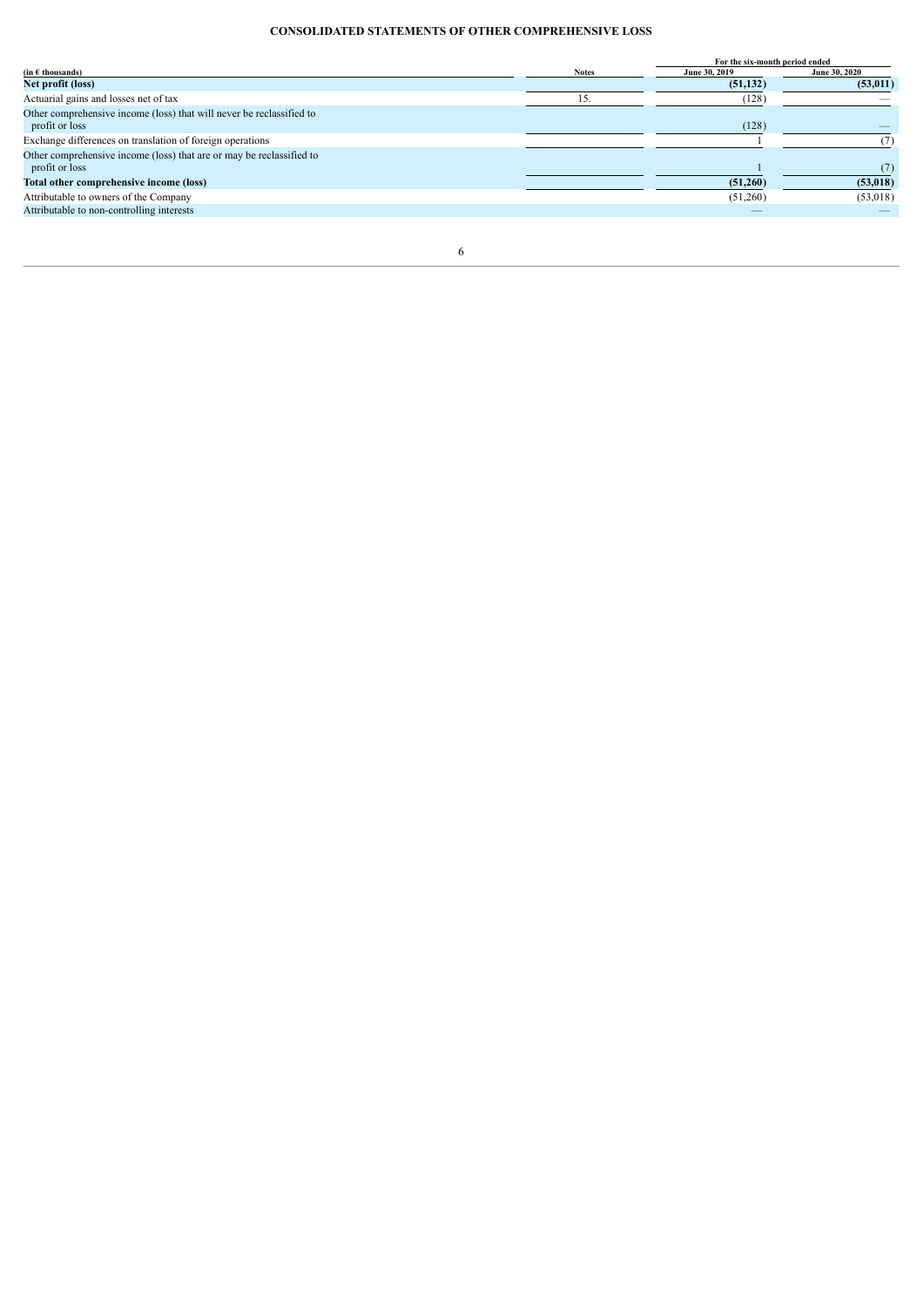# **CONSOLIDATED STATEMENTS OF CASH FLOWS**

<span id="page-6-0"></span>

|                                                                              | For the six-month period<br>ended | For the year ended | For the six-month period<br>ended |
|------------------------------------------------------------------------------|-----------------------------------|--------------------|-----------------------------------|
| $(in \in$ thousands)                                                         | June 30, 2019                     | December 31, 2019  | June 30, 2020                     |
| <b>Cash flows from operating activities</b>                                  |                                   |                    |                                   |
| + Net profit (loss)                                                          | (51, 132)                         | (65, 145)          | (53,011)                          |
| + Non-controlling interests                                                  |                                   |                    |                                   |
| Reconciliation of net loss to net cash used in operating activities          |                                   |                    |                                   |
| Adjustments for:                                                             |                                   |                    |                                   |
| + Depreciation and amortization on tangible and intangible assets            | 1,542                             | 3,263              | 1,737                             |
| + Impairment and provision for litigation                                    | 1,804                             | 357                | 124                               |
| + Expenses related to share-based compensation                               | 356                               | 1,657              | 513                               |
| - Gain on disposal of property, plant and equipment                          | (1)                               | (19)               | (2)                               |
| + Net finance expenses (revenue)                                             | 5,669                             | 11,437             | 5,848                             |
| + Income tax expense (benefit)                                               | (289)                             | (576)              | (159)                             |
| + Other non-cash items including Research Tax Credit litigation              | (11)                              | 1,702              | 92                                |
| Operating cash flows before change in working capital                        | (42,063)                          | (47, 324)          | (44, 859)                         |
| Change in:                                                                   |                                   |                    |                                   |
| Decrease (increase) in trade receivables and other assets                    | (10, 103)                         | (1,640)            | 1,523                             |
| (Decrease) increase in trade payables and other liabilities                  | 5,307                             | 1,284              | (2,026)                           |
| Change in working capital                                                    | (4,797)                           | (356)              | (504)                             |
| Income tax paid                                                              |                                   |                    |                                   |
| Net cash flows used in operating activities                                  | (46, 859)                         | (47,680)           | (45,362)                          |
| <b>Cash flows from investment activities</b>                                 |                                   |                    |                                   |
| - Acquisition of property, plant and equipment                               | (65)                              | (2,030)            | (785)                             |
| + Proceeds from disposal of / reimbursement of property, plant and equipment | (0)                               | 2,517              |                                   |
| - Acquisition of financial instruments                                       | (128)                             | (160)              | (49)                              |
| Net cash flows provided by (used in ) investment activities                  | (193)                             | 327                | (834)                             |
| <b>Cash flows from financing activities</b>                                  |                                   |                    |                                   |
| + Proceeds from issue of share capital (net)                                 | 126,479                           | 126,486            |                                   |
| + Proceeds from subscription / exercise of share warrants                    |                                   | 43                 |                                   |
| + Proceeds from new loans and borrowings net of issue costs                  |                                   |                    |                                   |
| - Repayments of loans and borrowings                                         | (1,513)                           | (1,884)            | (1,601)                           |
| - Financial interests paid (including finance lease)                         | (3,234)                           | (7,785)            | (3,230)                           |
| Net cash flows provided by (used in ) financing activities                   | 121,732                           | 116,860            | (4, 831)                          |
| Increase (decrease) in cash and cash equivalents                             | 74,680                            | 69,508             | (51, 027)                         |
| Cash and cash equivalents at the beginning of the period                     | 207,240                           | 207,240            | 276,748                           |
| Cash and cash equivalents at the end of the period                           | 281,920                           | 276,748            | 225,721                           |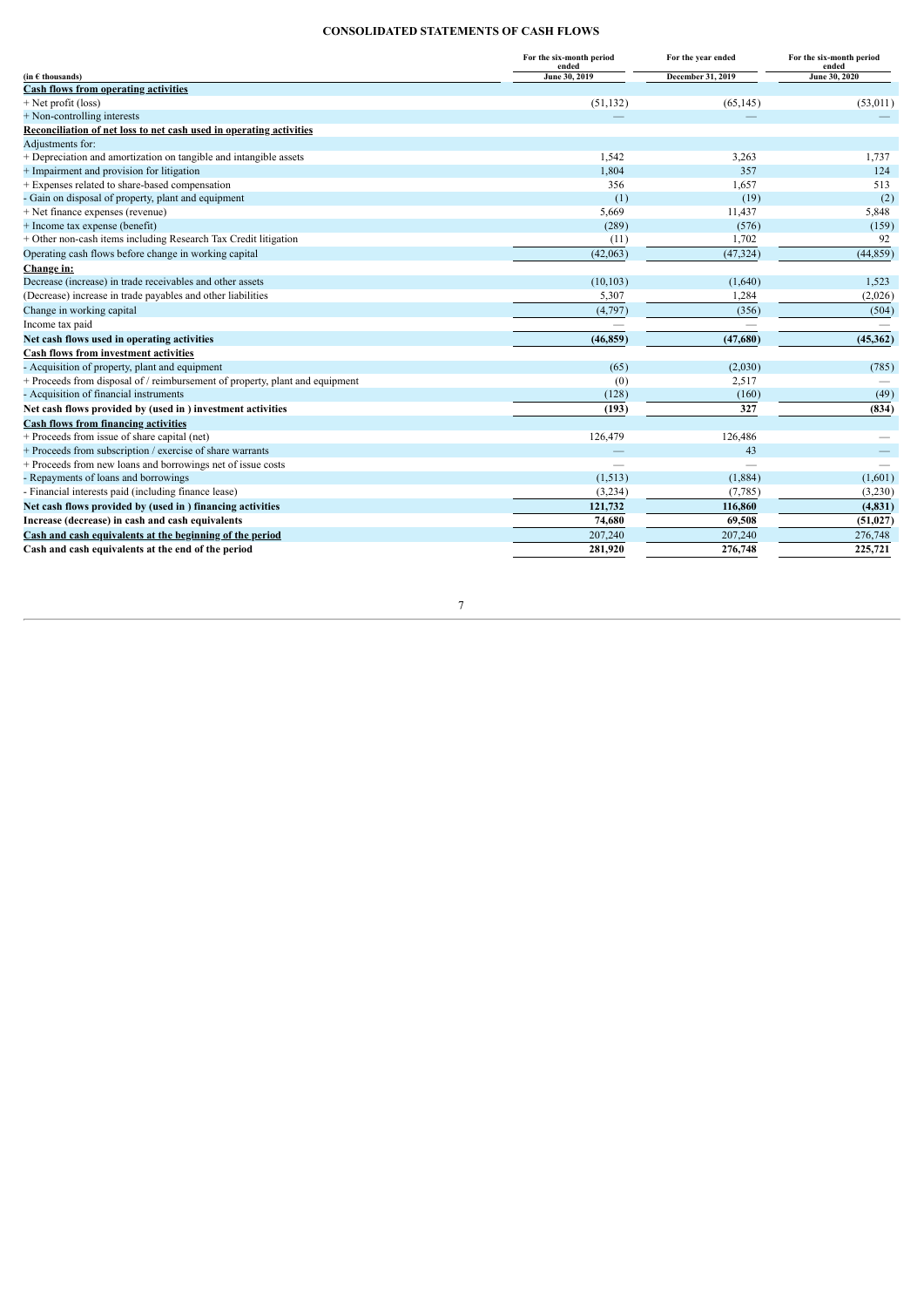# **CONSOLIDATED STATEMENTS OF CHANGES IN EQUITY**

<span id="page-7-0"></span>

|                                                  | Share capital |                          |                          |                          | <b>Retained</b>          |                          |                          | Total                    |                                |               |
|--------------------------------------------------|---------------|--------------------------|--------------------------|--------------------------|--------------------------|--------------------------|--------------------------|--------------------------|--------------------------------|---------------|
|                                                  |               |                          |                          |                          | earnings                 | Currency                 | Net                      | shareholders'            | Non-                           | <b>Total</b>  |
|                                                  | Number        | Share                    | Share                    | Treasury                 | (accumulated             | translation              | profit                   | equity                   | controlling                    | shareholders' |
| $(in \in thousands)$                             | of shares     | capital                  | premium                  | shares                   | deficit)                 | adjustment               | $(\text{loss})$          | Group share              | interests                      | equity        |
| As of January 1, 2019                            | 31,183,921    | 7.796                    | 251,554                  | (730)                    | (158, 167)               |                          | (79.521)                 | 20.939                   | $\overline{\phantom{0}}$       | 20,939        |
| Net profit (loss)                                |               |                          |                          |                          |                          |                          | (51, 132)                | (51, 132)                | $\overline{\phantom{0}}$       | (51, 132)     |
| Other comprehensive income (loss)                |               |                          | --                       |                          | (128)                    |                          | $\overline{\phantom{0}}$ | (128)                    |                                | (128)         |
| <b>Total comprehensive income (loss)</b>         |               |                          |                          | —                        | (128)                    |                          | (51, 132)                | (51,260)                 |                                | (51,260)      |
| Allocation of prior period profit (loss)         |               |                          |                          |                          | (79, 521)                | $\overline{\phantom{0}}$ | 79,521                   |                          | $\qquad \qquad -$              |               |
| Capital increase                                 | 7,647,500     | 1.912                    | 124,567                  |                          | -                        | __                       | $\hspace{0.05cm}$        | 126,479                  |                                | 126,479       |
| Equity component of OCEANE net of deferred taxes |               |                          |                          |                          | $\overline{\phantom{a}}$ |                          | $\overline{\phantom{a}}$ |                          | $-$                            |               |
| Share-based compensation                         |               |                          | 356                      |                          |                          |                          | $\overline{\phantom{m}}$ | 356                      |                                | 356           |
| Treasury shares                                  |               |                          | —                        | (469)                    |                          |                          |                          | (469)                    | -                              | (469)         |
| Other movements                                  |               | –                        | —                        | -                        |                          |                          | -                        | $\overline{\phantom{0}}$ | --                             |               |
| As of June 30, 2019                              | 38,831,421    | 9,708                    | 376,477                  | (1,199)                  | (237, 815)               |                          | (51, 132)                | 96,045                   | $\qquad \qquad \longleftarrow$ | 96,045        |
| Net profit (loss)                                |               | $\overline{\phantom{a}}$ | $\overline{\phantom{0}}$ | $\overline{\phantom{0}}$ | $\overline{\phantom{a}}$ |                          | (14, 012)                | (14, 012)                | $\overline{\phantom{0}}$       | (14, 012)     |
| Other comprehensive income (loss)                |               |                          |                          |                          | (40)                     |                          |                          | (32)                     | $\qquad \qquad \longleftarrow$ | (32)          |
| <b>Total comprehensive income (loss)</b>         |               |                          |                          |                          | (40)                     | 8                        | (14, 012)                | (14, 044)                | $\overline{\phantom{0}}$       | (14, 044)     |
| Allocation of prior period profit (loss)         |               |                          | --                       |                          | $\qquad \qquad -$        |                          |                          |                          |                                |               |
| Capital increase                                 | 27,196        | $\overline{7}$           | -                        |                          | (7)                      |                          |                          | (0)                      |                                | (0)           |
| Equity component of OCEANE net of deferred taxes |               |                          |                          |                          | $\overline{\phantom{0}}$ |                          |                          |                          |                                |               |
| Share-based compensation                         | _             |                          | 1,301                    |                          |                          | _                        | $\overline{\phantom{a}}$ | 1,301                    |                                | 1,301         |
| Treasury shares                                  |               |                          |                          | 721                      |                          |                          |                          | 721                      |                                | 721           |
| Other movements                                  |               | –                        | 43                       |                          |                          |                          |                          | 43                       | --                             | 43            |
| As of December 31, 2019                          | 38,858,617    | 9,715                    | 377,821                  | (478)                    | (237, 862)               | 14                       | (65, 145)                | 84,065                   | $\qquad \qquad \longleftarrow$ | 84,065        |
| Net profit (loss)                                |               | $\overline{\phantom{a}}$ | -                        | $\overline{\phantom{0}}$ | $\overline{\phantom{a}}$ |                          | (53, 011)                | (53, 011)                |                                | (53, 011)     |
| Other comprehensive income (loss)                |               |                          |                          |                          |                          | (7)                      |                          | (7)                      |                                | (7)           |
| Total comprehensive income (loss)                |               | $\sim$                   | --                       |                          | $\overline{\phantom{m}}$ | (7)                      | (53, 011)                | (53, 018)                |                                | (53,018)      |
| Allocation of prior period profit (loss)         |               |                          | _                        |                          | (65, 145)                | $\overline{\phantom{0}}$ | 65,145                   |                          |                                |               |
| Capital increase                                 |               |                          | -                        |                          |                          |                          |                          | -                        |                                |               |
| Share-based compensation                         |               |                          | 513                      |                          |                          |                          |                          | 513                      |                                | 513           |
| Treasury shares                                  |               |                          |                          | (178)                    |                          |                          |                          | (178)                    |                                | (178)         |
| Other movements                                  |               |                          |                          |                          |                          |                          |                          |                          |                                |               |
| As of June 30, 2020                              | 38.858.617    | 9,715                    | 378,334                  | (656)                    | (303,006)                |                          | (53, 011)                | 31.382                   | $\qquad \qquad \longleftarrow$ | 31,382        |

The expenses incurred in 2019 in relation to the Initial Public Offering are deducted from the share issue premium.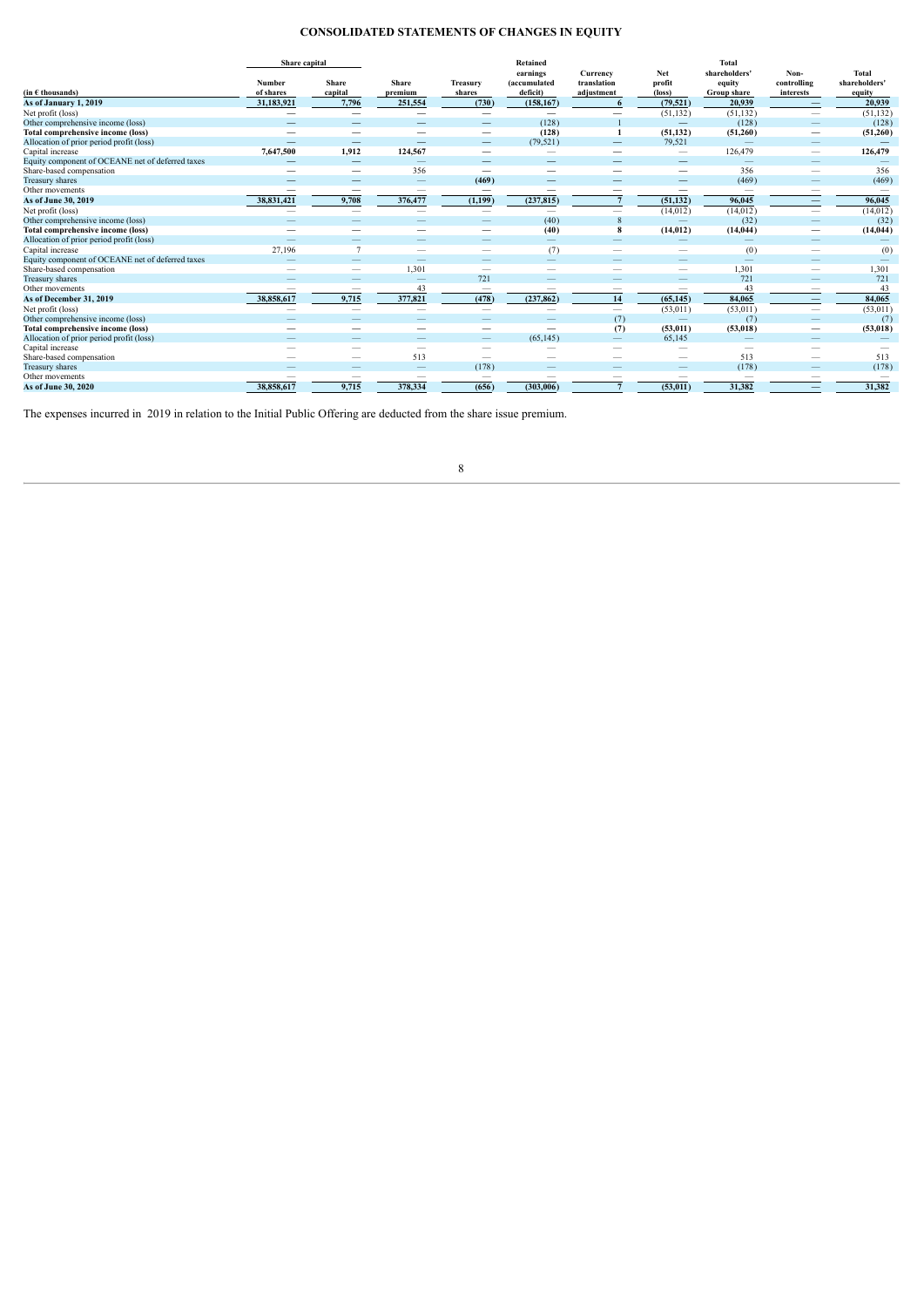#### <span id="page-8-1"></span><span id="page-8-0"></span>**1. THE COMPANY**

Founded in 1999 under the laws of France, GENFIT S.A. (the "Company")is a late-stage biopharmaceutical company dedicated to the discovery and development of innovative therapeutic and diagnostic solutions in metabolic and liver related diseases where there are considerable unmet medical needs, corresponding to a lack of approved treatments.

The Company focuses its research and development (R&D) efforts with the aim to potentially market therapeutic and diagnostic solutions to combat certain metabolic, inflammatory, autoimmune and fibrotic diseases affecting in particular the liver (such as non- alcoholic steatohepatitis - NASH) and more generally gastroenterological diseases.

The consolidated financial statements of the Company include the financial statements of GENFIT S.A. and those of its wholly-owned subsidiaries: GENFIT CORP (U.S. subsidiary) and GENFIT PHARMACEUTICALS SAS (French subsidiary),together referred to in these notes to the consolidated financial statements as "GENFIT" or the "Group".

#### <span id="page-8-2"></span>**2. MAJOR EVENTS IN THE PERIOD AND EVENTS AFTER THE REPORTING PERIOD**

#### **2.1. RESOLVE-IT – Major Events in the Period and Events after the Reporting Period**

# <span id="page-8-3"></span>**Major Events in the Period**

In May 2020, the Company announced the results from the interim analysis of the RESOLVE-IT Phase 3 trial. Elafibranor did not meet the predefined primary surrogate efficacy endpoint of NASH resolution without worsening of fibrosis, nor the secondary endpoints in the ITT population of 1,070 patients.

The response rate in the 717 patients enrolled on study drug was 19.2% for patients who received elafibranor 120mg compared to 14.7% for patients in the placebo arm. On the fibrosis key secondary endpoint, 24.5% of patients who received elafibranor 120mg achieved fibrosis improvement of at least one stage compared to 22.4% in the placebo arm. The other key secondary endpoint related to metabolic parameters did not achieve statistical significance.

While the topline results do not support an application for accelerated approval of elafibranor by the FDA under Subpart H or conditional approval by the European Medicines Agency ("EMA"), the Company announced, also in May, its intention to review in detail the full dataset and conduct additional analyses in order to understand why the placebo response rate was higher than what was expected before making a decision regarding continuation of the RESOLVE-IT trial.

#### **Events after the Reporting Period**

After this review process, of which the main steps took place in July, a decision has been made to terminate early the Phase 3 RESOLVE-IT trial evaluating the efficacy and safety of elafibranor in NASH with fibrosis. The costs pertaining to the termination of this study (regulatory activities, final visits for each patient, site closures, data recording, study report production, finalization of the Trial Master File, supply contract termination clause, etc...) are estimated to reach an amount between 19 and 22 million euros, of which some costs in US dollars have been included on the basis of the September 1, 2020 exchange rate.

Following this decision, the Group is currently conducting an analysis of its impact on the scientific equipment assets that were dedicated to the RESOLVE-IT study, in order to identify those that would be usable for the study of elafibranor in PBC (ELATIVE), and those that should be divested or discarded. The net accounting value of this

#### $\alpha$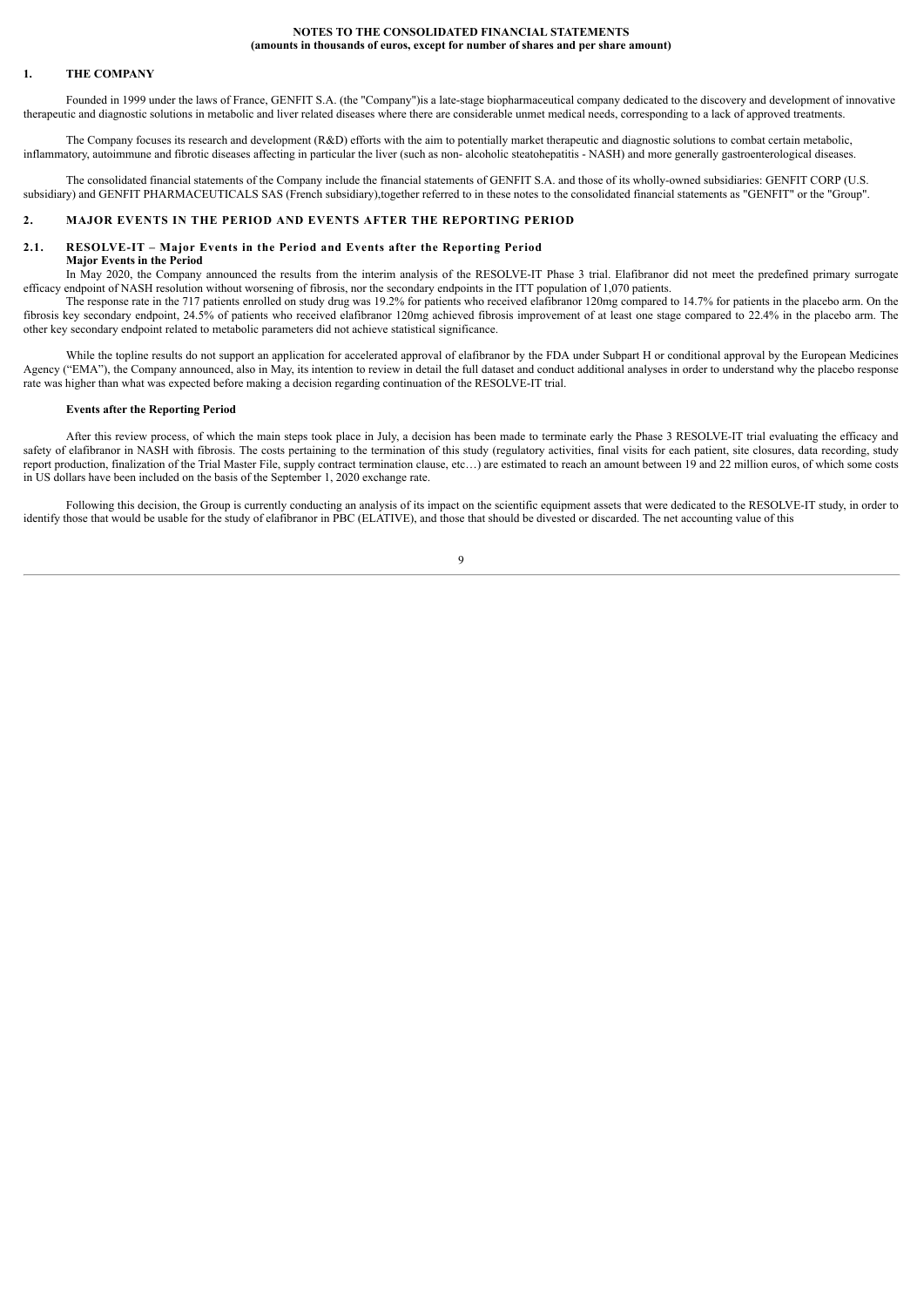### **2. MAJOR EVENTS IN THE PERIOD AND EVENTS AFTER THE REPORTING PERIOD (Continued)**

equipment as of June 30, 2020 is €2,149 (including leased assets). The potential depreciation and sale proceeds will be assessed during the second half of 2020 upon completion of the analysis.

<span id="page-9-0"></span>This estimated does not include costs related to the Group's reorganization projects (see note 2.3 "Other Events after the Reporting Period").

#### **2.2. COVID-19 – Major Events in the Period and Events after the Reporting Period Major Events in the Period**

A new coronavirus strain, COVID-19, was identified in Wuhan, China in December 2019. Since then and particularly since the closing date, the COVID-19 coronavirus has spread to several countries, including the United States. and several European countries, including countries in which the Company has clinical trials in progress, in countries where it plans to conduct clinical trials and in countries in which major subcontractors for carrying out its clinical trials and the production units of the active ingredient suppliers and therapeutic units of elafibranor, its most advanced drug candidate, are located. As of June 30, 2020, closing date of the half-year financial statements, the main impacts of this unprecedented spread of COVID-19 on its activities are the following:

- All phase 1 trials which include pharmacokinetic, food effect and bioequivalence studies have been put on hold.
- Enrollment of patients in the PK/PD trial in pediatric patients with NASH as well as the Phase 2 study addressing liver fat have also been paused.
- The initiation of the Phase 2 combination study, as well as that of the Phase 3 study in patients with PBC, have been put on hold.
- NIS4 continues to be deployed in the clinical research field through our commercial partner Labcorp/Covance. There may be some limits in test utilization due to delays potentially experienced by some NIS4 clients of Labcorp/Covance as the result of the current COVID-19 situation, but internal teams have kept progressing the in-vitro diagnostic (IVD) aspect of the program.
- Although the COVID-19 pandemic is rapidly evolving, and our plans may change accordingly, at this stage we do not anticipate any supply disruption for any of our current or planned studies.
- All supporting activities pertaining to continuation of ongoing studies or the initiation of new studies will continue in order to minimize potential delays when the COVID-19 pandemic crisis subsides.

# Events after the Reporting Period / Impact of the discontinuation of the RESOLVE-IT trial and the COVID-19 pandemic

Some studies that had been put on hold since the beginning of the COVID-19 outbreak have been early terminated or a decision was taken not to initiate them, following the RESOLVE-IT trial termination. These decisions were taken independently of any impact from the COVID-19 situation or any safety concerns regarding the Company's drug candidates. Phase 1 studies have been early terminated due to having sufficient data to address research objectives. The only exception to this is the bioequivalence part of the bioequivalence/food effect study, which has resumed.

Some Phase 2 studies have been early terminated, including the pediatric PK/PD study and the hepatic fat study.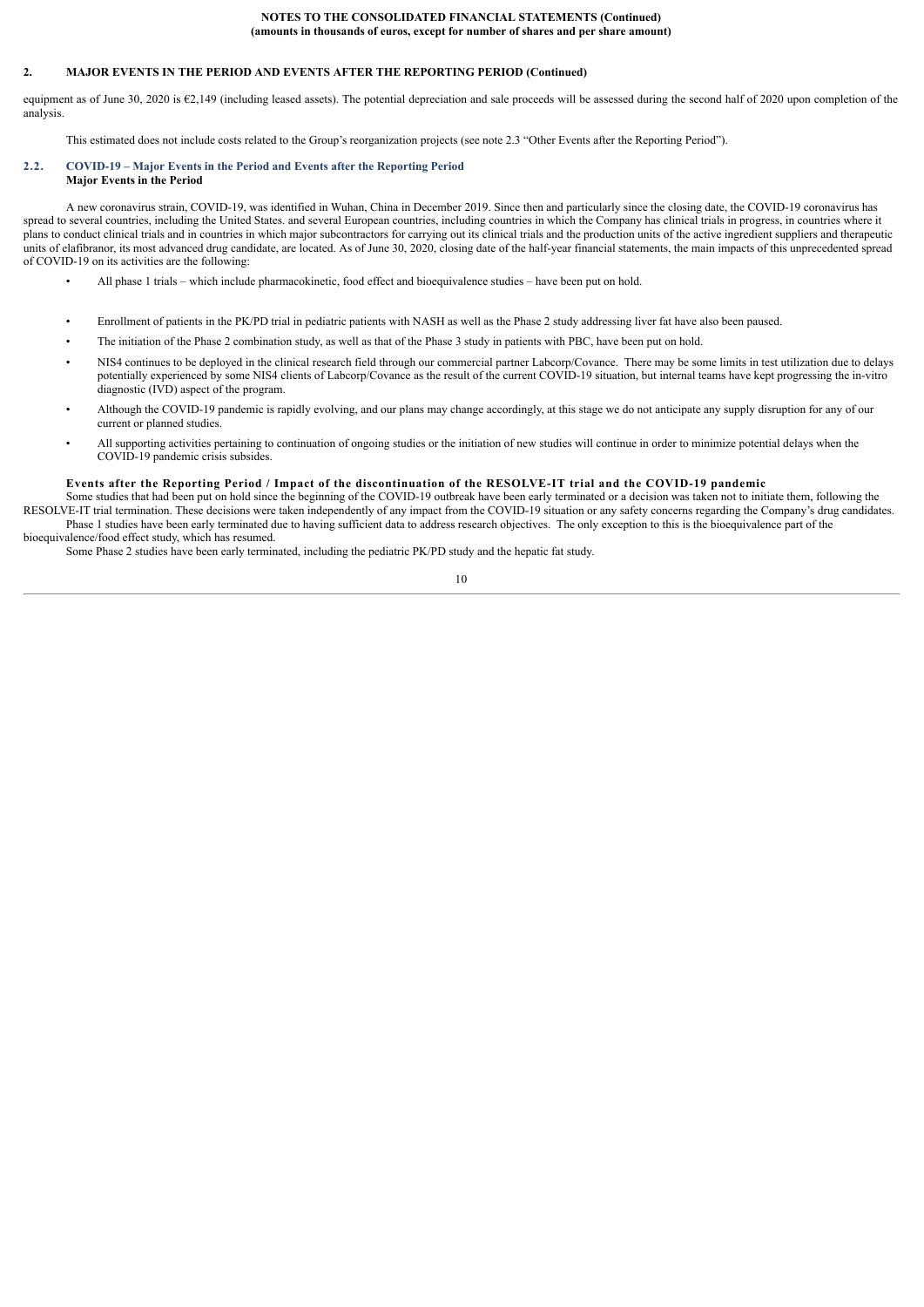The Phase 2 combination study will not be conducted.

R&D programs which do not support our two core programs of PBC and NIS4 have been terminated.

The recruitment of the first patient in the Phase 3 study of elafibranor in PBC is planned during the month of September 2020, after a delay from its original schedule in Q1 2020 due to the COVID-19 pandemic. We expect the recruitment period to last 18 months instead of 12 months as originally planned before the COVID-19 pandemic.

# <span id="page-10-0"></span>**2.3. OTHER EVENTS AFTER THE REPORTING PERIOD**

#### **Reorganization**

Due to the impact on the workforce of the termination of the study on elafibranor in NASH, GENFIT has initiated as of September 29, 2020, a significant reorganization project, which should result in a headcount reduction.

#### **Labcorp**

In September, the Company has announced the signature of a new licensing agreement with Labcorp for the development and commercial deployment of an LDT integrating NIS4 technology on the routine clinical care diagnostic tests market in the United States and Canada.

#### **OCEANEs**

GENFIT is considering a proposal to the holders of its OCEANEs of a nominal amount of €180 million and due on October 16, 2022 and to its shareholders, of a modification of the terms thereof. The Company aims to initiate this process by the end of the year in order to adapt the structure of its balance sheet to its new strategy.

# <span id="page-10-1"></span>**3. BASIS OF PRESENTATION**

The six-month Consolidated Financial Statements of GENFIT have been prepared in accordance with International Financial Reporting Standards ("IFRS") as issued by the International Accounting Standards Board ("IASB"), at June 30, 2020. The term IFRS includes International Financial Reporting Standards ("IFRS"), International Accounting Standards (the "IAS"), as well as the Interpretations issued by the Standards Interpretation Committee (the "SIC"), and the International Financial Reporting Interpretations Committee ("IFRIC"). Comparative figures are presented for the year ended December 31, 2019 and the half year ended June 30, 2020.

In accordance with European Commission Regulation No 1606/2002, these consolidated financial statements for the six-month period ended June 30, 2020 have been prepared in accordance with IAS 34 relating to interim financial information, the IFRS standard as adopted by the European Union, and must be read in conjunction with the most recent consolidated annual financial statements for the year ended December 31, 2019. They do not include all the information required for a complete set of financial statements in accordance with IFRS but a selection of notes explaining significant events and transactions with a view to understanding the changes in the Group's financial position and performance since the last annual consolidated financial statements.

The consolidated financial statements have been prepared using the historical cost measurement basis except for certain assets and liabilities that are measured at fair value in accordance with IFRS.

These condensed consolidated financial statements for the six month period ended June 30, 2020 were prepared under the responsibility of the Board of Directors that approved such statements on September 29, 2020.

The principal accounting methods used to prepare the condensed Consolidated Financial Statements are described below.

All financial information (unless indicated otherwise) is presented in thousands of euros  $(\epsilon)$ .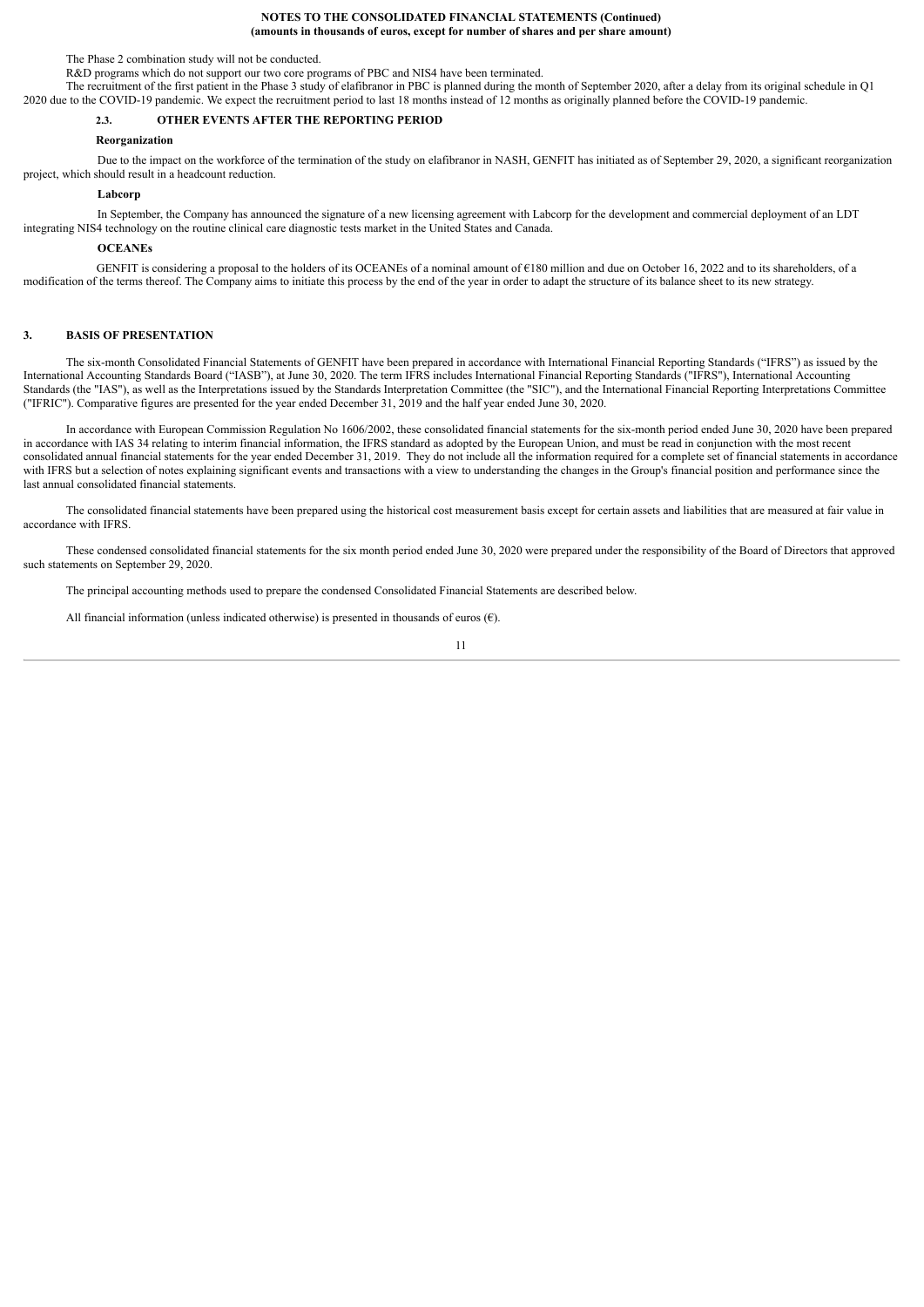#### <span id="page-11-0"></span>**3.1. Changes in accounting policies and new standards or amendments**

With the exception of the changes mentioned thereafter, the accounting policies applied in these interim six-month consolidated financial statements are the same as those applied in the Group's consolidated year-end financial statements.

The new standards listed below are effective from 1 January 2020 but they do not have a material effect on the Group's financial statements as of June 30, 2020 financial statements.

- Amendments to References to Conceptual Framework in IFRS Standards
- Definition of a Business (Amendments to IFRS 3)
- Definition of Material (Amendments to IAS 1 and IAS 8)
- Interest Rate Benchmark Reform (Amendments to IFRS 9, IAS 39 and IFRS 7)

It is also to be noted that amendments to IFRS 16 in relation with rent concessions were not applicable for the Group since no concession was obtained by Genfit regarding its rental agreements.

The application decision of the IFRIC decision regarding the rental duration has not been applied to the half-year financial statement; as the Group needs sufficient time, the impact analysis of this final decision by the IFRS IC is still ongoing. Its implementation may result in an extension of the rental period initially considered and cause a review of the rent liabilities and the use rights pertaining to the affected rental agreements.

#### **3.2. Standards, interpretations and amendments issued but not yet effective**

- <span id="page-11-1"></span>The main recent changes to the Standards that are required to be applied for an annual period beginning after 1 January 2020 are listed below.
- IFRS 17 Insurance Contracts (effective date: 1 January 2021)
	- Classification of Liabilities as Current or Non-current Amendment to IAS 1 (effective date: 1 January 2023)

#### **4. SUMMARY OF SIGNIFICANT ACCOUNTING POLICIES**

<span id="page-11-3"></span><span id="page-11-2"></span>The accounting policies used for these interim financial statements are the same as those used for the most recent consolidated annual financial statements.

#### **5. FINANCIAL RISKS MANAGEMENT**

The condensed, consolidated half year accounts do not include all of the information regarding the management of financial risks which are described in the Registration Statement Form 20 F for the reporting period ended on December 31*,* 2019.

### <span id="page-11-4"></span>**5.1. Foreign exchange risk**

The nature and exposure of the Group to currency risk has evolved. It had been anticipated that a growing portion of its operations would be denominated in US dollars, and the Group decided not to convert into euros the US dollar denominated cash it raised in March 2019 IPO. The Company expected to use cash held in US dollars to meet expenses denominated in this currency over the next few years.

Because of the decision to initiate the termination of the RESOLVE-IT trial (see note 2 "Events after the Reporting Period"), the Group has started to implement a cost savings plan in the second half of 2020 and will manage a smaller number of transactions denominated in foreign currencies or indirectly exposed to currency risk.

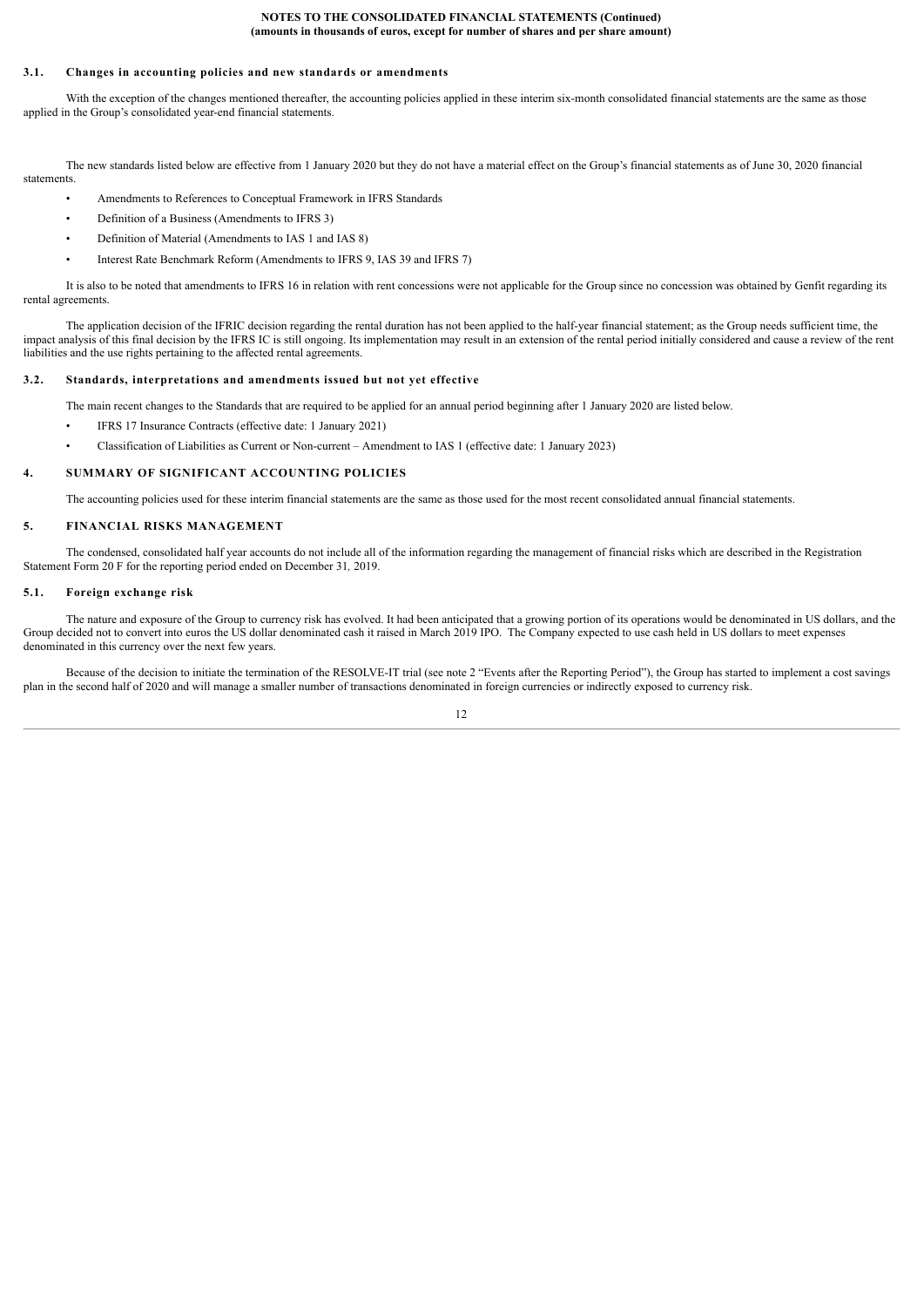# **5. FINANCIAL RISKS MANAGEMENT (Continued)**

The increase in the overall exposure of the Company to this risk will depend, in particular, on:

- the currencies in which the Group receives its revenues:
- the currencies chosen when agreements are entered into, such as licensing agreements, or co-marketing or co-development agreements;
- the location of clinical trials on drug or biomarker candidates;
- the ability, for its co-contracting parties to indirectly transfer foreign exchange risk to the Company; and
- the Group's foreign exchange risk policy.
- the fluctuation of foreign currencies against the euro.

During the first half of 2020, the Company did not use any specific hedging arrangements in light of the Company's decision to leave a significant part of its cash and cash equivalents in US dollars.

The following table presents the sensitivity of the cash and cash equivalents and expenses of the Group to a fluctuation of 10% of the US dollar against the Euro in the 2019 and 2020 semesters:

| Sensitivity of the Group's cash and cash equivalents                         |                          |               |
|------------------------------------------------------------------------------|--------------------------|---------------|
| to a variation of $+/- 10\%$ of the US dollar against the euro               | As of                    |               |
| (in $\epsilon$ thousands or in US dollar thousands, as applicable)           | <b>December 31, 2019</b> | June 30, 2020 |
| Cash and cash equivalents denominated in US dollars                          | 153.438                  | 126,725       |
| Equivalent in euros, on the basis of the exchange rate described below       | 136.583                  | 113,168       |
| Equivalent in euros, in the event of an increase of 10% of US dollar vs euro | 151.758                  | 125,742       |
| Equivalent in euros, in the event of a decrease of 10% of US dollar vs euro  | 124.166                  | 102.880       |
|                                                                              |                          |               |
| Sensitivity of the Group's expenses                                          |                          |               |

| to a variation of $+/- 10\%$ of the US dollar against the euro               | For the six-month period ended |                      |  |
|------------------------------------------------------------------------------|--------------------------------|----------------------|--|
| (in $\epsilon$ thousands or in US dollar thousands, as applicable)           | June 30, 2019                  | <b>June 30, 2020</b> |  |
| Expenses denominated in US dollars                                           | 18,079                         | 35.531               |  |
| Equivalent in euros, on the basis of the exchange rate described below       | 15.886                         | 31.730               |  |
| Equivalent in euros, in the event of an increase of 10% of US dollar vs euro | 17.651                         | 35.255               |  |
| Equivalent in euros, in the event of a decrease of 10% of US dollar vs euro  | 14.442                         | 28,845               |  |

June 30, 2020 : Equivalent in euros, on the basis of a 1 euro = 1.1198 US dollar ratio December 31, 2019 : Equivalent in euros, on the basis of a 1 euro = 1.1234 US dollar ratio

| Cash, cash equivalents and financial assets                        |                   | As of         |
|--------------------------------------------------------------------|-------------------|---------------|
| (in $\epsilon$ thousands or in US dollar thousands, as applicable) | December 31, 2019 | June 30, 2020 |
| At origin, denominated in EUR                                      |                   |               |
| Cash and cash equivalents                                          | 139,863           | 112,593       |
| Current and non current financial assets                           | 1,614             | 1,522         |
| Total                                                              | 141,477           | 114,115       |
| At origin, denominated in USD                                      |                   |               |
| Cash and cash equivalents                                          | 136,884           | 113,128       |
| Current and non current financial assets                           | 113               | 73            |
| Total                                                              | 136,997           | 113,201       |
| <b>Total, in EUR</b>                                               |                   |               |
| Cash and cash equivalents                                          | 276,748           | 225,721       |
| Current and non current financial assets                           | 1,727             | 1,595         |
| Total                                                              | 278,474           | 227,316       |
|                                                                    |                   |               |

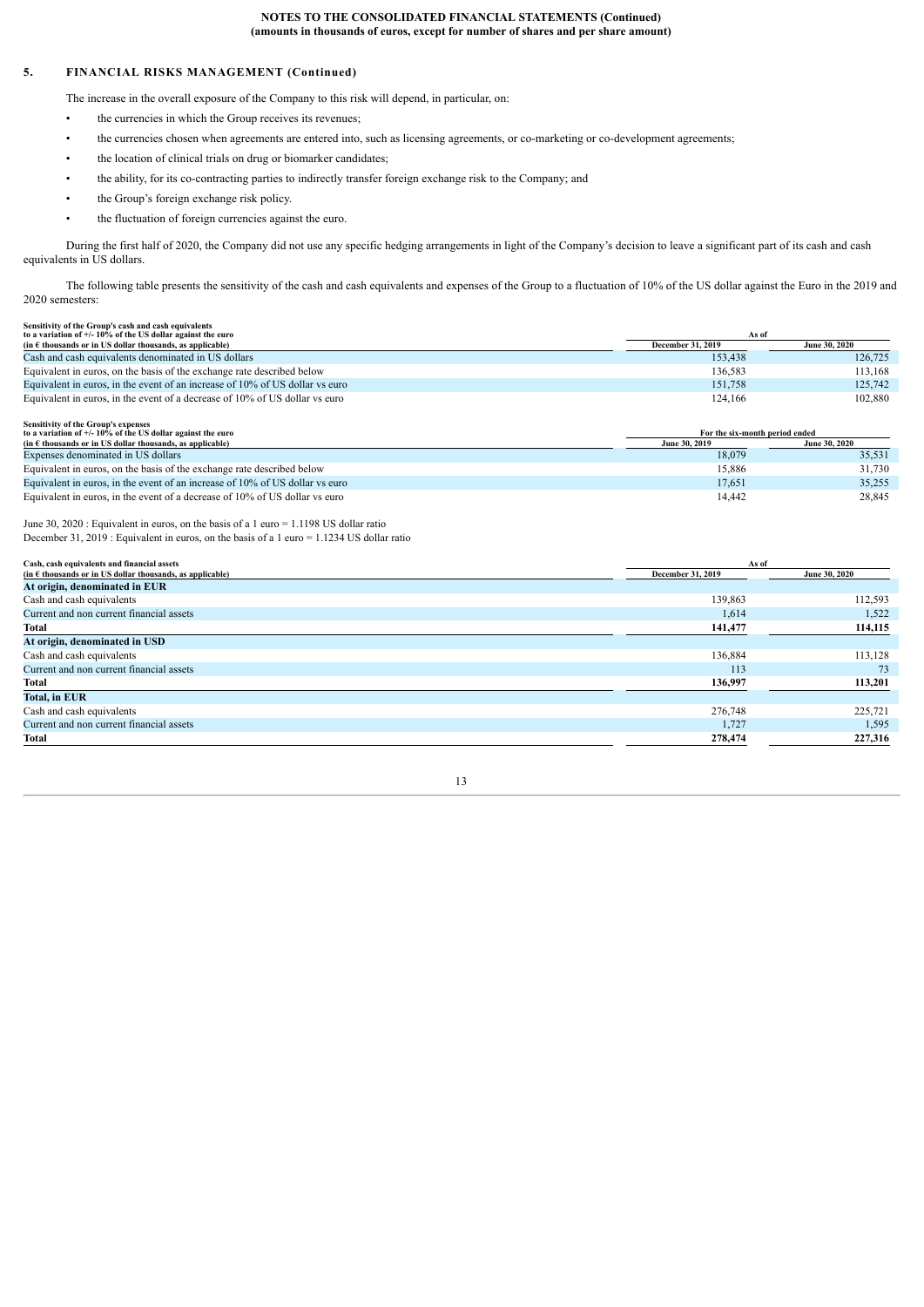### **5. FINANCIAL RISKS MANAGEMENT (Continued)**

# <span id="page-13-0"></span>**5.2. Interest rate risk**

As of June 30, 2020, the Group was only liable for governmental advances or conditional advances with no interest or interest at a fixed rate, generally below market rate, and for fixed-rate bank loans.

As of June 30, 2020 the Group's financial liabilities totaled,  $6184,637$  ( $6183,619$  as of December 31, 2019, net of the equity component of the convertible loan and debt issue costs),. Current borrowings are at a fixed rate. The Group's exposure to interest rate risk through its financial assets is also insignificant due to low market rates and since these assets are mainly euro-denominated Undertakings for the Collective Investment of Transferable Securities (UCITs), medium-term negotiable notes or term deposits with progressive rates denominated in euros or US dollars.

# <span id="page-13-1"></span>**5.3. Liquidity risk**

The Group's loans and borrowings mainly consist of bonds convertible or exchangeable into new or existing shares (OCEANE), repayable for a nominal amount of €180 million and maturing on October 16, 2022, government advances related to research projects, of which the repayment in function of the commercial success of the related research project, and bank loans. (see note 12.2.1 "Refundable and conditional advances")

The Company has conducted a specific review of its liquidity risk and considers that it is able to meet its future maturities. As of June 30, 2020, the Group had €227,316 in cash and cash equivalents and other financial assets (€278,474 as of December 31, 2019). The Company does not believe it is exposed to liquidity risk within the next twelve months. The Company believes that the Group's cash and cash equivalents and current financial instruments are sufficient to ensure its financing, in light of its current projects and obligations, for at least the next twelve months.

#### <span id="page-13-2"></span>**5.4. Credit risk**

Credit risk is the risk of financial loss if a customer or counterparty to a financial asset defaults on their contractual commitments. The Group is exposed to credit risk due to trade receivables and other financial assets.

<span id="page-13-3"></span>The Group's policy is to manage this risk by transacting with third parties with good credit standards.

# **6. CASH AND CASH EQUIVALENTS**

The main components of cash equivalents were:

- UCITS and interest-bearing current accounts, available immediately;
- Term accounts, available within the contractual maturities or by the way of early exit; and
- negotiable medium term notes, available with a quarterly maturity or by the way of early exit.

These investments, summarized in the tables below, are short-term, highly liquid and subject to insignificant risk of changes in value. a low risk of changes in value.

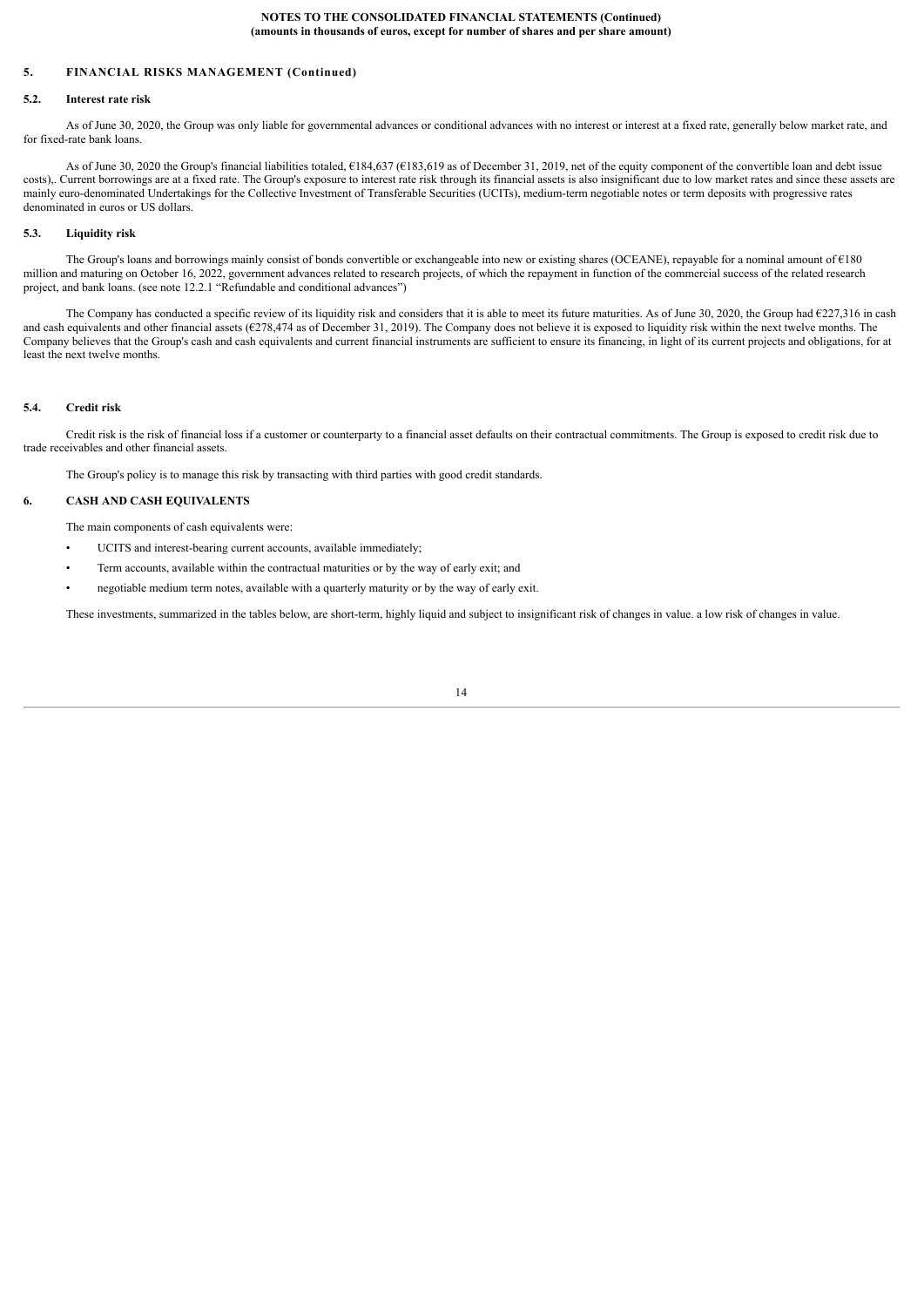# **6. CASH AND CASH EQUIVALENTS (Continued)**

| Cash and cash equivalents                                   | As of                    |               |
|-------------------------------------------------------------|--------------------------|---------------|
| $(in \in \mathsf{th} \mathsf{ous} \mathsf{and} \mathsf{s})$ | <b>December 31, 2019</b> | June 30, 2020 |
| Short-term deposits                                         | 263,147                  | 208,669       |
| Cash on hand and bank accounts                              | 13,601                   | 17,052        |
| <b>TOTAL</b>                                                | 276,748                  | 225,721       |
|                                                             |                          |               |
| Short-term deposits                                         | As of                    |               |
| (in $E$ thousands)                                          | December 31, 2019        | June 30, 2020 |
| <b>UCITS</b>                                                | 3,096                    | 3,093         |
| <b>TERM ACCOUNTS</b>                                        | 215,018                  | 167,036       |
| INTEREST-BEARING CURRENT ACCOUNT                            | 45,033                   | 38,540        |
| <b>TOTAL</b>                                                | 263,147                  | 208,669       |

# **7. INTANGIBLE ASSETS**

<span id="page-14-0"></span>Intangible assets consist mainly of office and administrative software as well as scientific software and license agreements purchased by the Group.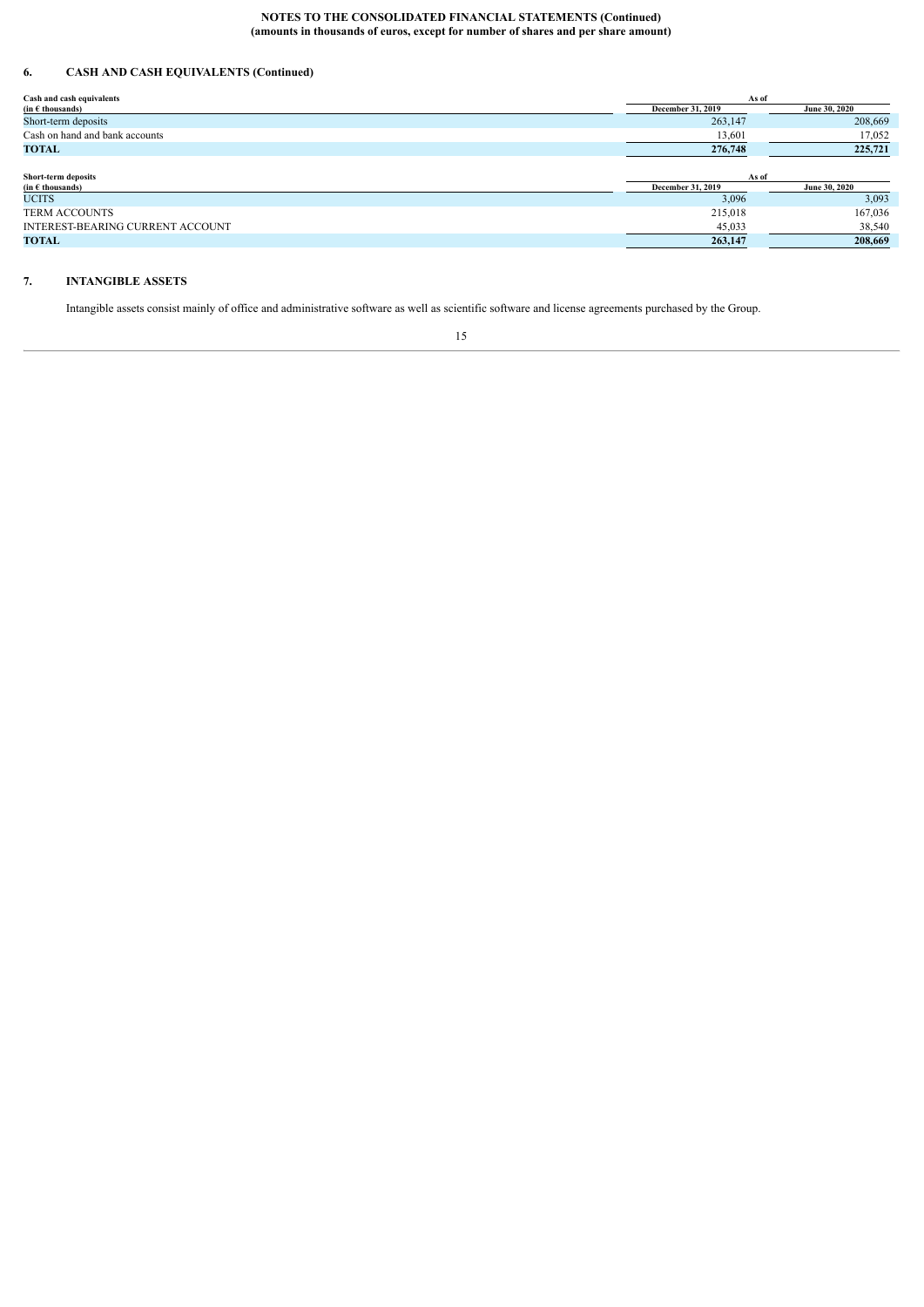# **7. INTANGIBLE ASSETS (Continued)**

The following tables show the variations in intangible assets for the half-year ended June 30, 2020:

| <b>Intangible assets-Variations</b>                    | As of<br>December 31,         |                 |                 | Translation        |                                | As of             |
|--------------------------------------------------------|-------------------------------|-----------------|-----------------|--------------------|--------------------------------|-------------------|
| $(in \in thousands)$                                   | 2018                          | Increase        | Decrease        | adjustments        | Reclassification               | December 31, 2019 |
| <b>Gross</b>                                           |                               |                 |                 |                    |                                |                   |
| Software                                               | 2,049                         | 340             | (29)            | --                 | 378                            | 2,739             |
| Patents                                                | 21                            | 70              |                 |                    |                                | 91                |
| Other intangibles                                      | 313                           | 65              | $\theta$        |                    | (378)                          |                   |
| <b>TOTAL-Gross</b>                                     | 2,384                         | 475             | (29)            |                    |                                | 2,830             |
| <b>Accumulated depreciation and impairment</b>         |                               |                 |                 |                    |                                |                   |
| Software                                               | (1, 567)                      | (350)           | 29              |                    |                                | (1,888)           |
| Patents                                                | (21)                          |                 |                 | --                 |                                | (21)              |
| Other intangibles                                      |                               |                 |                 |                    |                                |                   |
| <b>TOTAL</b> - Accumulated depreciation and impairment | (1,588)                       | (350)           | 29              |                    |                                | (1,910)           |
| <b>TOTAL - Net</b>                                     | 796                           | 125             |                 |                    |                                | 920               |
|                                                        |                               |                 |                 |                    |                                |                   |
| <b>Intangible assets - Variations</b>                  | As of<br>December 31,<br>2019 |                 |                 | <b>Translation</b> |                                | As of             |
| $(in \in thousands)$<br><b>Gross</b>                   |                               | <b>Increase</b> | <b>Decrease</b> | adjustments        | Reclassification               | June 30, 2020     |
| Software                                               | 2,739                         | 94              | (6)             | --                 | 38                             | 2,864             |
| Patents                                                | 91                            |                 |                 |                    | $\qquad \qquad \longleftarrow$ | 91                |
| Other intangibles                                      |                               | 38              |                 |                    | (38)                           |                   |
| <b>TOTAL - Gross</b>                                   | 2,830                         | 132             | (6)             |                    |                                | 2,956             |
| <b>Accumulated depreciation and impairment</b>         |                               |                 |                 |                    |                                |                   |
| Software                                               | (1,888)                       | (158)           | 6               |                    |                                | (2,041)           |
| Patents                                                | (21)                          | --              |                 |                    |                                | (21)              |
| Other intangibles                                      |                               | --              |                 |                    |                                |                   |
| <b>TOTAL</b> - Accumulated depreciation and impairment | (1,910)                       | (158)           | 6               |                    | –                              | (2,062)           |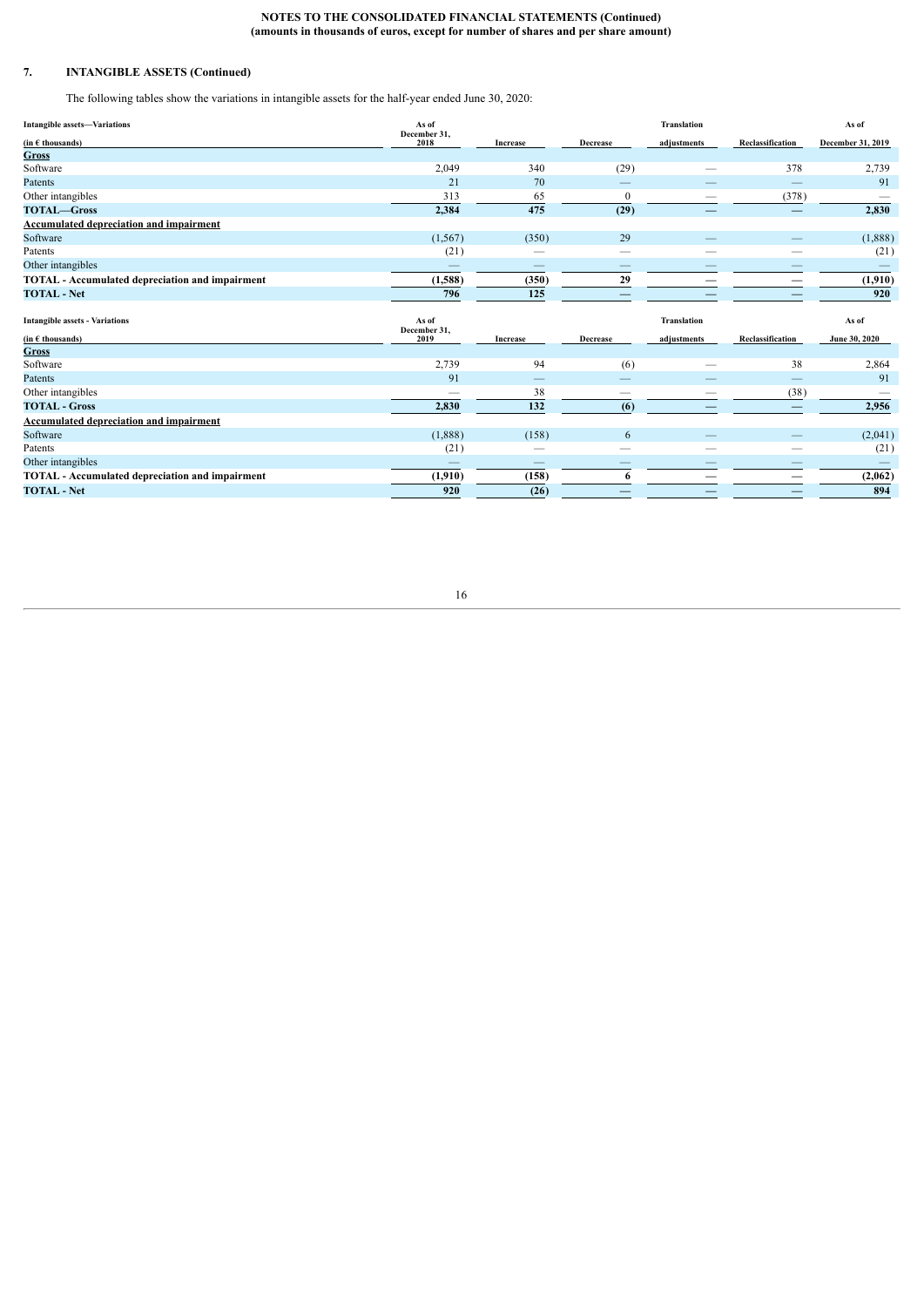# <span id="page-16-0"></span>**8. PROPERTY, PLANT AND EQUIPMENT**

| Property, plant and equipment - Variations                | As of<br>December 31, |                          |                          | Translation                   |                                                      | As of                           |
|-----------------------------------------------------------|-----------------------|--------------------------|--------------------------|-------------------------------|------------------------------------------------------|---------------------------------|
| $(in \in$ thousands)                                      | 2018                  | Increase                 | Decrease                 | adjustments                   | Reclassification                                     | December 31, 2019               |
| Gross                                                     |                       |                          |                          |                               |                                                      |                                 |
| Buildings on non-freehold land                            | 1,458                 | 12,219                   | $\equiv$                 |                               | (1, 447)                                             | 12,229                          |
| Scientific equipment                                      | 10,879                | 556                      | (120)                    |                               | (54)                                                 | 11,260                          |
| Fittings                                                  | 1,531                 | 66                       |                          |                               | (5)                                                  | 1,592                           |
| Vehicles                                                  | 99                    | $\qquad \qquad -$        | $\frac{1}{2}$            |                               | $\overline{\phantom{m}}$                             | 99                              |
| Computer equipment                                        | 1,446                 | 227                      | (15)                     | $\overline{\phantom{0}}$      | 11                                                   | 1,669                           |
| Furniture                                                 | 361                   | 31                       | (3)                      |                               | -                                                    | 389                             |
| In progress                                               | $\boldsymbol{0}$      | 242                      | (1,737)                  | $\overline{\phantom{0}}$      | 1,496                                                |                                 |
| <b>TOTAL - Gross</b>                                      | 15,774                | 13,339                   | (1, 875)                 | -                             | $\overline{\phantom{0}}$                             | 27,238                          |
| <b>Accumulated depreciation and impairment</b>            |                       |                          |                          |                               |                                                      |                                 |
| Buildings on non-freehold land                            | (1)                   | (1,215)                  | -                        |                               | $\qquad \qquad \longleftarrow$                       | (1,216)                         |
| Scientific equipment                                      | (5,988)               | (1,303)                  | 119                      | $\overline{\phantom{0}}$      | $\qquad \qquad$                                      | (7,172)                         |
| Fittings                                                  | (769)                 | (105)                    | ÷,                       |                               |                                                      | (875)                           |
| Vehicles                                                  | (45)                  | (21)                     | $\equiv$                 | $\overline{\phantom{0}}$      |                                                      | (66)                            |
| Computer equipment                                        | (915)                 | (252)                    | 12                       |                               | $\overline{\phantom{0}}$                             | (1, 155)                        |
| Furniture                                                 | (292)                 | (13)                     | 3                        |                               | $\overline{\phantom{0}}$                             | (303)                           |
| In progress                                               | $\longrightarrow$     | $\qquad \qquad -$        |                          | $\overline{\phantom{0}}$      | $\overline{\phantom{0}}$                             | $\hspace{0.1mm}-\hspace{0.1mm}$ |
| <b>TOTAL</b> - Depreciation and impairment                | (8,010)               | (2,909)                  | 133                      | $\overline{\phantom{0}}$      |                                                      | (10, 785)                       |
| <b>TOTAL - Net</b>                                        | 7,765                 | 10,430                   | (1,741)                  |                               | $\overline{\phantom{0}}$                             | 16,453                          |
|                                                           |                       |                          |                          |                               |                                                      |                                 |
| Property, plant and equipment - Variations                | As of<br>December 31, |                          |                          | <b>Translation</b>            |                                                      | As of                           |
| $(in \in$ thousands)                                      | 2019                  | Increase                 | Decrease                 | adjustments                   | Reclassification                                     | <b>June 30, 2020</b>            |
| Gross                                                     |                       |                          |                          |                               |                                                      |                                 |
| Buildings on non-freehold land                            | 12,229                |                          | $\frac{1}{2}$            |                               | $\overline{\phantom{0}}$                             | 12,232                          |
| Scientific equipment                                      | 11,260                | 383                      | (135)                    |                               | $\equiv$                                             | 11,509                          |
| Fittings                                                  | 1,592                 | 80                       | $\equiv$                 |                               | 114                                                  | 1,786                           |
| Vehicles                                                  | 99                    | $\overline{\phantom{0}}$ | –                        | $\overline{\phantom{a}}$      | $\equiv$                                             | 99                              |
| Computer equipment                                        | 1,669                 | 66                       | (0)<br>$\equiv$          | $\overline{\phantom{a}}$      | 3                                                    | 1,737                           |
| Furniture                                                 | 389                   | 8                        |                          |                               | $\equiv$                                             | 397                             |
| In progress                                               |                       | 116                      | $\overline{\phantom{0}}$ | —<br>$\overline{\phantom{0}}$ | (116)                                                |                                 |
| <b>TOTAL - Gross</b>                                      | 27,238                | 653                      | (135)                    |                               |                                                      | 27,759                          |
| <b>Accumulated depreciation and impairment</b>            |                       |                          |                          | $\overline{\phantom{0}}$      |                                                      |                                 |
| Buildings on non-freehold land                            | (1,216)               | (712)                    | ÷                        |                               | $\overline{\phantom{m}}$                             | (1,926)                         |
| Scientific equipment                                      | (7, 172)              | (678)                    | 134                      |                               | $\overline{\phantom{0}}$                             | (7,716)                         |
| Fittings                                                  | (875)                 | (58)                     |                          |                               | $\overline{\phantom{0}}$<br>$\overline{\phantom{0}}$ | (932)                           |
| Vehicles                                                  | (66)                  | (10)                     | $\qquad \qquad -$        | -                             | $\overline{\phantom{0}}$                             | (76)                            |
| Computer equipment                                        | (1, 155)              | (137)                    | $\overline{\phantom{a}}$ | $\overline{\phantom{a}}$      |                                                      | (1,292)                         |
| Furniture                                                 | (303)                 | (8)                      |                          |                               |                                                      | (310)                           |
| In progress<br><b>TOTAL</b> - Depreciation and impairment | (10, 785)             | (1,602)                  | 134                      | $\qquad \qquad -$             | $\overline{\phantom{0}}$                             | (12, 252)                       |

Assets related to contracts that were classified as finance leases under IAS 17 are scientific equipment. As mentioned above, these contracts were treated in the same manner under IFRS 16. Their net carrying value as of June 30, 2020 amounted to €1,143 (as of December 31, 2019: €1,413).

In accordance with IFRS 16, the Group has chosen not to present the "right of use" separately from other assets and added them to assets of the same type as the underlying leased assets.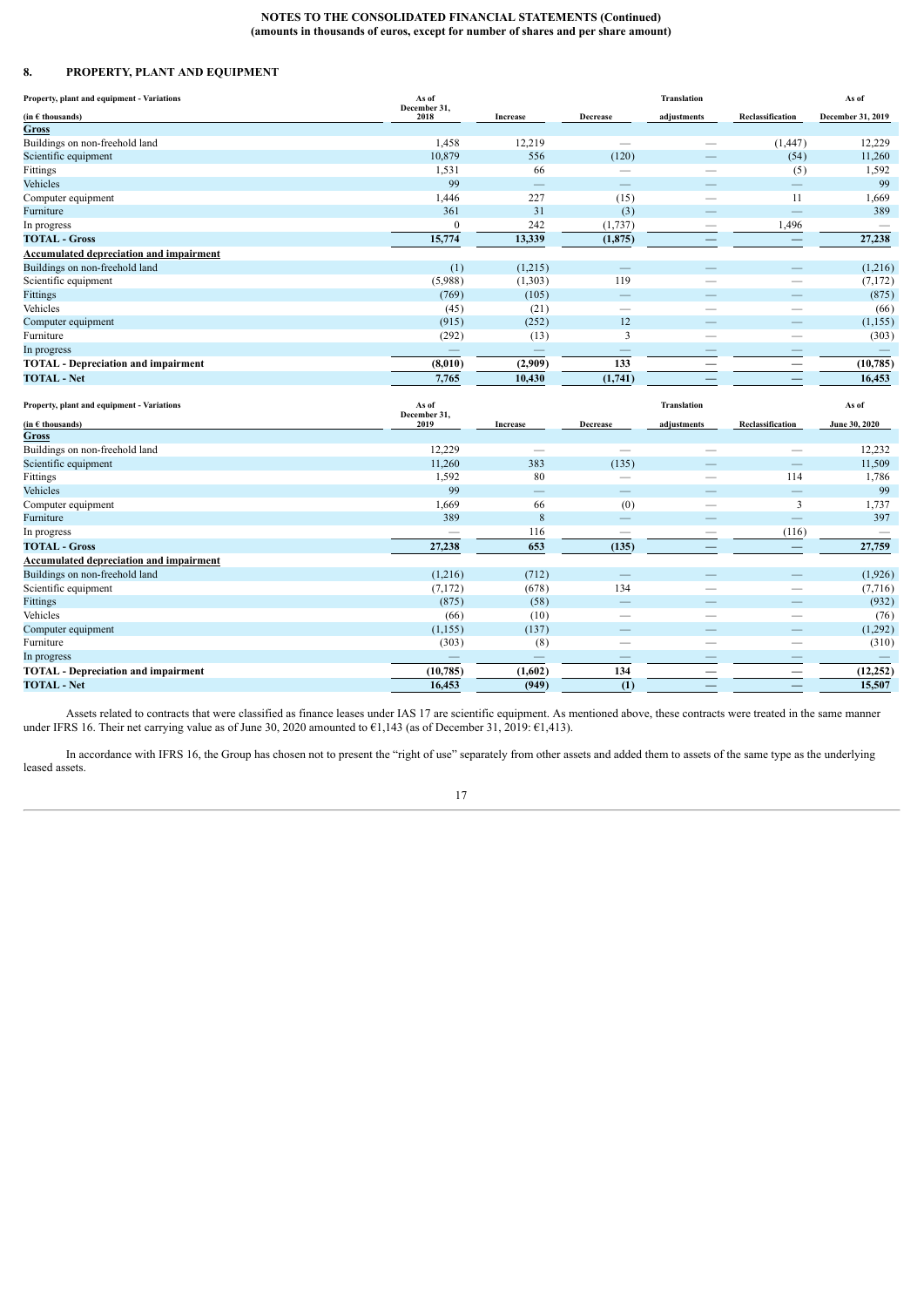# **8. PROPERTY, PLANT AND EQUIPMENT (Continued)**

The right of use asset and depreciation as of June 30, 2020 in the table above are related to :

- The line item "Building on non freehold land", of  $\epsilon$ 11,976 and  $\epsilon$ 1,894 respectively;
- The line item "Scientific equipment", at  $64,346$  and  $63,203$ , respectively.

<span id="page-17-0"></span>Regarding equipment dedicated to the RESOLVE-IT study, please see section 6.2 "Major Events in the Period and Events after the Reporting Period".

# **9. TRADE AND OTHER RECEIVABLES**

| Trade and other receivables - Total                         | As of             |               |  |
|-------------------------------------------------------------|-------------------|---------------|--|
| $(in \in \mathsf{th} \mathsf{ous} \mathsf{and} \mathsf{s})$ | December 31, 2019 | June 30, 2020 |  |
| Trade receivables, net                                      | 207               | 305           |  |
| Research tax credit                                         | 9,585             | 6,684         |  |
| Social security costs receivables                           |                   | $12^{\circ}$  |  |
| VAT receivables                                             | 1,814             | 1,583         |  |
| Grants receivables                                          |                   |               |  |
| Other receivables                                           | 420               | 352           |  |
| <b>TOTAL</b>                                                | 12,033            | 8,938         |  |

| Trade and other receivables - Current                       | As of             |               |  |  |
|-------------------------------------------------------------|-------------------|---------------|--|--|
| $(in \in \mathsf{th} \mathsf{ous} \mathsf{and} \mathsf{s})$ | December 31, 2019 | June 30, 2020 |  |  |
| Trade receivables, net                                      | 207               | 305           |  |  |
| Research tax credit                                         | 9,585             | 6,684         |  |  |
| Social security costs receivables                           |                   | 12            |  |  |
| VAT receivables                                             | 1,814             | 1,583         |  |  |
| Grants receivables                                          |                   |               |  |  |
| Other receivables                                           | 420               | 352           |  |  |
| <b>TOTAL</b>                                                | 12,033            | 8.938         |  |  |

| Trade and other receivables - Non-current                   | As of                    |                                           |
|-------------------------------------------------------------|--------------------------|-------------------------------------------|
| $(in \in \mathsf{th} \mathsf{ous} \mathsf{and} \mathsf{s})$ | December 31, 2019        | June 30, 2020                             |
| Trade receivables, net                                      |                          |                                           |
| Research tax credit                                         | __                       | __                                        |
| Social security costs receivables                           | $\overline{\phantom{m}}$ | $\qquad \qquad \overline{\qquad \qquad }$ |
| VAT receivables                                             | $-$                      |                                           |
| Grants receivables                                          | --                       | __                                        |
| Other receivables                                           |                          | __                                        |
| <b>TOTAL</b>                                                |                          |                                           |
|                                                             |                          |                                           |

### **Research tax credit**

The research tax credit of €8.125 million due for 2019 was received in May 2020.

The research tax credit of €6,684 receivable as of June 30, 2020 includes:

- a partial payment of the assessment  $(6333)$  due to an ongoing tax audit
- the balance of the amount due for the 2014 fiscal year  $(61,140)$
- the balance of the amount due for the 2016 fiscal year (€447), the two amounts are used as partial compensation with the assessment notices and the tax notice related to the 2014 CIR, as discussed in section 6.23 "Litigation and contingent liabilities"

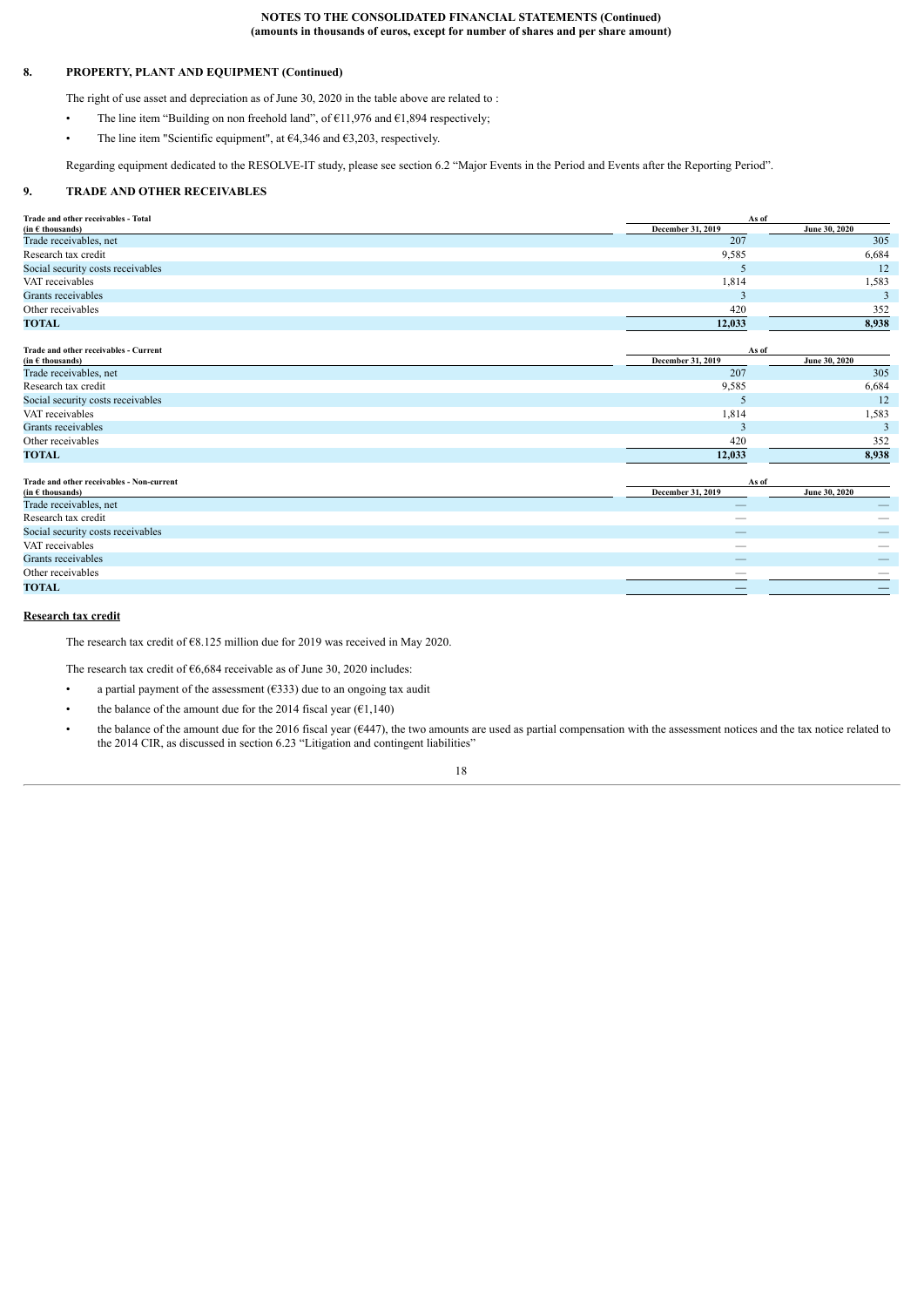# **9. TRADE AND OTHER RECEIVABLES (Continued)**

- the amounts received following the favorable decision of the Montreuil court ( $\epsilon$ 432 and  $\epsilon$ 29) having been deducted
- To this amount related to the dispute with the French Tax Authorities described in section 6.23 "Litigation and Contingent Liabilities" should be added to the amount estimated at June 30, 2020 of the research tax credit receivable of €5,224.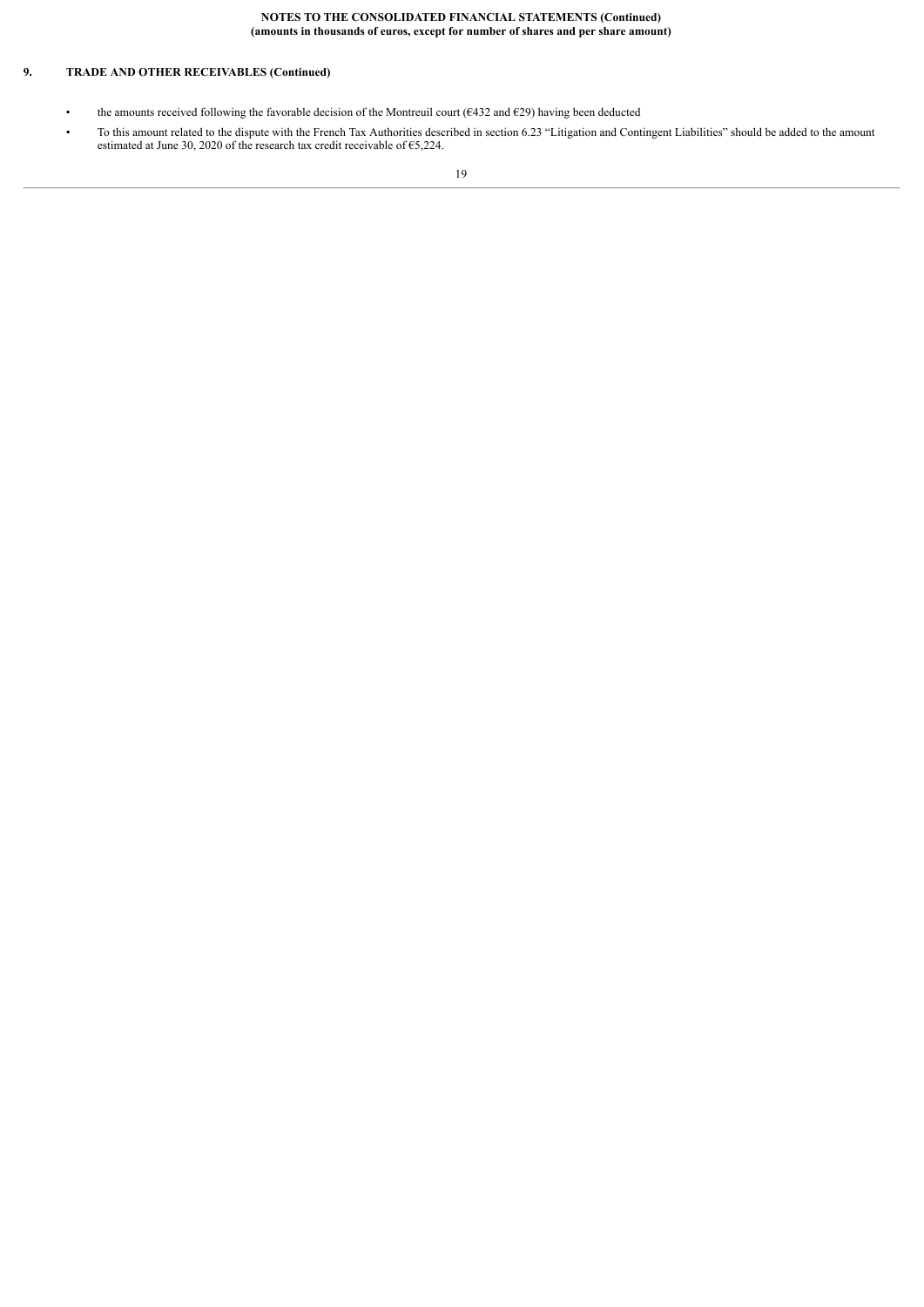# **9. TRADE AND OTHER RECEIVABLES (Continued)**

As of June 30, 2020, The research tax credit litigation wascovered by a provision of €1,892, which reflects no change in comparison to December 31, 2019 and appears as a liability in the consolidated statement of financial position..

#### **Other receivables**

As of June 30, 2020:

<span id="page-19-0"></span>The line item "other receivables" primarily consists of credit notes from suppliers for €352.

# **10. OTHER FINANCIAL ASSETS**

Other financial assets consisted of the following:

| <b>Financial assets - Total</b>                                | As of                      |               |  |
|----------------------------------------------------------------|----------------------------|---------------|--|
| (in $\epsilon$ thousands)                                      | December 31, 2019          | June 30, 2020 |  |
| Loans                                                          | 307                        | 328           |  |
| Deposits and guarantees                                        | 396                        | 424           |  |
| Liquidity contract                                             | 1,023                      | 843           |  |
| TOTAL                                                          | 1,727                      | 1,595         |  |
| <b>Financial assets - Current</b><br>(in $\epsilon$ thousands) | As of<br>December 31, 2019 | June 30, 2020 |  |
| Loans                                                          |                            |               |  |
| Deposits and guarantees                                        |                            |               |  |
| Liquidity contract                                             |                            |               |  |
| TOTAL                                                          |                            |               |  |
| <b>Financial assets - Non current</b>                          | As of                      |               |  |
| (in $\epsilon$ thousands)                                      | December 31, 2019          | June 30, 2020 |  |
| Loans                                                          | 307                        | 328           |  |
| Deposits and guarantees                                        | 396                        | 424           |  |
| Liquidity contract                                             | 1,023                      | 843           |  |
| TOTAL                                                          | 1,727                      | 1,595         |  |

The liquidity contract consists of a share buyback program contracted to an investment service provider in order to facilitate the trading listng of the Group's shares.

As of June 30, 2020, the liquidity account had a cash balance of  $\epsilon$ 843.

<span id="page-19-1"></span>As of June 30, 2020, CMC-CIC Market Solutions holds on behalf of Genfit 47,698 shares, recorded as a deduction from equity for €240.

# **11. OTHER ASSETS**

Other assets of €1,968 and €3,540 as of December 31, 2019 and as of June 30, 2020, respectively, consisted of prepaid expenses related to current operating expenses.

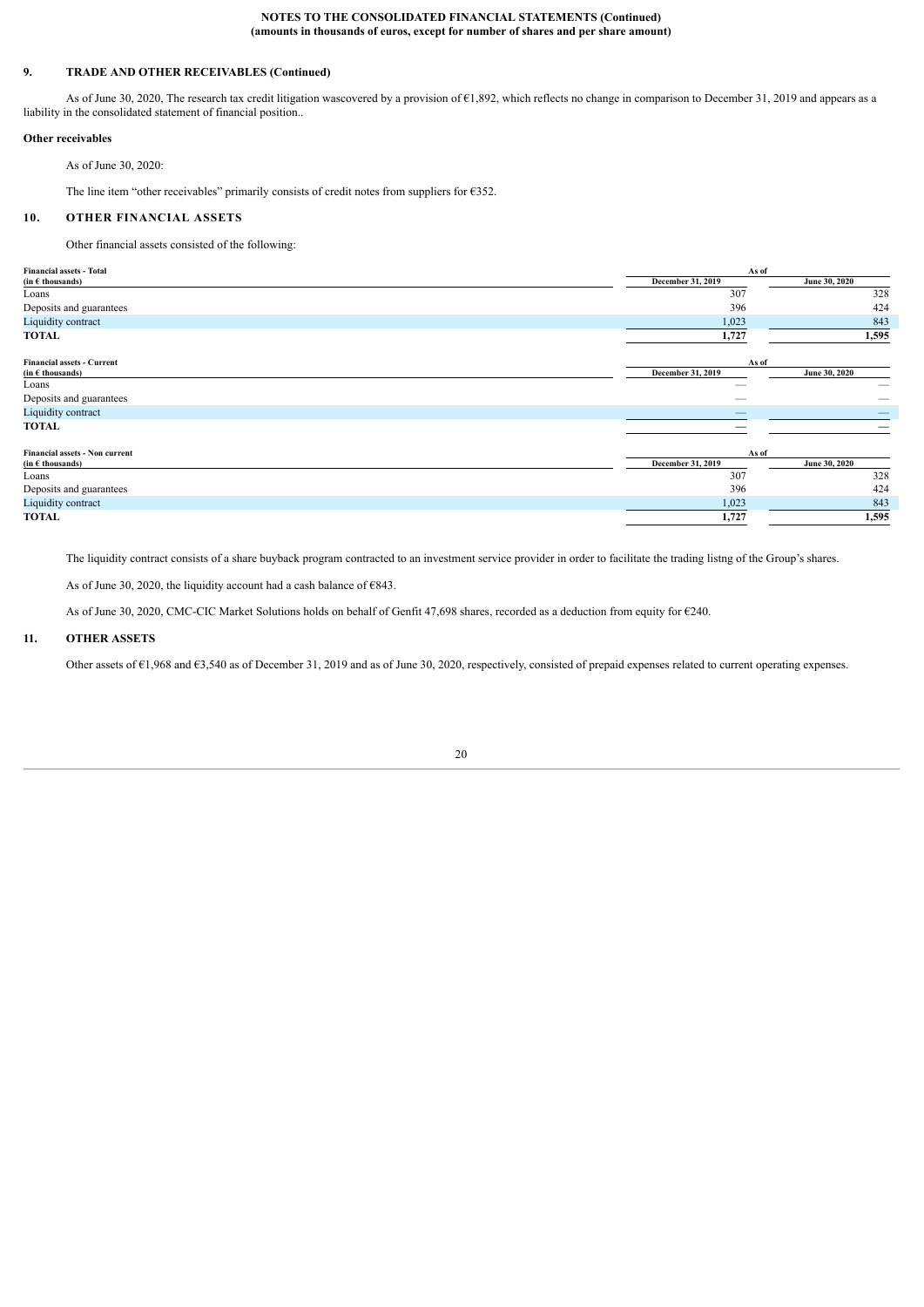# <span id="page-20-0"></span>**12. LOANS AND BORROWINGS**

# **12.1. Breakdown of convertible loan**

<span id="page-20-1"></span>On October 16, 2017, the Company issued OCEANEs (due October 16, 2022) for an aggregate nominal amount of €180 million.

| Convertible loans - general overview |                                                                              |               |  |  |
|--------------------------------------|------------------------------------------------------------------------------|---------------|--|--|
| Number of bonds                      | 6 081 081                                                                    |               |  |  |
| Nominal amount of the loan           | 179 999 997,60 EUR                                                           |               |  |  |
| Nominal unit value of the bonds      | 29,60€                                                                       |               |  |  |
| Conversion / exchange premium        | 30 %                                                                         |               |  |  |
|                                      | To GENFIT's reference share price $(22, 77 \epsilon)$ .                      |               |  |  |
| Annual nominal interest rate         | 3,5%                                                                         |               |  |  |
|                                      | Payable semi-annually in arrears                                             |               |  |  |
| Annual nominal interest rate         | 7,2%                                                                         |               |  |  |
| Offering                             | 2017/16/10                                                                   |               |  |  |
|                                      | At par                                                                       |               |  |  |
| Redemption                           | 2022/16/10                                                                   |               |  |  |
|                                      | Redemption prior to maturity at the option of the Company                    |               |  |  |
|                                      | from 11/06/2020 if the arithmetic volume-weighted average price              |               |  |  |
|                                      | of GENFIT's listed share price and the then prevailing conversion ratio      |               |  |  |
|                                      | (over a 20-trading period) exceeds 150% of the nominal value of the OCEANEs. |               |  |  |
|                                      |                                                                              |               |  |  |
| <b>Convertible loans - Total</b>     | As of                                                                        |               |  |  |
| $(in \in \mathsf{th}ousands)$        | December 31, 2019                                                            | June 30, 2020 |  |  |
| Convertible loans                    | 165,454                                                                      | 168,072       |  |  |
| TOTAL                                | 165,454                                                                      | 168,072       |  |  |
| <b>Convertible loans - Current</b>   | As of                                                                        |               |  |  |
| $(in \in \mathsf{th}ousands)$        | December 31, 2019                                                            | June 30, 2020 |  |  |
| Convertible loans                    | 1,312                                                                        | 1,312         |  |  |
| <b>TOTAL</b>                         | 1,312                                                                        | 1,312         |  |  |

| Convertible loans - Non current               | As of                    |               |
|-----------------------------------------------|--------------------------|---------------|
| $(in \in \mathbf{th} \text{ous} \text{ands})$ | <b>December 31, 2019</b> | June 30, 2020 |
| Convertible loans                             | 164,142                  | 166,760       |
| <b>TOTAL</b>                                  | 164,142                  | 166,760       |
|                                               |                          |               |

The conversion of all of the convertible bonds would result in a dilution of 15.6% (expressed as a percentage of share capital at June 30, 2020).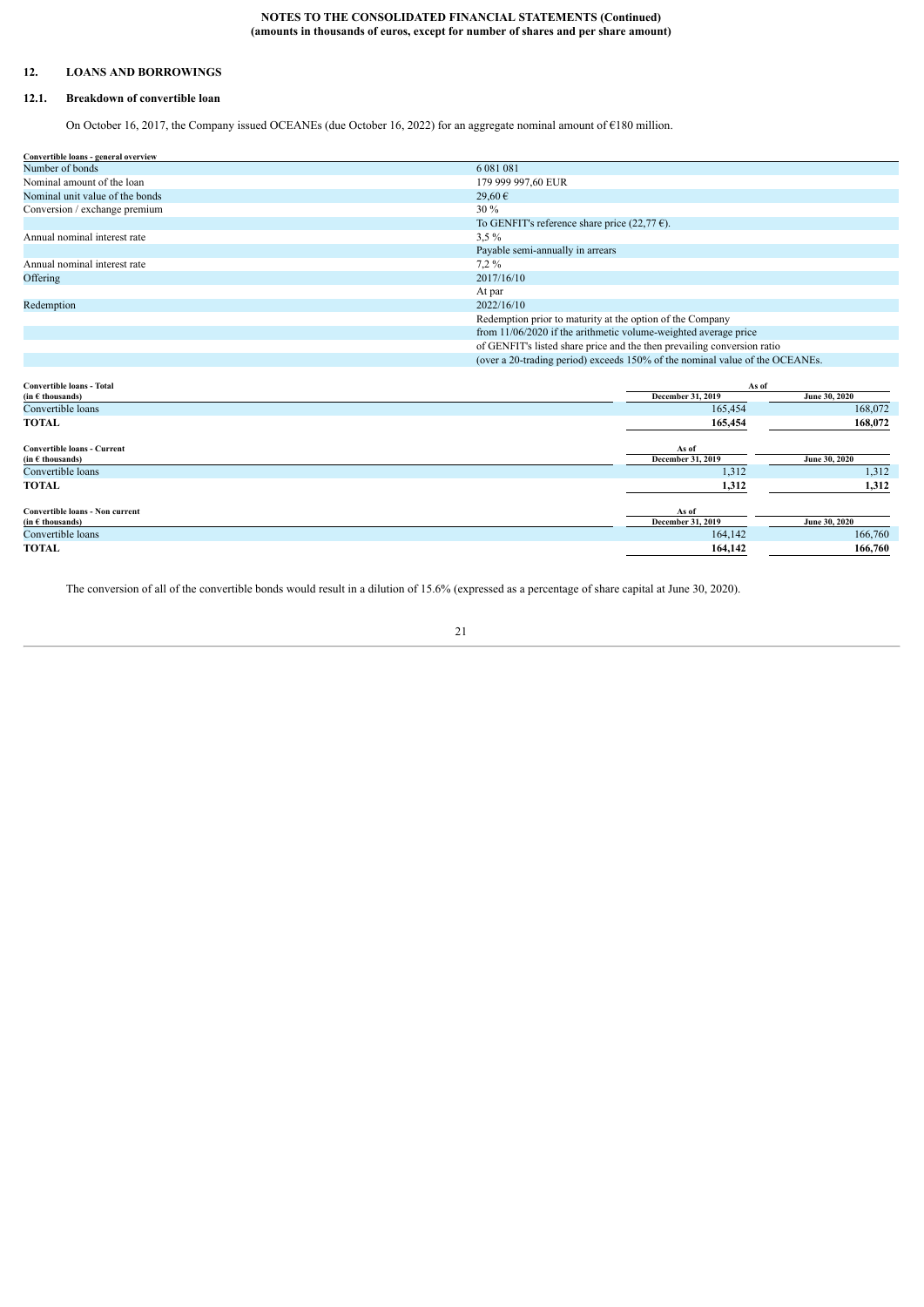# **12. LOANS AND BORROWINGS (Continued)**

# **12.2. Breakdown of loans and borrowings**

<span id="page-21-0"></span>Other loans and borrowings consisted of the following:

| Other loans and borrowings - Total            | As of             |               |
|-----------------------------------------------|-------------------|---------------|
| $(in \in \mathbf{th} \text{ousands})$         | December 31, 2019 | June 30, 2020 |
| Refundable and conditional advances           | 3,229             | 3,229         |
| Bank loans                                    | 2,645             | 2,093         |
| Obligations under leases                      | 12,281            | 11,233        |
| Accrued interests                             |                   |               |
| Other financial loans and borrowings          |                   |               |
| <b>TOTAL</b>                                  | 18,165            | 16,564        |
| Other loans and borrowings - Current          | As of             |               |
| $(in \in \mathbf{th} \text{ousands})$         | December 31, 2019 | June 30, 2020 |
| Refundable and conditional advances           | __                |               |
| Bank loans                                    | 1,105             | 1,091         |
| Obligations under leases                      | 2,112             | 2,122         |
| Accrued interests                             |                   |               |
| Other financial loans and borrowings          |                   |               |
| <b>TOTAL</b>                                  | 3,226             | 3,222         |
| Other loans and borrowings - Non current      | As of             |               |
| $(in \in \mathsf{th} \text{ous} \text{ands})$ | December 31, 2019 | June 30, 2020 |
| Refundable and conditional advances           | 3,229             | 3,229         |
| .                                             | $- - -$           | .             |

| Bank loans                           | 1,540                    | 1.002  |
|--------------------------------------|--------------------------|--------|
| Obligations under leases             | 10,169                   | 9.111  |
| Accrued interests                    | __                       | __     |
| Other financial loans and borrowings | $\overline{\phantom{a}}$ | __     |
| <b>TOTAL</b>                         | 14.939                   | 13.342 |
|                                      |                          |        |

# **12.2.1. Refundable and conditional advances**

|                                                                                       | Total     |                 |                   |                  | Net book value       |
|---------------------------------------------------------------------------------------|-----------|-----------------|-------------------|------------------|----------------------|
| Refundable and conditional advances - general overview                                | amount    |                 |                   | <b>Effets</b> of | As of                |
| $(in \in \mathsf{th}ousands)$                                                         | allocated | <b>Receipts</b> | <b>Repayments</b> | discounting      | <b>June 30, 2020</b> |
| <b>BPI FRANCE - IT-DIAB</b>                                                           | 3,229     | 3,229           |                   | --               | 3,229                |
| Development of a global strategy for the prevention and management of type 2 diabetes |           |                 |                   |                  |                      |
| <b>TOTAL</b>                                                                          |           |                 |                   |                  | 3,229                |

The following table summarizes the advance outstanding as of June 30, 2020

# BPI FRANCE IT-DIAB

The Group received an advance from BPI France (the BPI France IT-DIAB) as part of a framework innovation aid agreement involving several scientific partners and for which the Group was the lead partner. The contribution expected at each stage by each of the partners in respect of work carried out and results achieved is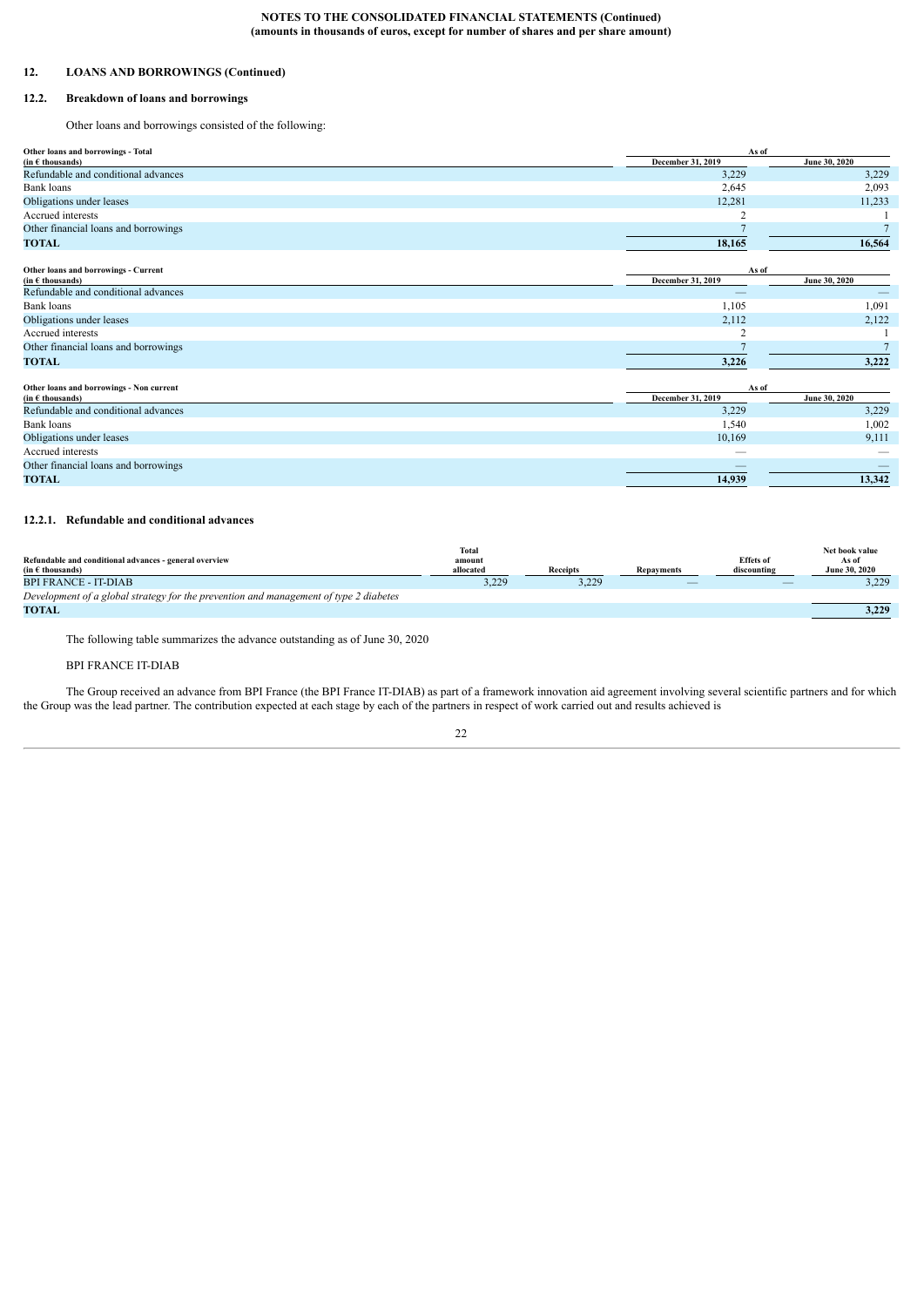# **12. LOANS AND BORROWINGS (Continued)**

defined in the framework agreement. With respect to the Group, the aid consisted of a  $63,229$  conditional advance and a  $63,947$  non-repayable government grant. The conditional advance is not refundable except in the event of success.

The program ended on December 31, 2014. In the event of success, defined as the commercial spin-offs of the IT-Diab program which involves products for the treatment or diagnosis of type 2 diabetes, the financial returns generated will be used initially to repay the €3,229 conditional advance. The agreement stipulates that the conditional advance will be regarded as repaid in full when the total payments made in this regards by the recipient, discounted at the rate of 5.19%, equal the total amount, discounted at the same rate, of the aid paid. Any further amounts will be classified as additional payments, up to a maximum amount of €14,800.

As provided in the project assistance contract, the Company sent a letter to BPI in December 2019 in order to notify it of the Labcorp and Terns contracts while indicating that elafibranor was now aimed at treating hepatic diseases and no longer Type 2 diabetes as provided for in the aid agreement. Genfit proposed to BPI to establish a statement of abandonment of the IT DIAB project on which the above advance is based. Following this letter, the parties met in March 2020 for the presentation of the Company's arguments and in June 2020 following the results of the RESOLVE IT study. In this context, Genfit is awaiting BPI's position on new financial terms related to this situation and a draft amendment to the repayable advance agreement.

#### **12.2.2. Bank loans**

The Group did not take any new loan in 2020.

| <b>Bank loans</b><br>(in $\epsilon$ thousands) | Facility<br>size | Interest<br>rate | Available<br>As of<br>December 31, 2019 | <b>Installments</b> | Outstanding<br>As of<br>December 31, 2019 |
|------------------------------------------------|------------------|------------------|-----------------------------------------|---------------------|-------------------------------------------|
| CDN <sub>5</sub>                               | 500              | 0.46%            | $\qquad \qquad -$                       | 48 monthly          | 366                                       |
| CIC <sub>5</sub>                               | 1000             | $0.69\%$         | $\mathbf{0}$                            | 60 monthly          | 554                                       |
| CDN <sub>4</sub>                               | 600              | $0.36\%$         | $\overline{0}$                          | 48 monthly          | 226                                       |
| BNP 4                                          | 800              | 0.87%            | $\overline{0}$                          | 60 monthly          | 537                                       |
| CIC <sub>4</sub>                               | 265              | $0.69\%$         | $\qquad \qquad \longleftarrow$          | 60 monthly          | 111                                       |
| BNP 3                                          | 1050             | $0.80\%$         | $\overline{0}$                          | 20 quarterly        | 525                                       |
| <b>NEUFLIZE 2</b>                              | 500              | $1.10\%$         | $\overline{0}$                          | 12 quarterly        | $\mathbf{0}$                              |
| BNP <sub>2</sub>                               | 500              | $0.80\%$         | $\overline{0}$                          | 20 quarterly        | 177                                       |
| CDN <sub>3</sub>                               | 500              | $0.72\%$         | $\overline{\phantom{m}}$                | 60 monthly          | 135                                       |
| CIC <sub>3</sub>                               | 500              | $0.85\%$         | $\overline{0}$                          | 16 quarterly        | $\mathbf{0}$                              |
| <b>BNP</b>                                     | 500              | 2.00%            | $\overline{0}$                          | 20 quarterly        | $\overline{0}$                            |
| Other                                          | $\mathbf{0}$     | ٠                | $\mathbf{0}$                            |                     | 14                                        |
| <b>TOTAL</b>                                   | 6,715            |                  |                                         |                     | 2,646                                     |
|                                                | $\sim$           |                  |                                         |                     |                                           |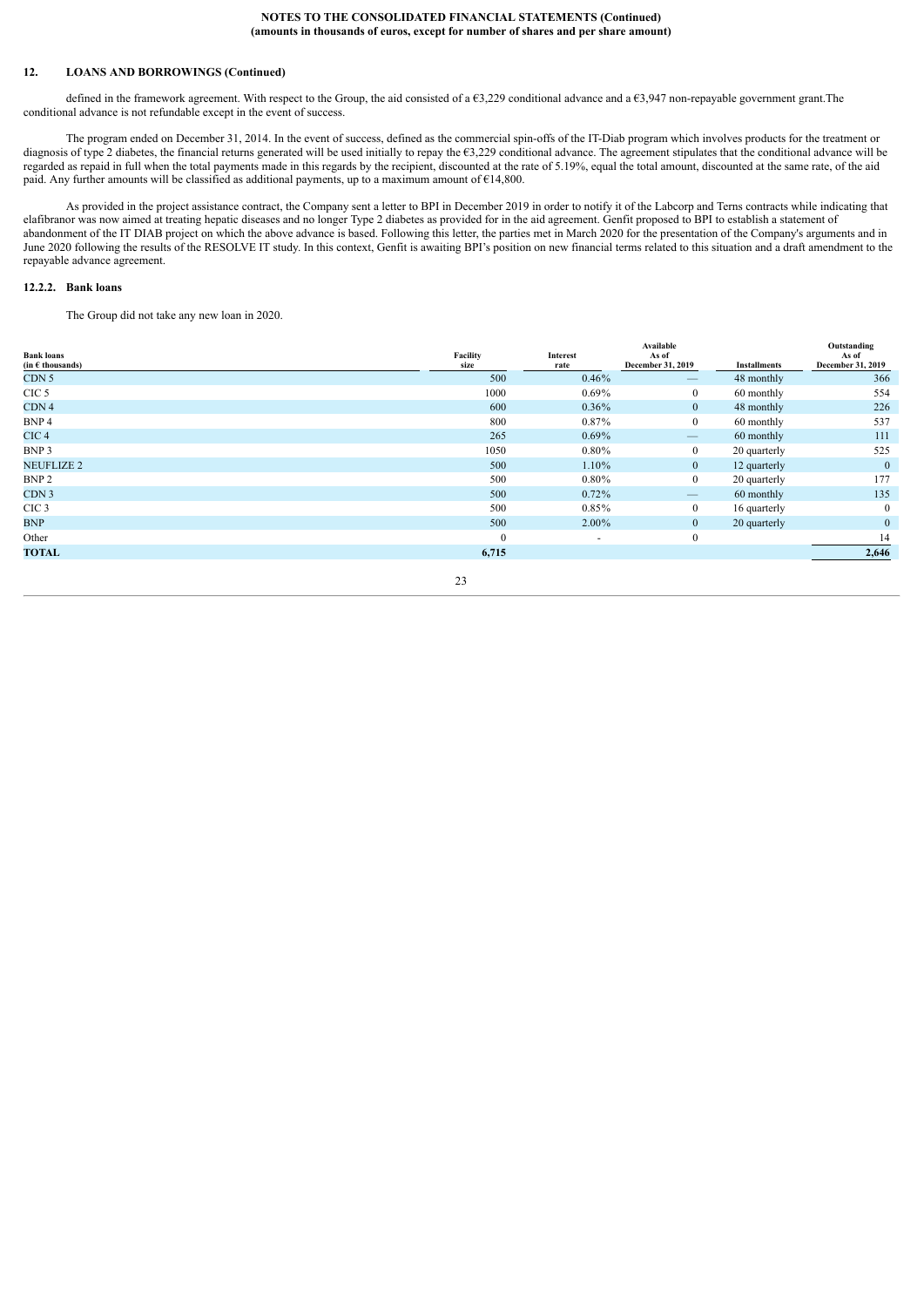# **12. LOANS AND BORROWINGS (Continued)**

| <b>Bank loans</b>         | Facility | Interest | Available<br>As of              |                     | Outstanding<br>As of |
|---------------------------|----------|----------|---------------------------------|---------------------|----------------------|
| (in $\epsilon$ thousands) | size     | rate     | June 30, 2020                   | <b>Installments</b> | June 30, 2020        |
| CDN <sub>5</sub>          | 500      | 0.46%    | $\qquad \qquad \longleftarrow$  | 48 monthly          | 303                  |
| CIC <sub>5</sub>          | 1000     | $0.69\%$ | $\overline{0}$                  | 60 monthly          | 454                  |
| CDN <sub>4</sub>          | 600      | $0.36\%$ | $\overline{0}$                  | 48 monthly          | 151                  |
| BNP 4                     | 800      | 0.87%    | $\overline{0}$                  | 60 monthly          | 457                  |
| CIC <sub>4</sub>          | 265      | $0.69\%$ | $\qquad \qquad \longleftarrow$  | 60 monthly          | 85                   |
| BNP 3                     | 1050     | $0.80\%$ | $\overline{0}$                  | 20 quarterly        | 420                  |
| <b>NEUFLIZE 2</b>         | 500      | 1.10%    | $\mathbf{0}$                    | 12 quarterly        | $\mathbf{0}$         |
| BNP <sub>2</sub>          | 500      | $0.80\%$ | $\overline{0}$                  | 20 quarterly        | 127                  |
| CDN <sub>3</sub>          | 500      | 0.72%    | $\hspace{0.1mm}-\hspace{0.1mm}$ | 60 monthly          | 85                   |
| CIC <sub>3</sub>          | 500      | $0.85\%$ | $\overline{0}$                  | 16 quarterly        | $\overline{0}$       |
| <b>BNP</b>                | 500      | $2.00\%$ | $\overline{0}$                  | 20 quarterly        | $\mathbf{0}$         |
| Other                     | $\theta$ | ٠        | $\overline{0}$                  |                     | 12                   |
| <b>TOTAL</b>              | 6,715    |          |                                 |                     | 2,094                |

# <span id="page-23-0"></span>**12.3. Maturities of financial liabilities**

| <b>Maturity of financial liabilities</b><br>(in $\epsilon$ thousands) | As of<br><b>June 30, 2020</b> | Less than<br>vear | Less than<br>2 years     | Less than<br>3 years | Less than<br>4 years     | Less than<br>5 years | More than<br>5 years |
|-----------------------------------------------------------------------|-------------------------------|-------------------|--------------------------|----------------------|--------------------------|----------------------|----------------------|
| <b>BPI FRANCE - IT-DIAB</b>                                           | 3,229                         |                   |                          |                      |                          |                      | 3,229                |
| <b>TOTAL</b> - Refundable and conditional advances                    | 3.229                         |                   |                          |                      |                          |                      | 3.229                |
| Convertible loans                                                     | 168,072                       | 1,312             | $\overline{\phantom{a}}$ | 166,760              |                          |                      |                      |
| Bank loans                                                            | 2,093                         | .091              | 761                      | 24                   | $\overline{\phantom{a}}$ | $\sim$               |                      |
| Leases                                                                | 11,233                        | 2,122             | 1,987                    | 1,239                | 1,110                    | 1,109                | 3,666                |
| Accrued interests                                                     |                               |                   |                          |                      |                          |                      |                      |
| Other financial loans and borrowings                                  |                               |                   |                          |                      |                          |                      |                      |
| <b>TOTAL</b> - Other loans and borrowings                             | 181.407                       | 4,534             | 2,748                    | 168,239              | 1,110                    | 1,109                | 3,666                |
| TOTAL                                                                 | 184.636                       | 4,534             | 2.748                    | 168,239              | 1.110                    | 1,109                | 6,896                |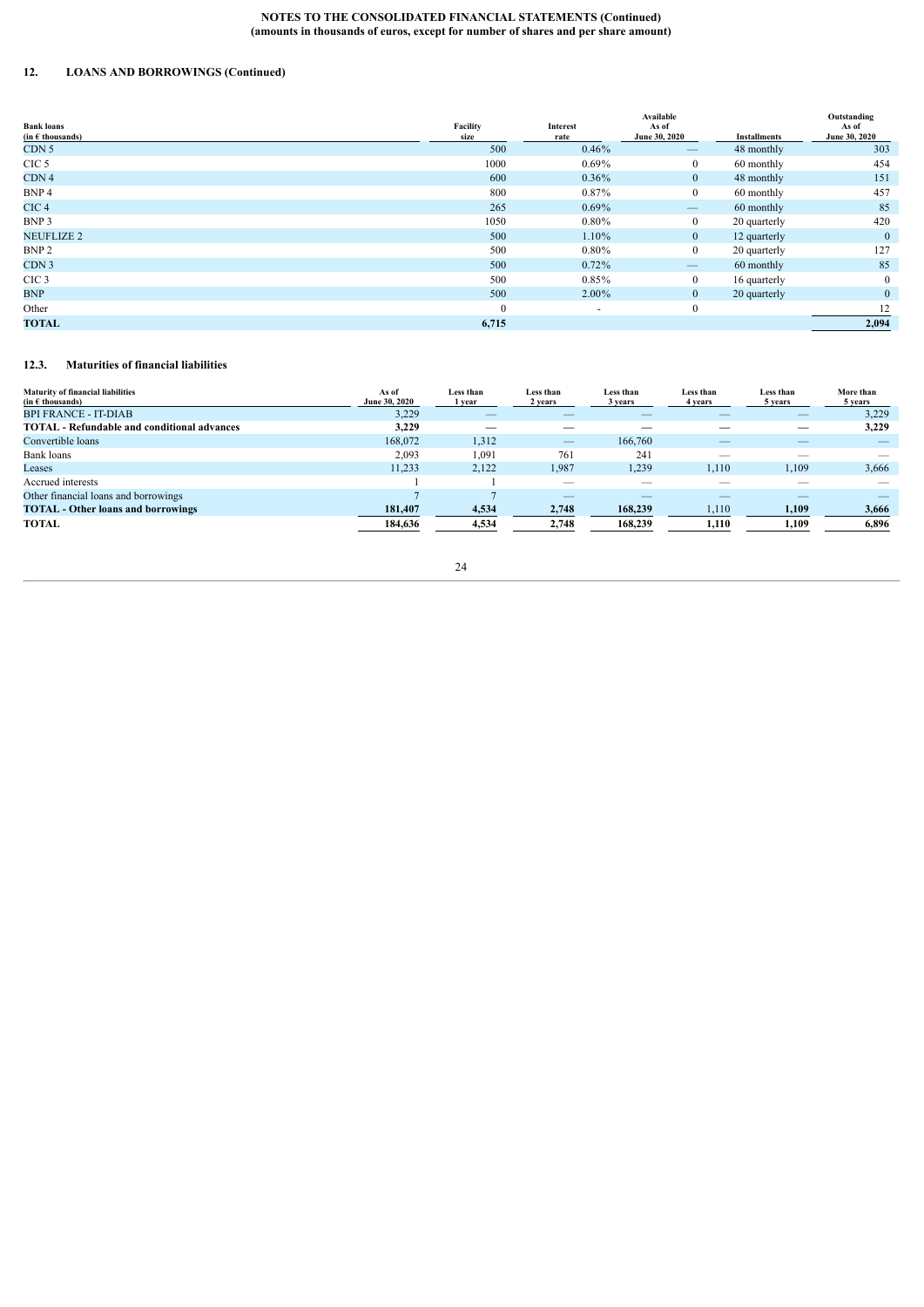## **12. LOANS AND BORROWINGS (Continued)**

The convertible bond of a nominal amount of  $E180$  million results in the payment of yearly interest of  $E6,300$  (payable semi-annually) and a reimbursement at par due in less than 3 years (in October 2022).

<span id="page-24-0"></span>Regarding the IT-DIAB advance, see section 12.2.1 – "Refundable and conditional advances".

# **13 TRADE AND OTHER PAYABLES**

Trade and other payables consist of the following :

| Trade and other payables - Total                            | As of                    |               |  |  |
|-------------------------------------------------------------|--------------------------|---------------|--|--|
| (in $\epsilon$ thousands)                                   | December 31, 2019        | June 30, 2020 |  |  |
| Trade payables                                              | 32,753                   | 30,082        |  |  |
| Social security costs payables                              | 3,598                    | 4,376         |  |  |
| VAT payables                                                | 2                        | 8             |  |  |
| Taxes payables                                              | 487                      | 380           |  |  |
| Other payables                                              | 527                      | 564           |  |  |
| <b>TOTAL</b>                                                | 37,368                   | 35,411        |  |  |
| Trade and other payables - Current                          | As of                    |               |  |  |
| (in $\epsilon$ thousands)                                   | December 31, 2019        | June 30, 2020 |  |  |
| Trade payables                                              | 32,753                   | 30,082        |  |  |
| Social security costs payables                              | 3,598                    | 4,376         |  |  |
| VAT payables                                                | $\overline{2}$           | 8             |  |  |
| Taxes payables                                              | 487                      | 380           |  |  |
| Other payables                                              | 76                       | 114           |  |  |
| <b>TOTAL</b>                                                | 36,917                   | 34,961        |  |  |
| Trade and other payables - Non current                      | As of                    |               |  |  |
| $(in \in \mathsf{th} \mathsf{ous} \mathsf{and} \mathsf{s})$ | December 31, 2019        | June 30, 2020 |  |  |
| Trade payables                                              | $\overline{\phantom{a}}$ |               |  |  |
| Social security costs payables                              | $\overline{\phantom{0}}$ |               |  |  |
| VAT payables                                                | $\overline{\phantom{a}}$ |               |  |  |
| Taxes payables                                              |                          |               |  |  |
| Other payables                                              | 451                      | 451           |  |  |
| <b>TOTAL</b>                                                | 451                      | 451           |  |  |

# **14. PROVISIONS**

<span id="page-24-1"></span>As of June 30, 2020, this line item amounted to  $\epsilon$ 2,071 ( $\epsilon$ 2,061 as of December 31, 2019).

<span id="page-24-2"></span>The accruals recorded are mainly related to the research tax credit. See section 6.23 "Litigation and contingent liabilities".

# **15. EMPLOYEE BENEFITS**

In France, pension funds are generally financed by employer and employee contributions and are accounted for as a defined contribution plans with the employer contributions recognized as expense as incurred. The Group has no actuarial liabilities in connection with these plans. Expenses recorded in the half years ended June 30, 2020 and June 30, 2019 amounted to  $6414$  and  $6451$  respectively.

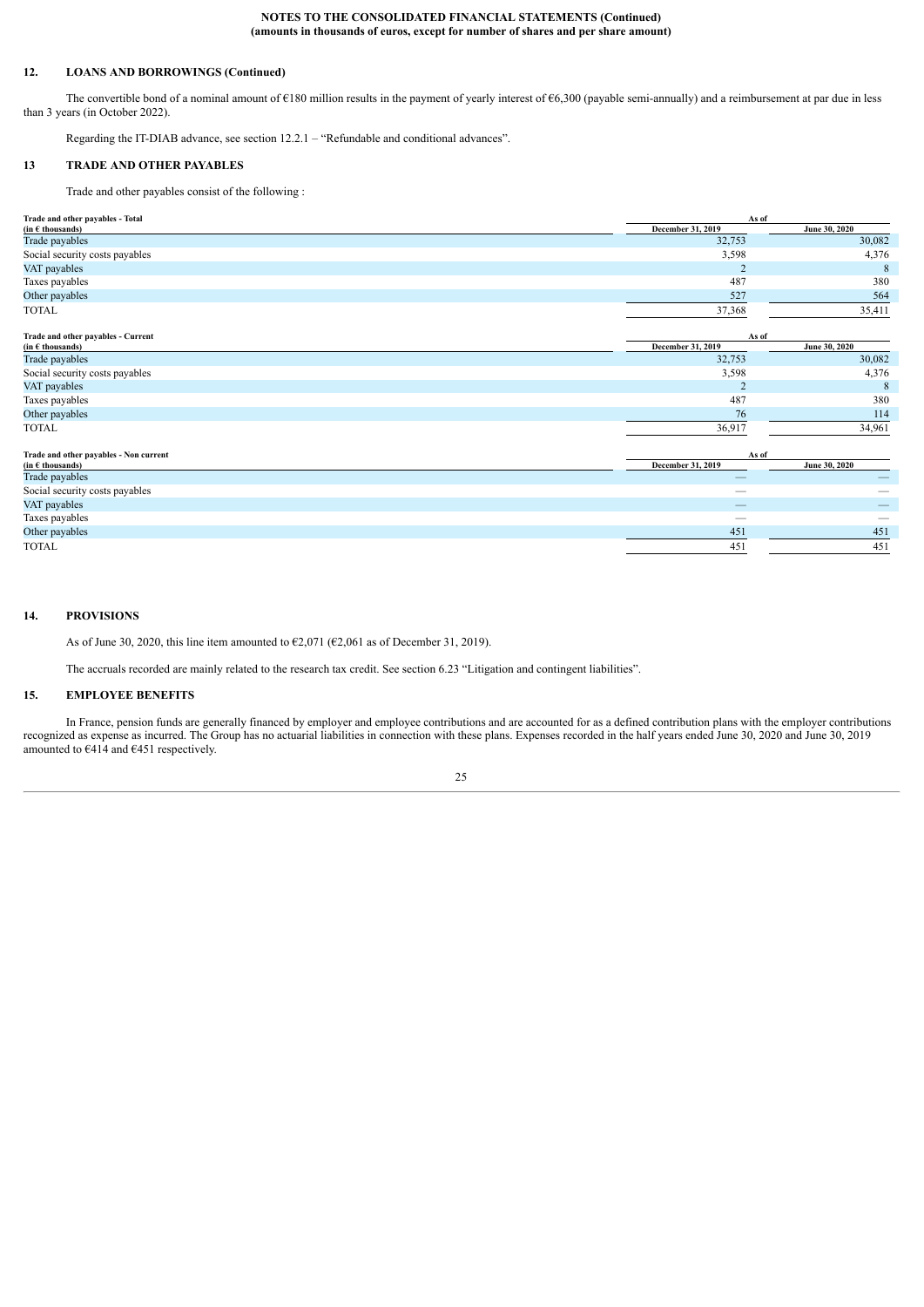# **14. EMPLOYEE BENEFITS (Continued)**

French law also requires payment of a lump sum retirement indemnity to employees based on years of service and annual compensation at retirement, which are accounted for as a defined benefit plan. Benefits do not vest prior to retirement. The liability is calculated as the present value of estimated future benefits to be paid, applying the projected unit credit method whereby each period of service is seen as giving rise to an additional unit of benefit entitlement, each unit being measured separately to build up the final. At June 30, 2020, pension provisions recorded were  $\epsilon$ 1,503 as compared to  $\epsilon$ 1,408 at December 31, 2019.

For the half years ended June 30, 2020 and June 30, 2019, the provision for retirement indemnities is calculated on the basis of one-half of the expected expenses for the corresponding period, taking into account the updated assumption for the discount rate.

As part of the measurement of the retirement indemnity to employees, the following assumptions were used for all categories of employees:

| Population                                                         | Permanent staff           |                                 |  |
|--------------------------------------------------------------------|---------------------------|---------------------------------|--|
| Retirement age                                                     | 65                        |                                 |  |
| Terms of retirement                                                | Initiated by the employee |                                 |  |
| Life expectancy                                                    |                           | On the basis of the INSEE table |  |
| Probability of continued presence in the company at retirement age |                           | On the basis of the DARES table |  |
|                                                                    |                           |                                 |  |
| Rate                                                               | As of                     |                                 |  |
| $(in \in \mathbf{th} \text{ousands})$                              | December 31, 2019         | June 30, 2020                   |  |
| Salary growth rate - in 2021                                       | 5.80%                     | 5.80%                           |  |
| Salary growth rate - beyond                                        | 3.00%                     | 3.00%                           |  |
| Discount rate                                                      | 0.75%                     | 0.75%                           |  |

The discount rates are based on the market yield at December 31, 2019 and at June 30, 2020 on high quality corporate bonds.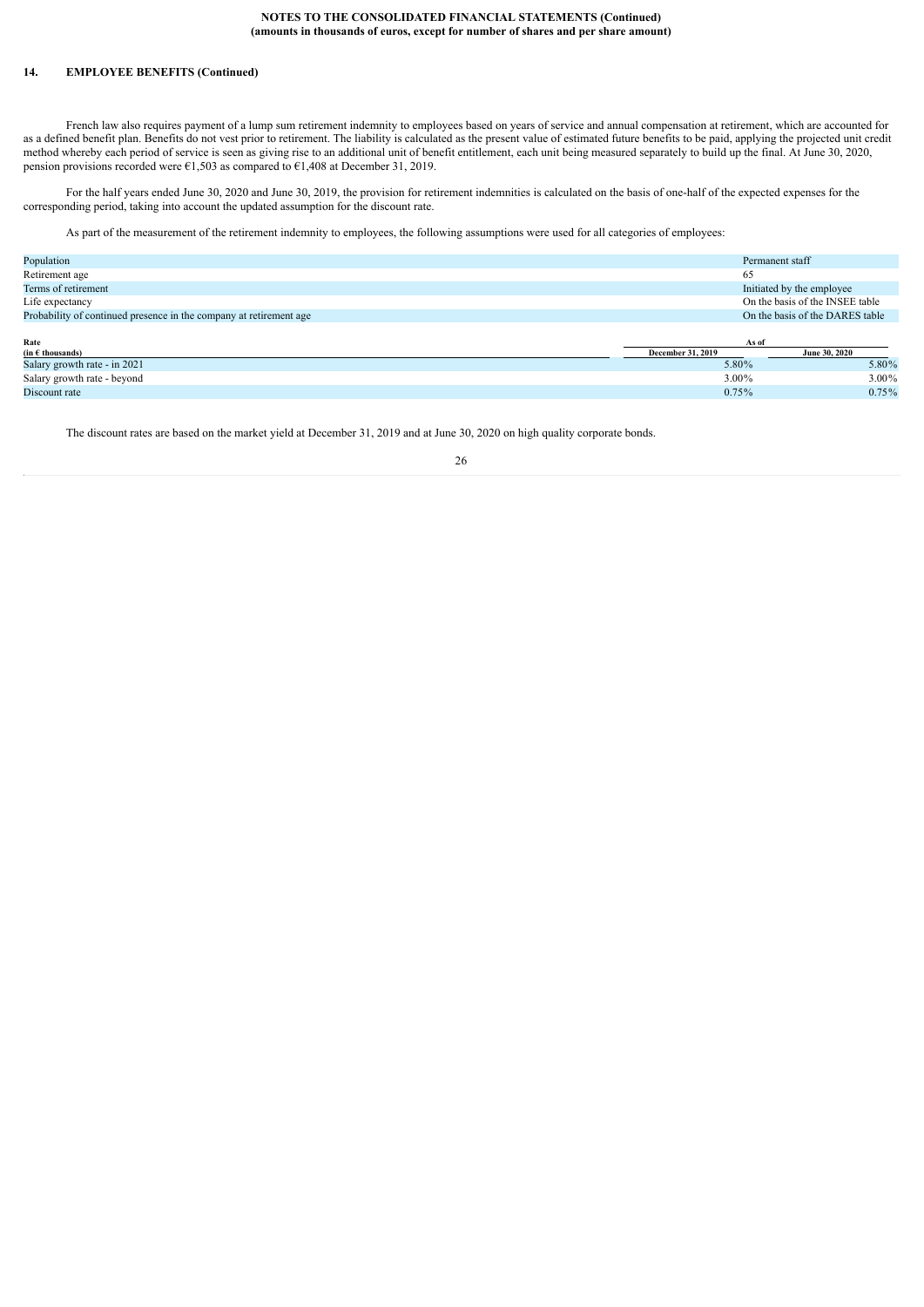### **15. EMPLOYEE BENEFITS (Continued)**

The following table presents the changes in the present value of the defined benefit obligation:

| Changes in the present value of the defined benefit obligation<br>$(in \in \mathsf{th} \mathsf{ous} \mathsf{and} \mathsf{s})$ | As of<br>June 30, 2020 |
|-------------------------------------------------------------------------------------------------------------------------------|------------------------|
| Defined benefit obligation as of January 1, 2019                                                                              | 1,085                  |
| Current service cost                                                                                                          | 138                    |
| Interest cost on benefit obligation                                                                                           | 17                     |
| Actuarial losses on obligation                                                                                                | 168                    |
| Past service costs                                                                                                            |                        |
| Defined benefit obligation as of December 31, 2019                                                                            | 1,408                  |
| Current service cost                                                                                                          | 90                     |
| Interest cost on benefit obligation                                                                                           |                        |
| Actuarial losses / (gains) on obligation                                                                                      |                        |
| Past service costs                                                                                                            |                        |
| Defined benefit obligation as of January 1, June 30, 2020                                                                     | 1,503                  |

The actuarial difference mainly results from the change in discount rate.

|                                                                    | Retirement and post-employment benefits |                  |  |
|--------------------------------------------------------------------|-----------------------------------------|------------------|--|
| Sensitivity of the Group's retirement and post-employment benefits | Changes in                              | Impact/          |  |
| to a variation of the discount rate                                | assumptions                             | present value of |  |
| (in $\epsilon$ thousands)                                          | / discount rate                         | the undertaking  |  |
|                                                                    | 0.25%                                   | (51)             |  |
|                                                                    | $-0.25%$                                |                  |  |

# <span id="page-26-0"></span>**16. EQUITY**

Ordinary shares are classified under shareholders' equity. Any shareholder, regardless of nationality, whose shares are fully paid-in and registered for at least two years, is entitled to double voting rights under the conditions prescribed by law (Article 32 of the Company's bylaws).

At June 30, 2020, 2,326,600 shares have been held for more than two years and entitle their holders to double voting rights (5.99% of the issued share capital).

**Changes in share capital in 2020**

None.

#### **Changes in share capital in 2019**

The Chairman and CEO, acting on a decision and delegation from the Board of Directors on March 13, 2019, decided on March 26, 2019, in accordance with the 17th and 18th resolutions of the Shareholders Meeting of June 15, 2018, to proceed with a capital increase by offering ordinary shares in the form of American Depositary Shares in the United States and a private placement of ordinary shares in Europe and other countries outside the United States. This transaction led to the issuance of 7,647,500 new shares representing a subscription of a gross amount of  $\epsilon$ 137.6 million. Settlement delivery took place on March 29, 2019 and the share capital has been increased accordingly.

In addition, the Chief Executive Officer, acting on a decision and delegation from the Board of Directors on November 27, 2019, determined on December 16, 2019, with retroactive effect to December 15, 2019, that some of the performance and attendance conditions of the AGA D 2016-1 and AGA D 2016-2 and all of the AGA S 2016-2 free shares had been satisfied. 7,796 free shares were thus definitively vested and the same number of new shares were created. The share capital was increased accordingly.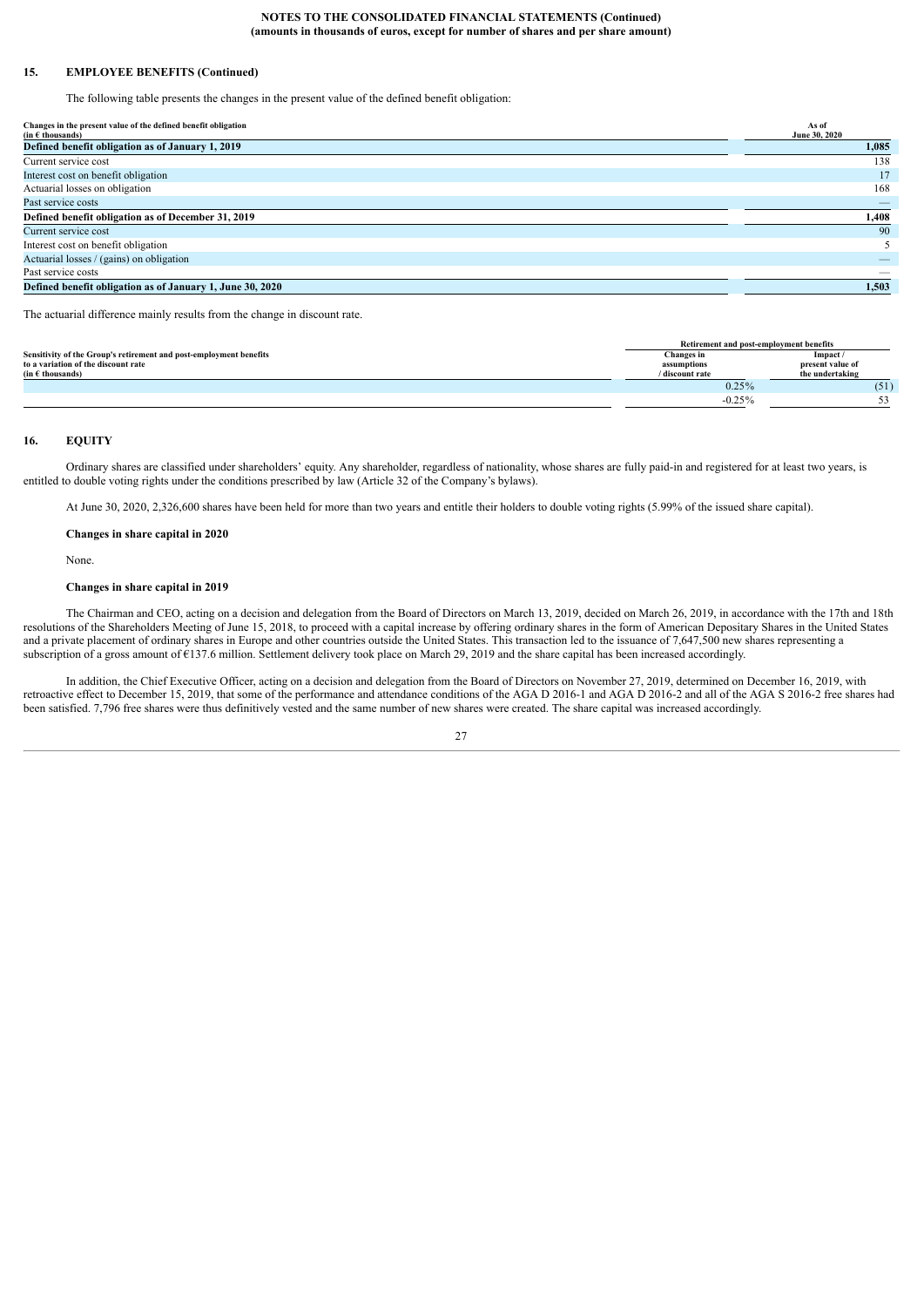### **16. EQUITY (Continued)**

Finally, the Chief Executive Officer, acting on a decision and delegation from the Board of Directors on November 21, 2017, determined on January 2, 2020, with retroactive effect to December 31, 2019, that some of the performance and attendance conditions of the AGA D 2017-1 and all of the AGA S 2017-1 free shares has been satisfied. As a result, 19,400 free shares definitively vested and the same number of new shares were created and the share capital was increased accordingly.

<span id="page-27-0"></span>At December 31, 2019, the total number of shares comprising the share capital, taking into account the above, was 38,858,617 shares.

### **17. OTHER INCOME**

Other income consisted of the following:

A of June 30, 2020 , the Group recognized in "Other operating income" €509 for exchange gains on trade receivables linked to services denominated in US dollars (€623 were recognized as financial income in the first half of 2019).

| Other income                                       | For the six-month period ended               |       |  |
|----------------------------------------------------|----------------------------------------------|-------|--|
| (in $\epsilon$ thousands)                          | <b>June 30, 2020</b><br><b>June 30, 2019</b> |       |  |
| CIR tax credit                                     | 5,350                                        | 5,224 |  |
| Other operating income (including CICE tax credit) |                                              | 519   |  |
| Government grants and subsidies                    |                                              |       |  |
| TOTAL                                              | 5,356                                        | 5.745 |  |

#### <span id="page-27-1"></span>**18. OPERATING EXPENSE**

|                                                                                  |                                  |                            |                                             | Of which:            |                                          |                               |                                     |
|----------------------------------------------------------------------------------|----------------------------------|----------------------------|---------------------------------------------|----------------------|------------------------------------------|-------------------------------|-------------------------------------|
|                                                                                  | For the<br>six-month             | Raw<br>materials           | Contracted<br>research and<br>development   |                      | Other<br>expenses                        | Depreciation,<br>amortization | Gain /<br>(loss) on<br>disposal of  |
| Operating expenses and other operating income (expenses)<br>$(in \in$ thousands) | period<br>ended<br>June 30, 2019 | and<br>consumables<br>used | activities<br>conducted by<br>third parties | Employee<br>expenses | (maintenance,<br>fees, travel,<br>taxes) | and<br>impairment<br>charges  | property,<br>plant and<br>equipment |
| Research and development expenses                                                | (38,908)                         | (1,068)                    | (25,909)                                    | (6,206)              | (2, 564)                                 | (3,161)                       |                                     |
| General and administrative expenses                                              | (9.517)                          | (109)                      | $\pm$                                       | (4,082)              | (5,244)                                  | (82)                          | __                                  |
| Marketing and market access expenses                                             | (2,876)                          | (5)                        | $\overline{\phantom{a}}$                    | (883)                | (1,963)                                  | (26)                          |                                     |
| Other operating income and (expenses)                                            |                                  |                            |                                             |                      | 'n                                       |                               |                                     |
| <b>TOTAL</b>                                                                     | (51,293)                         | (1, 182)                   | (25,910)                                    | (11, 170)            | (9,764)                                  | (3,269)                       |                                     |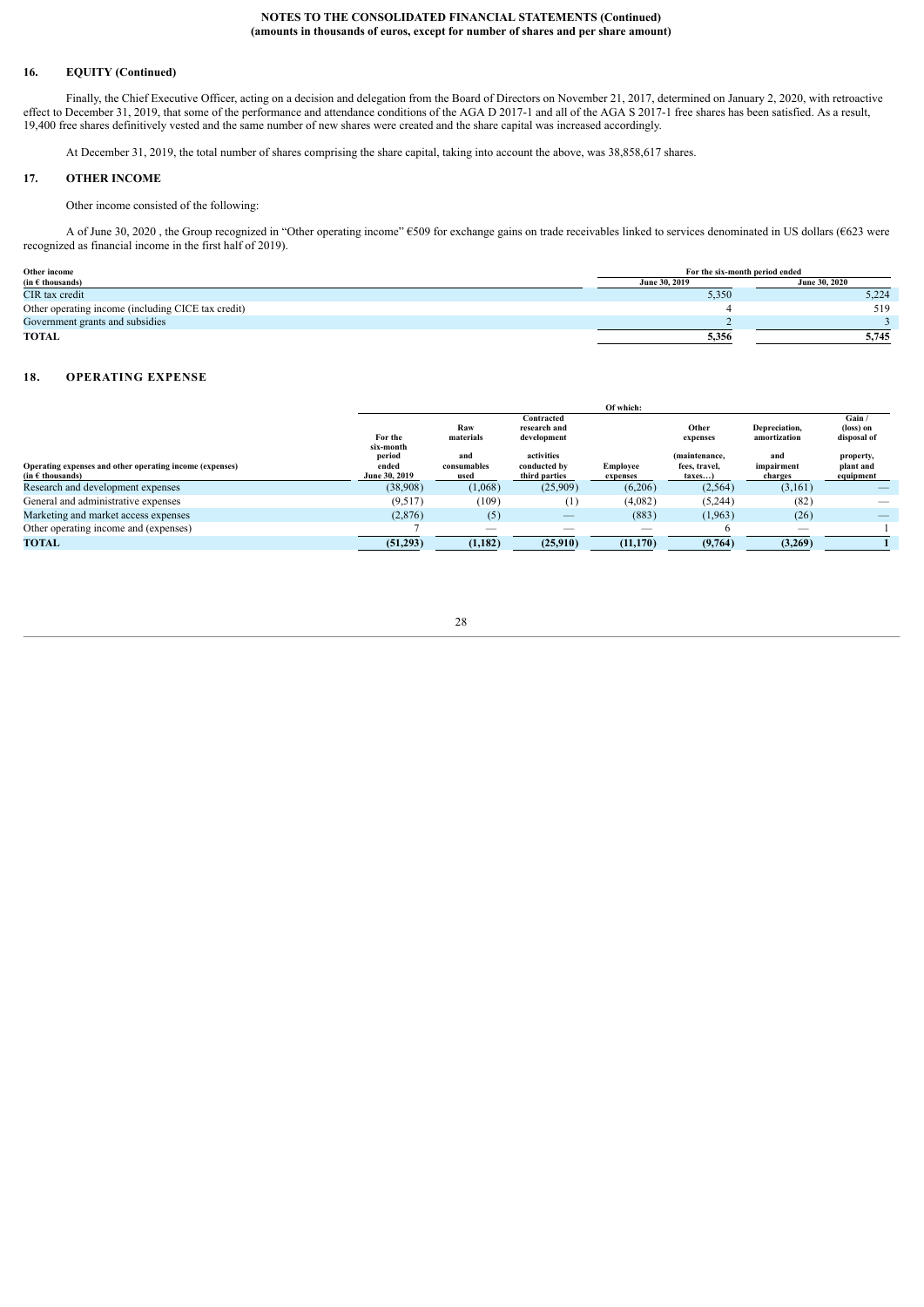# **18. OPERATING EXPENSE (Continued)**

|                                                                                                                         |                                  |                            |                                             | Of which:                   |                                          |                               |                                     |
|-------------------------------------------------------------------------------------------------------------------------|----------------------------------|----------------------------|---------------------------------------------|-----------------------------|------------------------------------------|-------------------------------|-------------------------------------|
|                                                                                                                         | For the<br>six-month             | Raw<br>materials           | Contracted<br>research and<br>development   |                             | Other<br>expenses                        | Depreciation,<br>amortization | Gain /<br>(loss) on<br>disposal of  |
| Operating expenses and other operating income (expenses)<br>$(in \in \mathsf{th} \mathsf{ous} \mathsf{and} \mathsf{s})$ | period<br>ended<br>June 30, 2020 | and<br>consumables<br>used | activities<br>conducted by<br>third parties | <b>Employee</b><br>expenses | (maintenance,<br>fees, travel.<br>taxes) | and<br>impairment<br>charges  | property,<br>plant and<br>equipment |
| Research and development expenses                                                                                       | (36, 867)                        | (1,197)                    | (24, 337)                                   | (6, 591)                    | (3, 287)                                 | (1, 455)                      |                                     |
| General and administrative expenses                                                                                     | (8,251)                          | (133)                      | (42)                                        | (3,845)                     | (3,963)                                  | (269)                         |                                     |
| Marketing and market access expenses                                                                                    | (9, 491)                         | (4)                        |                                             | (744)                       | (8,697)                                  | (44)                          |                                     |
| Other operating income (expenses)                                                                                       | (423)                            |                            |                                             | $-$                         | (425)                                    | $\sim$                        |                                     |
| TOTAL                                                                                                                   | (55, 031)                        | (1,333)                    | (24,379)                                    | (11,180)                    | (16,372)                                 | (1,769)                       |                                     |

Research and development expenses at each reporting date take into account estimates for ongoing activities subcontracted as part of the clinical trials and not yes invoiced, on the basis of detailed information provided by subcontractors and reviewed by the Group's internal departments. The accuracy of these estimates for some types of expenses improves with the progression of the trials and the review of their determination methods.

The decrease in subcontracting cost in 2020 is due to the suspension or termination of some studies in the context of the COVID-19 pandemic. See note 2 "Major Events in the Period and Events after the Reporting Period".

The personnel expenses are similar since the growth in workforce (203 as of June 30, 2020 vs. 174 as of June 30, 2019) is compensated by the absence of incentive bonuses in 2020.

The change in "other operating expenses" is related in particular to the costs related to the facilities and their maintenance, intellectual property expenses, and more particularly the increase in expenses related to the preparation of the marketing of elafibranor in NASH.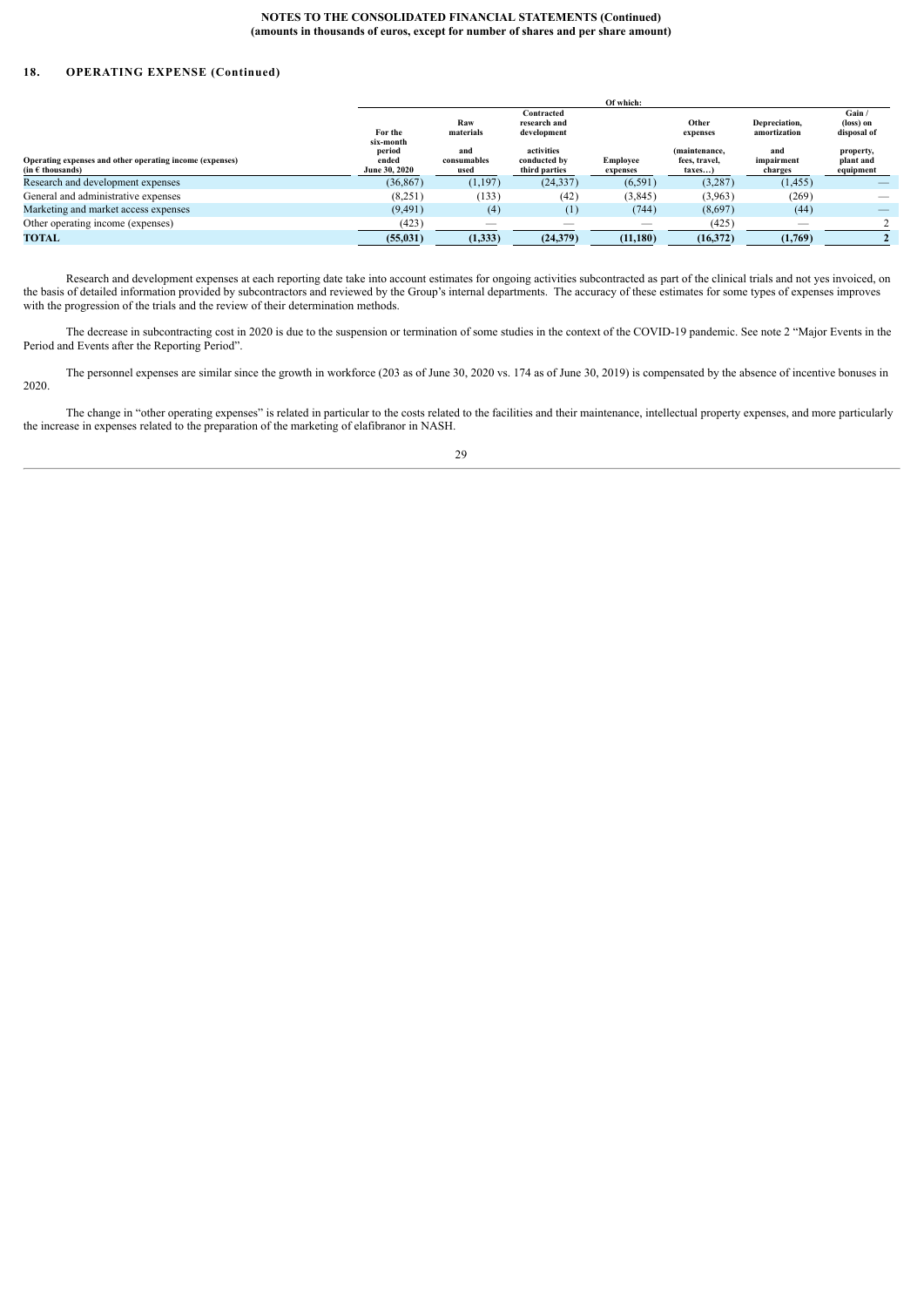# **18. OPERATING EXPENSE (Continued)**

The change in "net depreciation expense and provision" is mainly related to the provision for the Research Tax Credit dispute recognized in 2019.**18.1.Employee expenses**

<span id="page-29-0"></span>

| <b>Employee expenses</b>     | For the six-month period ended        |          |
|------------------------------|---------------------------------------|----------|
| $(in \in thousands)$         | <b>June 30, 2020</b><br>June 30, 2019 |          |
| Wages and salaries           | (7,998)                               | (7, 811) |
| Social security costs        | (2,748)                               | (2,770)  |
| Changes in pension provision | (69)                                  | (87)     |
| Share-based compensation     | (356)                                 | (513)    |
| <b>TOTAL</b>                 | (11, 170)                             | (11,180) |

# **Headcount at June 30**

.

|                                              | For the six-month period ended |                    |
|----------------------------------------------|--------------------------------|--------------------|
| Number of employees at year-end - detail     | June 30, 2019                  | June 30, 2020      |
| Average number of employees                  | 162                            | 201                |
| Average age of employees                     | 38 years 11 months             | 38 years 05 months |
| <b>Number of employees</b>                   |                                |                    |
| Research and development                     | 100                            | 107                |
| Services related to research and development |                                | 21                 |
| Administration and management                | 57                             | 68                 |
| Marketing and commercial                     |                                |                    |
| <b>TOTAL</b>                                 | 174                            | 203                |

# **19. SHARE-BASED COMPENSATION**

<span id="page-29-1"></span>Share-based compensation is granted by GENFIT to employees, executive officers, board members and consultants.

Share-based compensation granted to employees and executive officers in 2014 through 2019 corresponds to redeemable share warrants ("Bons de Souscriptions et/ou d'Acquisition d'Actions" or "BSAAR"), stock options ("SO") and free shares ("actions gratuites" or "AGA")

Share-based compensation granted to board members and consultants in 2014, 2015, 2017 and 2019 corresponds to share warrants ("Bons de Souscriptions d'Actions" or "BSA").

For the measurement of this share-based compensation, the Group has determined that under IFRS, its consultants were not equivalent to employees.

Under these programs, holders of vested instruments are entitled to subscribe to shares of the Company at a pre-determined exercise price. All of the plans are equity settled. The terms and conditions of these plans are detailed in the 2019 Universal Registration Document.

No instruments were exercised during the year, 2019 and the first half of 2020.

No new plans were put in place in the first half of 2020.

The expense recognized pursuant to IFRS 2 was  $\epsilon$ 513 as of June 2020 and  $\epsilon$ 1,645 in 2019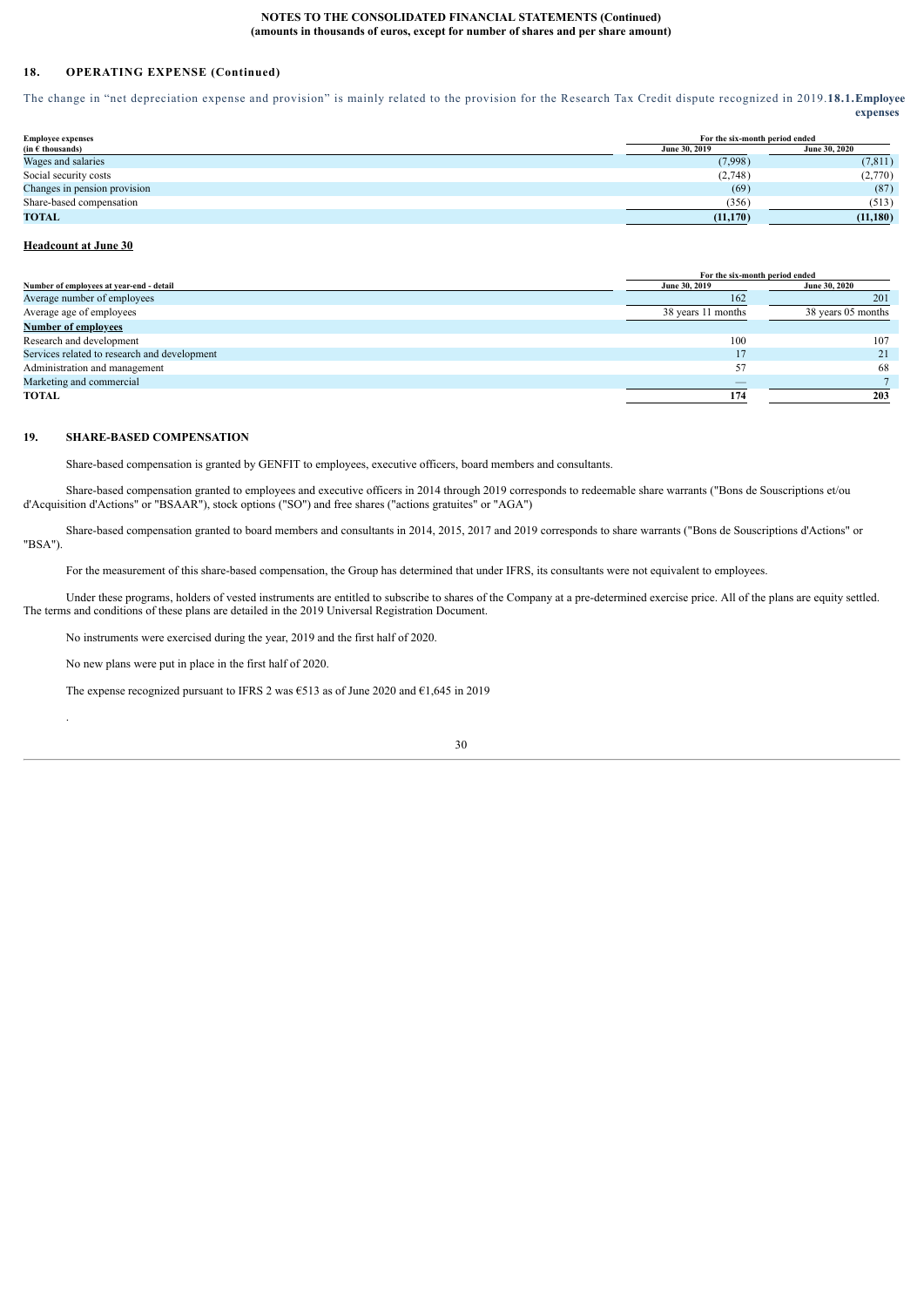# <span id="page-30-0"></span>**20. FINANCIAL INCOME AND EXPENSES**

| Financial income and expenses                               | For the six-month period ended |               |
|-------------------------------------------------------------|--------------------------------|---------------|
| $(in \in \mathsf{th} \mathsf{ous} \mathsf{and} \mathsf{s})$ | June 30, 2019                  | June 30, 2020 |
| <b>Financial income</b>                                     |                                |               |
| Interest income                                             | 103                            | 1,154         |
| Foreign exchange gain                                       | 673                            | 938           |
| Other financial income                                      | 979                            |               |
| <b>TOTAL</b> - Financial income                             | 1,755                          | 2,095         |
| <b>Financial expenses</b>                                   |                                |               |
| Interest expenses                                           | (5,599)                        | (5,777)       |
| Interest expenses for leases                                | (70)                           | (71)          |
| Foreign exchange losses                                     | (1, 563)                       | (246)         |
| Other financial expenses                                    | (8)                            | (8)           |
| <b>TOTAL</b> - Financial expenses                           | (7,240)                        | (6,102)       |
| <b>FINANCIAL GAIN (LOSS)</b>                                | (5,485)                        | (4,007)       |

Financial expenses for loans and borrowings are due to the interest on the OCEANEs, mainly due to interest payments at a rate of 3.5% and the discounting of the bond debt at an effective interest rate of 7.2%. The discounting of bond debt consists of bringing the amount of the debt component of the bond issue to the amount that will be repaid (or converted) at maturity, by the recognition of a theoretical annual interest expense resulting from the accretion over the period of an amount equivalent to the equity component at an effective interest rate.

The increase in financial income is due to the increase in interest on term accounts. GENFIT has decided to keep some of its cash in US dollars. See note 6 "Cash and cash equivalents".

### <span id="page-30-1"></span>**21. INCOME TAX**

# **21.1. Losses available for offsetting against future taxable income**

<span id="page-30-2"></span>At June 30, 2020, the tax loss carry forwards for the Company amounted to €440,561, (€384,471 as of December 31, 2019).

Such carry forwards can be offset against future taxable profit within a limit of €1 million per year, plus 50% of the profit exceeding this limit. Remaining unused losses will continue to be carried forwards indefinitely.

#### **21.2. Deferred tax assets and liabilities**

<span id="page-30-3"></span>The Group's main sources of deferred tax assets and liabilities as of June 30, 2020 related to:

Tax losses carry forwards:  $6440,561$  (compared to  $6384,471$  as of December 31, 2019);

Temporary differences related to:

- the OCEANE: a deferred tax liability of  $\epsilon$ 2,629 and an asset of  $\epsilon$ 1,572, i.e., a net deferred tax liability of  $\epsilon$ 1,057; and post-employment benefits: a deferred tax liability of  $\epsilon$ 376 offset by an asset of the same amount;
- 

The Company offsets its deferred tax assets and liabilities ( $E1,572$  and  $E2,629$ , respectively), as permitted by IAS 12, resulting in a net deferred tax liability of  $E1,057$ .

The income tax benefit for the period is mainly due to the decrease in the net deferred tax liability over the period.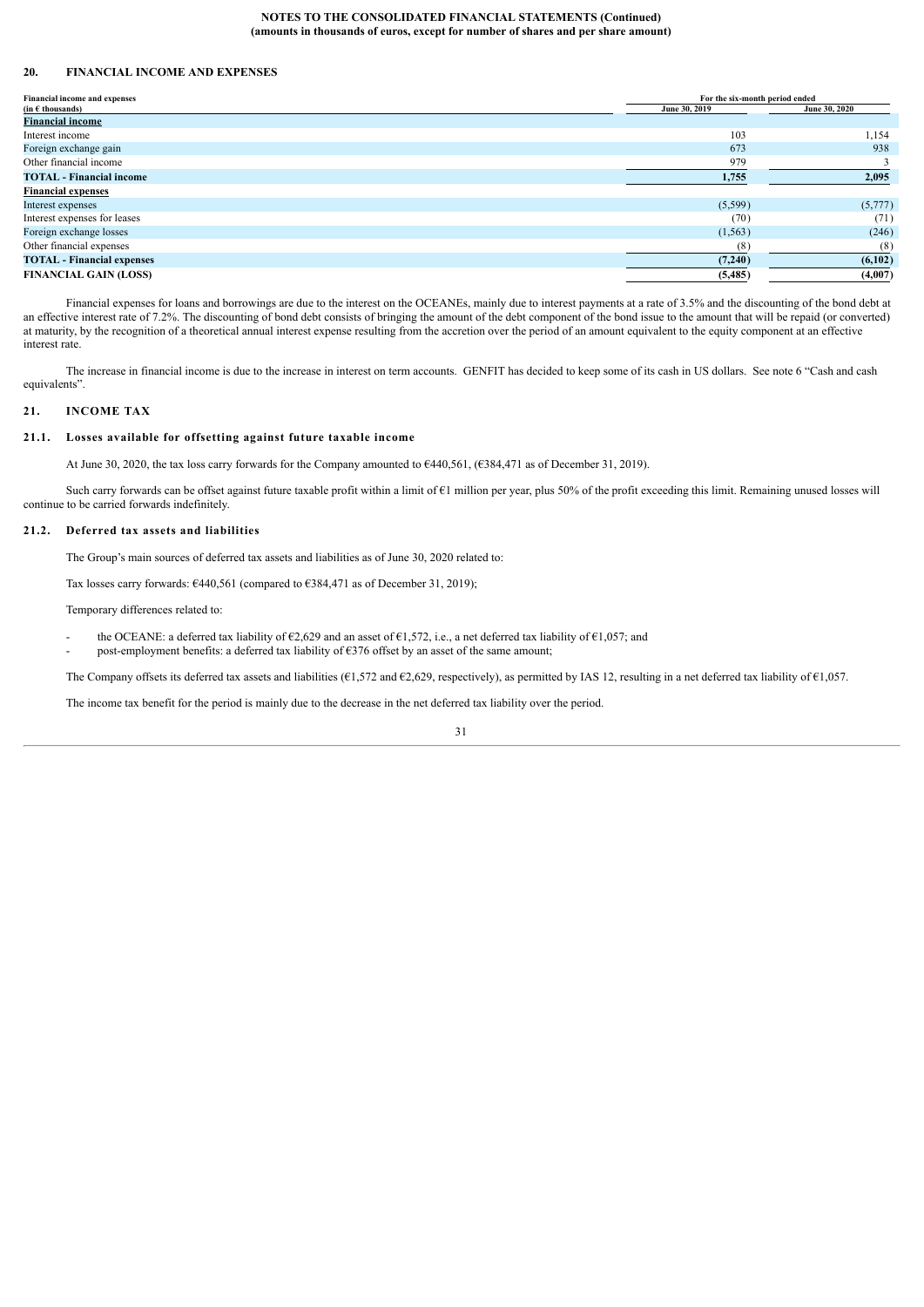Oher than as it relates to deferred tax assets recognized based on the available deferred tax liabilities, no other deferred tax asset has been recognized as it is not probable that taxable profit will be available to offset deductible temporary differences and tax loss carry forwards.

### **22. EARNINGS PER SHARE**

<span id="page-31-0"></span>The components of the earnings (loss) per share computation are as follows:

|                                                                          | For the six-month period ended |               |
|--------------------------------------------------------------------------|--------------------------------|---------------|
| Earnings per share                                                       | June 30, 2019                  | June 30, 2020 |
| <b>Profit (loss) for the period (in <math>\epsilon</math> thousands)</b> | (51.132)                       | (53.011)      |
| Weighted average number of ordinary shares for the period                | 31.183.921                     | 38.858.617    |
| <b>Profit (loss) per share (in <math>\epsilon</math>)</b>                | (1.64)                         | (1.36)        |

<span id="page-31-1"></span>Basic loss per share is equal to diluted loss per share.

### **23. LITIGATION AND CONTINGENT LIABILITIES**

**Class Action**

On May 14, 2020, following our announcement that elafibranor had not achieved the primary or key secondary endpoints of the RESOLVE-IT trial, a purported shareholder class action complaint, captioned Schwartz v. Genfit S.A. et al., was filed in state court in the Commonwealth of Massachusetts, naming us, our board of directors and certain members of our senior management as defendants. The complaint alleges that we made materially misleading statements about the development of elafibranor in connection with our U.S. initial public offering in violation of U.S. federal securities laws. The complaint seeks unspecified compensatory damages. We and the defendants intend to defend the matter vigorously. The financial impact of this action cannot be evaluated at this time.

#### **Dispute over research tax credit calculation**

1. Context

In 2014, the Company was under a tax audit at the end of which the French tax authorities questioned part of the Research Tax Credit (CIR) received by the Company for the 2010 fiscal year. The tax audit was extended to the CIR for the 2011 and 2012 fiscal years.

This tax audit was also extended to the 2014 CIR as part of a documentary audit the purpose of which was to apply the rules described below.

### 2. Subject matter of the dispute

The dispute with the French tax authorities pertained mainly to collaborative research alliances with companies partners in the pharmaceutical industry. The tax authorities contended that, in these alliances, the Company is acting as a sub-contractor, which should reduce the basis on which the CIR was computed by deducting amounts billed by the Company to the other party. The Company maintained that the contracts governing these collaborative research alliances included reciprocal provisions concerning intellectual property, the shared governance of the research programs, risk sharing, conditions governing the termination of the agreements and the terms of compensation, which demonstrate that they were not sub-contracting agreements.

On April 5, 2018, the Administrative Court of Montreuil partially accepted the Company's claims on the CIR for 2010, 2011 and 2012, in particular, on the qualification of collaborative research. On June 28, 2018, the

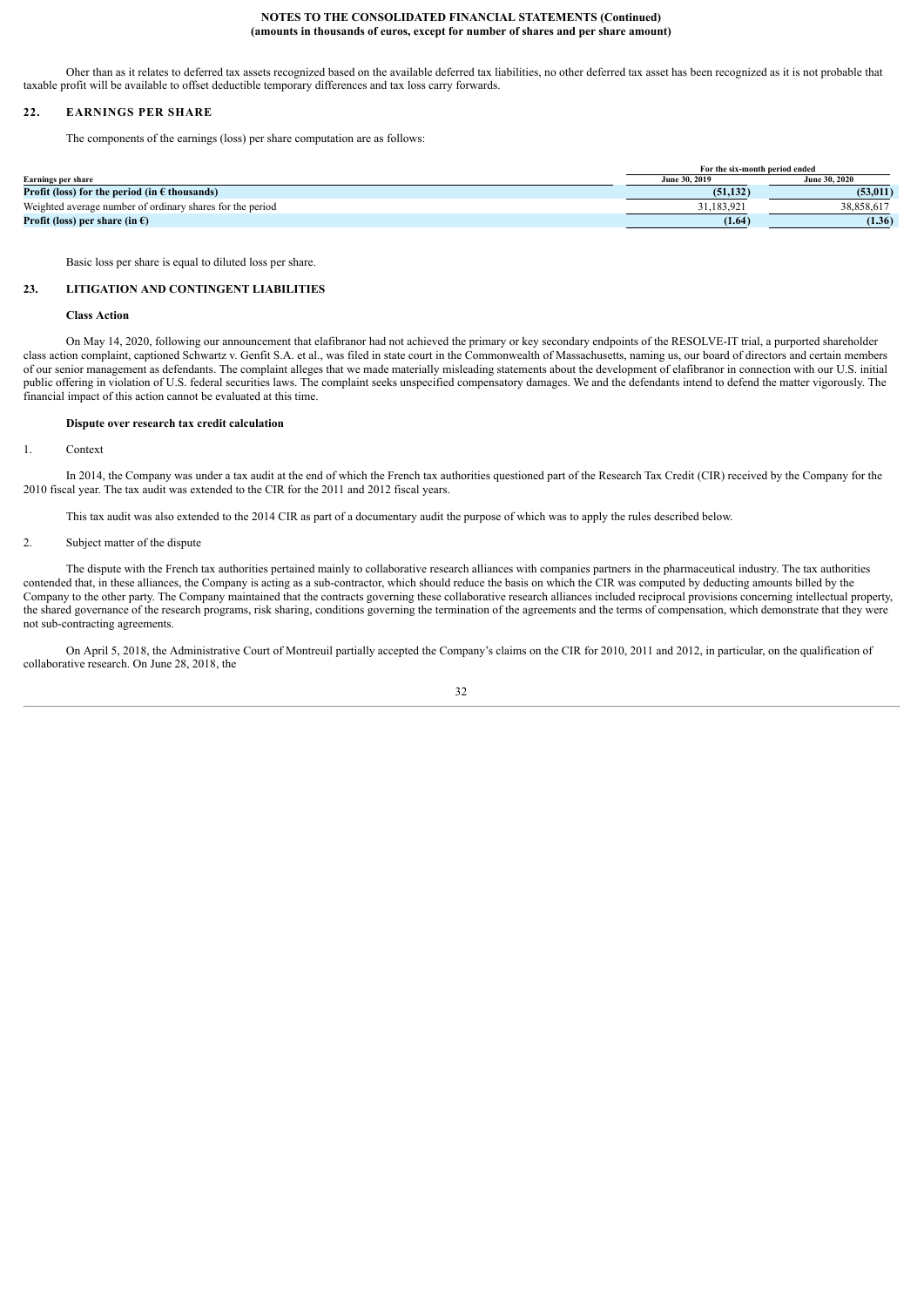# **23. LITIGATION AND CONTINGENT LIABILITIES (Continued)**

Administrative Court of Montreuil accepted the Company's claim on the CIR for 2014. On September 11, 2018, following the judgment, the Company was repaid €432.

On July 25, 2018, and then on October 28, 2018, the Company was informed that the Ministry of Action and Public Accounts, appealed the aforementioned judgments.

On June 18, 2019, the Court of Appeals of Montreuil delivered its judgment on the first judgment and gave the Company the right to take into account the depreciation of certain assets eligible for the CIR but reversed the decision of the Administrative Tribunal Court as it related to the collaboration research for the CIRs 2010, 2011 and 2012 relates to the collaboration research for the CIRs received in connection with the 2010, 2011 and 2012 fiscal years. The Company will have to reduce the base of its CIR by the amounts invoiced to its partners.

#### 3. Provision

The Company has decided not to appeal the Court of Appeals decision, and therefore has recognized a provision totaling €1,892, which includes the 2014 CIR and for which it did not seek to continue before the court of appeals during a hearing in March 2020, which has ended this dispute. The Company still awaits the final calculation by the tax authorities.

# **24. RELATED PARTIES**

<span id="page-32-0"></span>Biotech Avenir SAS and The NASH Epidemiology InstituteTM , an endowment fund set up by the Company, are related parties within the meaning of IAS 24.9.

The registered office of Biotech Avenir SAS and that of The NASH Epidemiology InstituteTM are located at the same address as the Company. These domiciliations are provided without charge.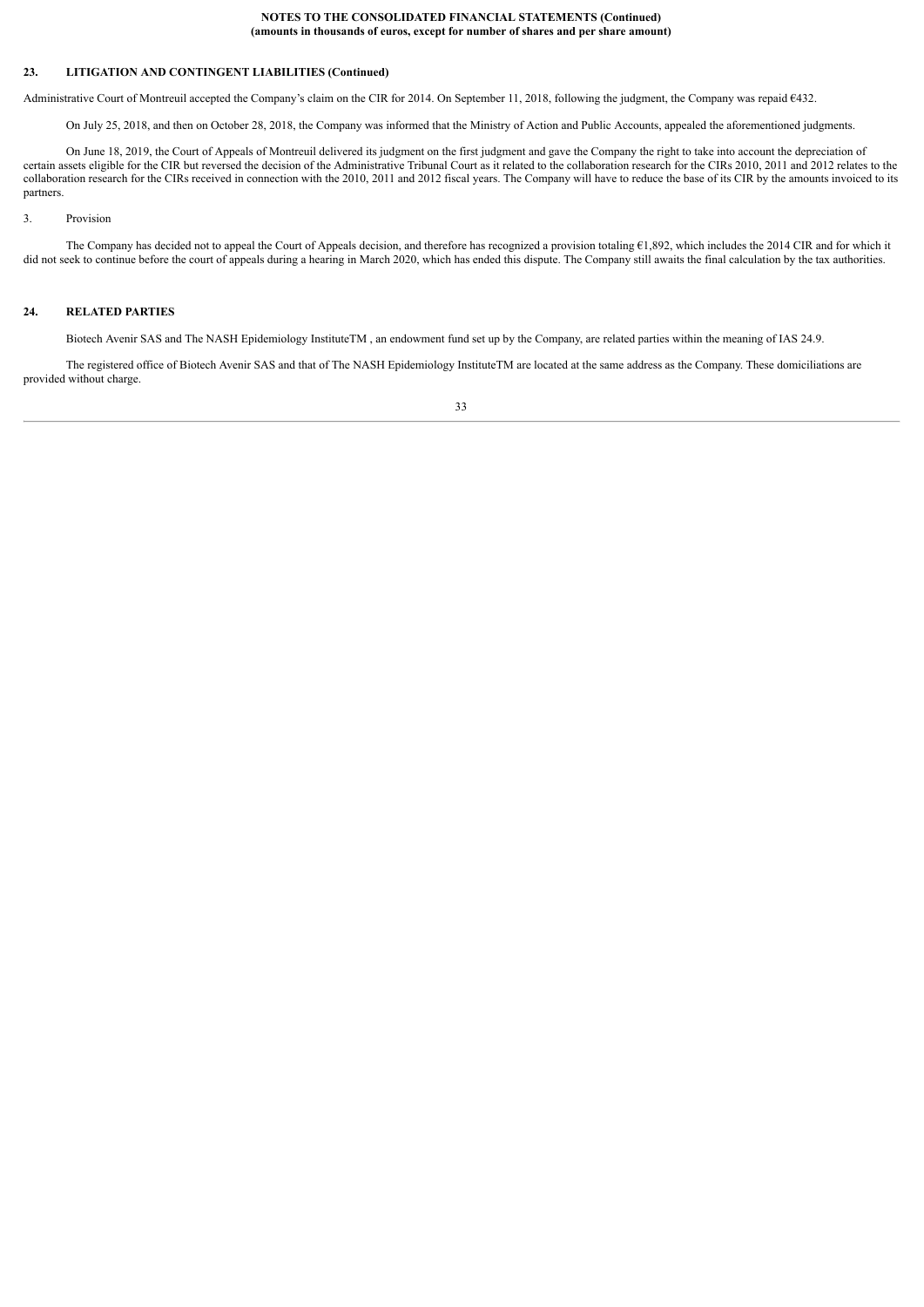#### **24. RELATED PARTIES (Continued)**

#### **Biotech Avenir**

Biotech Avenir SAS is a holding company incorporated in 2001 by the Company's founders. Most of its share capital is currently held by individuals, i.e., the four co-founders of the Company and approximately thirteen Company employees.

Jean-François Mouney, the Chairman of the Company, is also the Chairman of Biotech Avenir SAS.

At June 30, 2020, Biotech Avenir SAS held 4.86% of the share capital of the Company.

The Company did not carry out any transactions with Biotech Avenir in 2020, with the exception of the domiciliation without charge.

#### **The NASH Epidemiology Institute TM**

The NASH Education Program TM (which became The NASH Epidemiology Institute TM ) endowment fund was created in November 2016 at the initiative of the Group to develop and finance disease awareness activities targeting medical professionals and the general public.

The transactions carried out between the Group and The NASH Epidemiology Institute TM totaled €2 in the first half 2020 and €32 in the first half 2019. The Group has no obligations with respect to The NASH Epidemiology Institute TM as of June 30, 2020.

#### **PCAS Group**

Mr. Frédéric Desdouits, administrator of the Company since June 2014 and currently a member of the Board of Directors of the Company, has been appointed CEO of the PCAS Group in March 2019. The active ingredient of elafibranor being produced by a production unit of the PCAS Group since 2014 and Mr. Desdouits having become its CEO, he has therefore become a related party per IAS 24.9 since March 2019.

In January 2020, the Company signed a Memorandum of Understanding with PCAS with the intent to manage the conditions under which the PCAS Group will implement internally and at the request of the Company a second production source of the active principle in an intent to secure its supply, and realize the necessary investment for this operation and the increase in production capacity for the active ingredient in order to prepare for a potential NDA. PCAS will bear the cost of the transfer of technology between the current production unit and this second supply source, of €255, except in case of discontinuation of the RESOLVE-IT program. Because of the decision made on July 22, 2020 to terminate it, this cost will be included in the costs of study termination, which will be recognized in the second half of 2020. See note 2 "Major Events in the Period and Events after the Reporting Period"

#### <span id="page-33-0"></span>**25. COMPENSATION OF CORPORATE OFFICERS**

On September 2, 2019, the Board of Directors accepted the resignation of the Chairman and Chief Executive Officer of the Company and decided to separate the roles of Chairman of the Board of Directors and Chief Executive Officer of Genfit SA with effect from September 16, 2019.

At the same meeting, the Board of Directors appointed the Chief Executive Officer of the Company and confirmed the former Chairman and Chief Executive Officer in his functions as Chairman of the Board of Directors and member of certain committees of the Company's Board of Directors.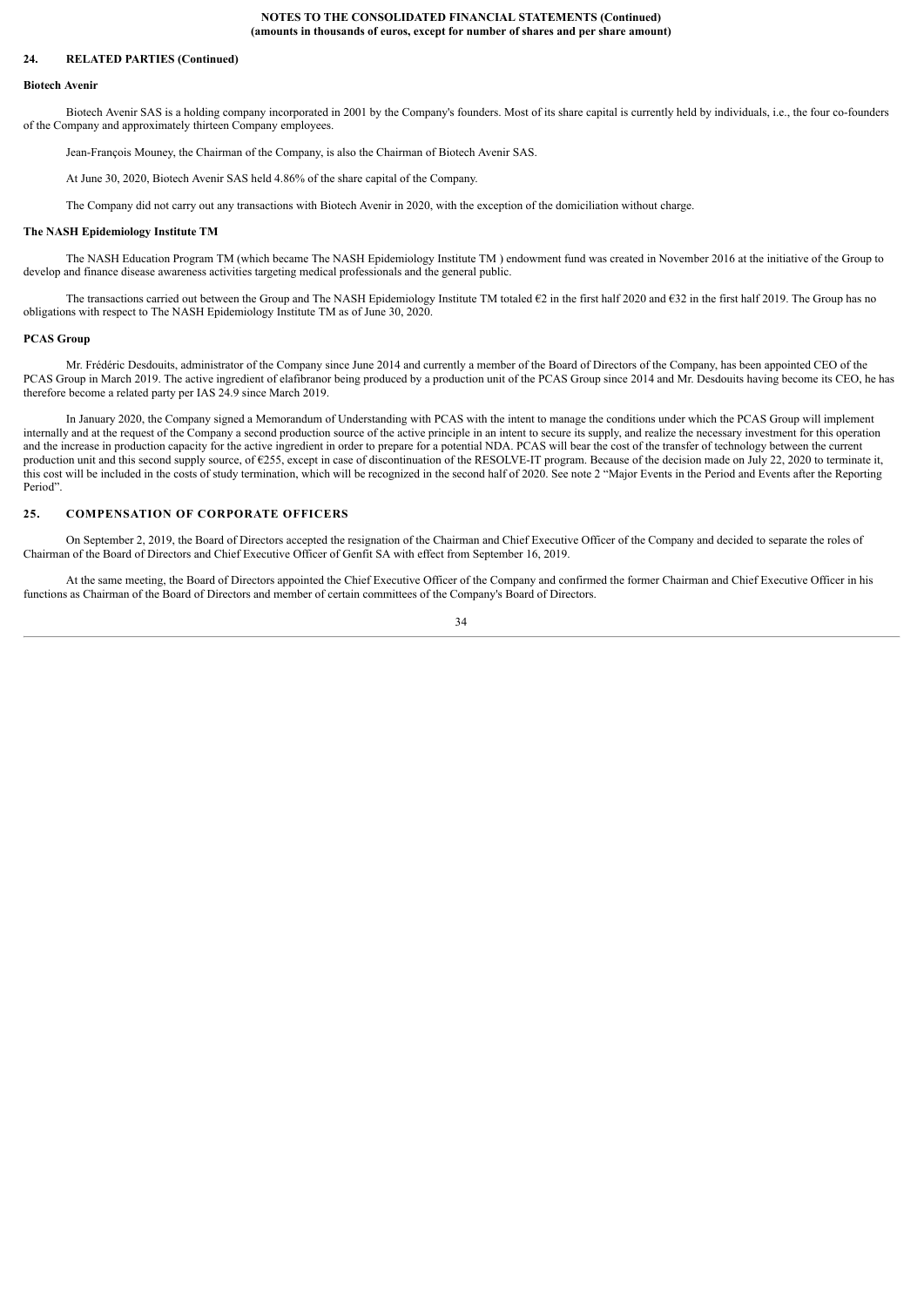# **25. COMPENSATION OF CORPORATE OFFICERS (Continued)**

Under these conditions, the following table details the compensation paid to the Chairman and Chief Executive Officer in during the during the half year 2019. A second table presents the compensation paid to the Chief Executive Officer during the half year 2020 (after the change in governance).

| Compensation paid to the Chairman                                            | For the six-month period ended |               |  |
|------------------------------------------------------------------------------|--------------------------------|---------------|--|
| during the period from January 1, 2019 to June, 2019                         | June 30, 2019                  | June 30, 2020 |  |
| Short-term employee benefits (gross + employer's social contributions, paid) | 1,171                          |               |  |
| Post-employment pension & medical benefits                                   |                                |               |  |
| Share-based payment transactions                                             |                                |               |  |
| Director fees Genfit Corp (net)                                              |                                |               |  |
| <b>TOTAL</b>                                                                 | 1,186                          |               |  |
|                                                                              |                                |               |  |
| <b>Compensation paid to the Chief Executive Officer</b>                      | For the six-month period ended |               |  |
| during the period from January 1, 2020 to June 30, 2020                      | June 30, 2019                  | June 30, 2020 |  |
| Short-term employee benefits (gross + employer's social contributions, paid) |                                | 253           |  |
| Post-employment pension & medical benefits                                   |                                |               |  |
| Share-based payment transactions                                             |                                |               |  |
| Director fees Genfit Corp (net)                                              | __                             |               |  |
| <b>TOTAL</b>                                                                 |                                | 253           |  |

Within this total, only the portion of the amounts paid in 2019 to the Chairman and Chief Executive Officer pursuant to the 13th resolution of the Annual General Meeting of June 13, 2019, for the part of the Incentive Plan corresponding to that portion of work on the initial public offering of the Company on the Nasdaq Global Select Market carried out in 2018, i.e.,  $\frac{3}{4}$  of the amount due, i.e. a gross amount of  $6562,893$ . However, in May 2020, the Chairman of the Board of Directors decided to the balance of  $6187,631$  gross, which had been accounted for in the 2019 fiscal year..

The Chairman of the Board of Directors, Jean-François Mouney, receives a fixed compensation. He also has use of a company vehicle and the Group's insurance and disability plan. These benefits are totaled in the table above in the "Other compensation" line. The Chairman of the Board of Directors also receives attendance fees granted for his participation in the work of some of the committees of the Board of Directors.

The Chief Executive Officer's corporate contract contains a clause whereby, in the event of termination, he would receive a non-compete indemnity equal to: twelve (12) months of fixed compensation, calculated on the basis of the gross amounts due for the past twelve months ended and increased, where applicable, by the amount of the annual variable compensation due for the previous year. This compensation is intended to compensate the prohibition made to the Chief Executive Officer, for a period of 12 months following the termination of his functions, for whatever reason, to work in any way whatsoever with certain companies carrying out a directly competitive activity of the Company.

In addition, the Chief Executive Officer, except in the event of gross negligence within the meaning of labor law, shall receive severance pay equal to: twelve (12) months of fixed compensation, calculated on the basis of the gross amounts due for the twelve past completed months and increased, where applicable, by the amount of annual variable compensation due for the previous year. This compensation will be paid one month after his effective termination of activity within the Group. The compensation will not be paid if, on his initiative, the Chief Executive Officer leaves the Company to exercise new functions or changes functions within the Group, or even if he has the possibility of asserting in the short term his retirement rights. It is also specified that any sum paid under the non-competition clause will be deducted from the sums due under the severance pay and vice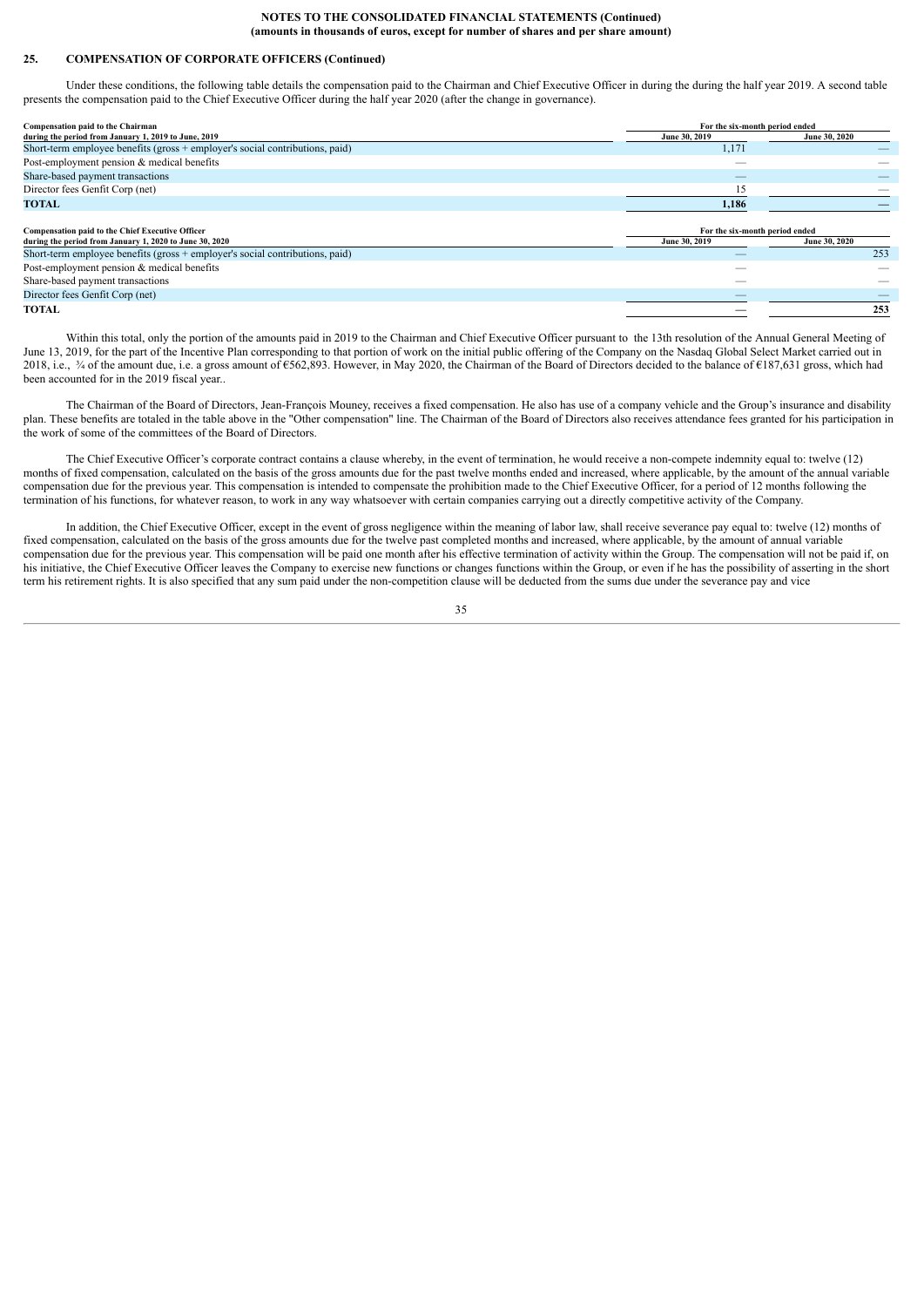# **25. COMPENSATION OF CORPORATE OFFICERS (Continued)**

versa. The total and maximum commitment represented by this indemnity (gross, employer charges and payroll tax) as of June 30, 2020 would amount to €399.

The directors' fees and other compensation due and paid to the non executive directors are as follow:

| Attendance fees and other forms of remuneration | <b>Amounts</b><br>due* | <b>Amounts</b><br>paid*        | <b>Amounts</b><br>due* | <b>Amounts</b><br>paid* |
|-------------------------------------------------|------------------------|--------------------------------|------------------------|-------------------------|
| payable to each of the non executive officer    |                        | For the six-month period ended |                        |                         |
| (in euros)                                      | June 30, 2019          |                                | June 30, 2020          |                         |
| <b>Jean-François MOUNEY(1)</b>                  |                        |                                |                        |                         |
| Attendance fees                                 |                        |                                | 15,000                 | 15,000                  |
| Other remuneration                              |                        |                                | 100,098                | 100,098                 |
| <b>Total</b>                                    |                        |                                | 115,098                | 115,098                 |
| <b>Xavier GUILLE DES BUTTES</b>                 |                        |                                |                        |                         |
| Attendance fees                                 | 19,293                 | 17,549                         | 44,690                 | 33,790                  |
| Other remuneration                              |                        |                                |                        |                         |
| <b>Total</b>                                    | 19,293                 | 17,549                         | 44,690                 | 33,790                  |
| <b>Frédéric DESDOUITS</b>                       |                        |                                |                        |                         |
| Attendance fees                                 | 9,919                  | 6,431                          | 25,070                 | 17,390                  |
| Other remuneration                              |                        |                                |                        |                         |
| <b>Total</b>                                    | 9,919                  | 6,431                          | 25,070                 | 17,390                  |
| <b>BIOTECH AVENIR</b>                           |                        |                                |                        |                         |
| Represented by Florence Séjourné                |                        |                                |                        |                         |
| Attendance fees                                 |                        |                                |                        |                         |
| Other remuneration                              |                        |                                |                        |                         |
| <b>Total</b>                                    |                        |                                |                        |                         |
| <b>Philippe MOONS</b>                           |                        |                                |                        |                         |
| Attendance fees                                 | 13,407                 | 12,099                         | 27,250                 | 16,350                  |
| Other remuneration                              |                        |                                |                        |                         |
| <b>Total</b>                                    | 13,407                 | 12,099                         | 27,250                 | 16,350                  |
| Anne-Hélène MONSELLATO(3)                       |                        |                                |                        |                         |
| Attendance fees                                 | 17,549                 | 17,113                         | 29,430                 | 18,530                  |
| Other remuneration                              |                        |                                |                        |                         |
| <b>Total</b>                                    | 17,549                 | 17,113                         | 29,430                 | 18,530                  |
| <b>Catherine LARUE(3)</b>                       |                        |                                |                        |                         |
| Attendance fees                                 | 7,303                  | 6,431                          | 25,070                 | 20,710                  |
| Other remuneration                              |                        |                                |                        |                         |
| <b>Total</b>                                    | 7,303                  | 6,431                          | 25,070                 | 20,710                  |
| <b>TOTAL</b>                                    | 67,471                 | 59,623                         | 266,608                | 221,868                 |

The attendance fees of Mr. Jean-François Mouney, which are presented above, refer to the period from January 1 to June 30, 2020.

In addition, the Company has provided corporate officers, directors and members of the Executive Committee a "directors and officers" insurance against claims relating to certain actions they may take in the performance of their duties. For the12-month period starting in March 2020, the insurance premium including the IPO insurance policy premium for the implementation of this insurance coverage amounted to  $E1,316$ .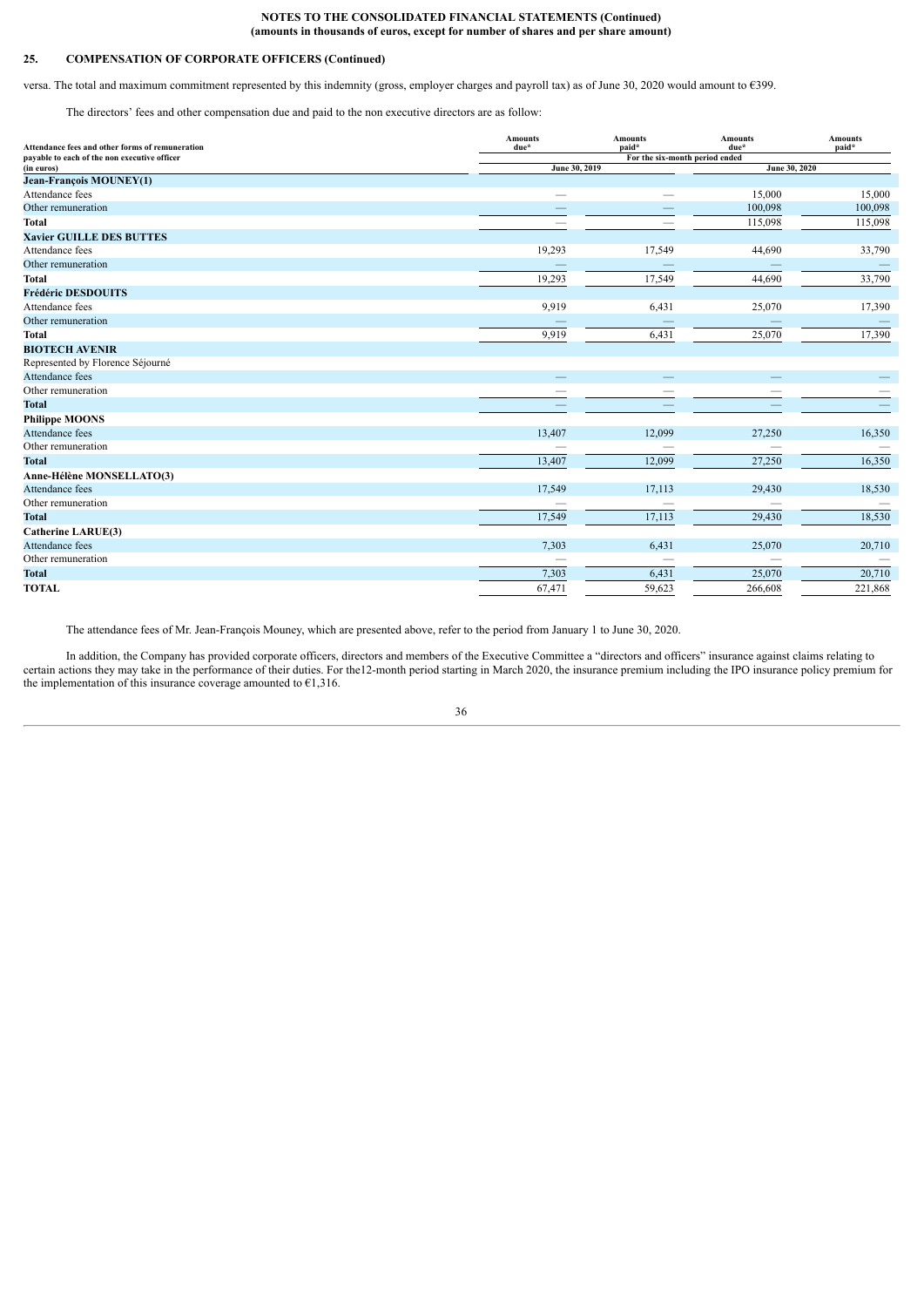# <span id="page-36-0"></span>**26. COMMITMENTS**

#### **Subcontracting agreements**

The Group enters into contracts in the normal course of business with clinical research organizations (CROs) for clinical trials, as well as with Contract Manufacturing Organizations (CMOs) for clinical and commercial supply manufacturing, commercial and pre-commercial activities, research and development activities and other services and products for operating purposes. The Group's agreements generally provide for termination with specified periods of advance notice. Such agreements are generally cancelable contracts and not included in the description of the Group's contractual obligations and commitments.

In 2019, the Company signed a Memorandum of Understanding with one of its CMOs to be followed by an implementation contract with the CMO to set up a second supply and manufacture source of elafibranor.

The costs related to the transfer of technology required for the establishment of the second source of supply and manufacturing, as well as the costs of manufacturing the registration lots are borne by the CMO and serve as a basis for calculating the penalties that would be payable by the Group in certain cases of early termination of the MoU or its implementation contract. The amount of these penalties could reach a maximum of  $\epsilon$ 1,360. The circumstances under which the RESOLVE-IT study was discontinued are among the cases excluding the payment of penalties.

#### **Deposits and guarantees**

GENFIT has guaranteed its rental payment obligation under the lease agreement for the headquarters in Loos, France in the amount of €542 at June 30, 2020 (€542 as of December 31, 2019). The amount of first demand guarantee has been elevated to €590 as of August 22, 2020, as after the extension of its headquarters in April 2019.

#### **Obligations in respect of the co-ownership of intellectual property rights**

To date, the Company has not been required to license any third-party intellectual property to develop drug candidates and biomarker candidates that comprise its portfolio of proprietary programs and products.

The Company ensures, with regard to these programs, that the collaboration or subcontracting agreements that it is required to enter into, systematically stipulate that the results of the research are the Company's property. This is particularly the case for research consortia, in which the Group is associated with university laboratories and other biotechnology companies. It therefore holds all the intellectual property rights over its portfolio of proprietary programs and products.

On the other hand, the agreements signed in the framework of the Company's historical co-research alliances with partners in the pharmaceutical industry provided that the intellectual property rights of the drug candidates developed under these alliances belonged to the partners. These agreements also provided that the Company had intellectual property rights over the innovative technologies discovered on this occasion, even if it had to grant a royalty free and non-exclusive license to the industrial partner for the purpose of developing drug candidates discovered under the co-research programs.

To date, Sanofi remains the only industrial partner likely to still have exploitation rights on a drug candidate developed as part of its historical co-research alliance with the Company and therefore able to use on a royalty-free basis, but not exclusively, technologies developed by the Company under this program. The other historic partners have informed the Company of their decision not to exploit or stop exploiting the results of joint research. Nevertheless, to date, Sanofi has not communicated to the Company its desire to continue the development of this program despite the last research phase shared with the Company's teams having ended in May 2015.